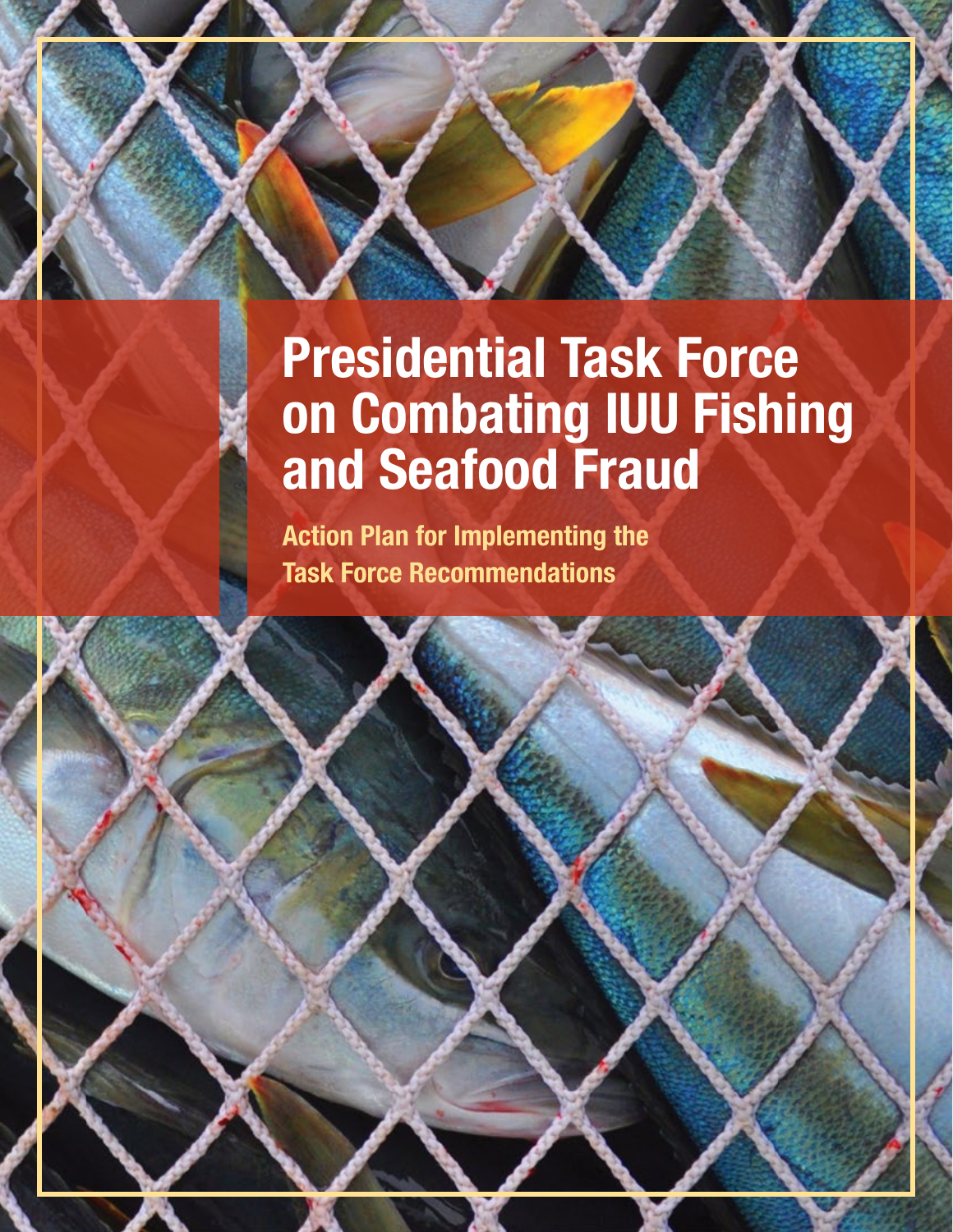## **Contents**

| <b>Recommendation 1</b>                             |
|-----------------------------------------------------|
| International - Port State Measures  10             |
| <b>Recommendation 2</b>                             |
|                                                     |
| <b>Recommendation 3</b>                             |
| <b>International - Maritime Domain Awareness 14</b> |
| <b>Recommendation 4</b>                             |
| International - Free Trade Agreements  16           |
| <b>Recommendation 5</b>                             |
| International - Fishery Subsidies  18               |
| <b>Recommendation 6</b>                             |
|                                                     |
| <b>Recommendation 7</b>                             |
|                                                     |

| <b>Recommendation 8</b>                        |  |
|------------------------------------------------|--|
|                                                |  |
| <b>Recommendation 9</b>                        |  |
| <b>Enforcement - Customs Mutual Assistance</b> |  |
|                                                |  |
| <b>Recommendation 10</b>                       |  |
| Enforcement - Species Name and Code 28         |  |
| <b>Recommendation 11</b>                       |  |
|                                                |  |
| <b>Recommendation 12</b>                       |  |
| Enforcement - Enforcement Authorities 32       |  |
| <b>Recommendation 13</b>                       |  |
|                                                |  |
| <b>Recommendations 14 and 15</b>               |  |
|                                                |  |
|                                                |  |
|                                                |  |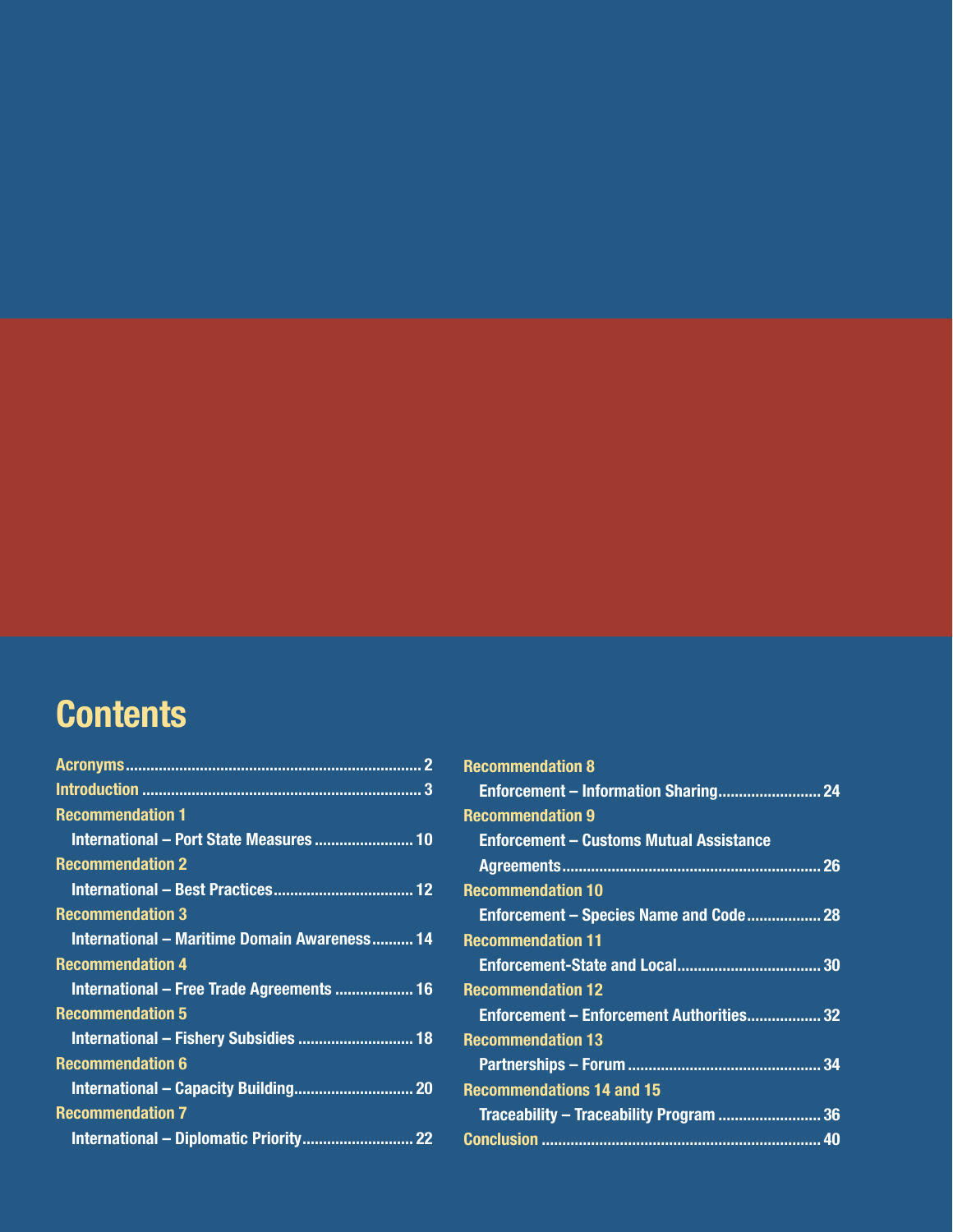# Presidential Task Force on Combating IUU Fishing and Seafood Fraud

Action Plan for Implementing the Task Force Recommendations

### Task Force Members

Department of Agriculture (USDA) Department of Commerce (DOC) National Oceanic and Atmospheric Administration (NOAA) Department of Defense (DOD) The Navy Department of Health and Human Services (HHS) Food and Drug Administration (FDA) Department of Homeland Security (DHS) U.S. Customs and Border Protection (CBP) U.S. Immigration and Customs Enforcement (ICE) U.S. Coast Guard (USCG) Department of the Interior (DOI) U.S. Fish and Wildlife Service (USFWS)

Department of Justice (DOJ) Department of State (DOS) Bureau of Oceans and International Environmental and Scientific Affairs (OES) Executive Office of the President Council on Environmental Quality (CEQ) National Security Council (NSC) Office of Management and Budget (OMB) Office of Science and Technology Policy (OSTP) Office of the U.S. Trade Representative (USTR) Federal Trade Commission (FTC) U.S. Agency for International Development (USAID)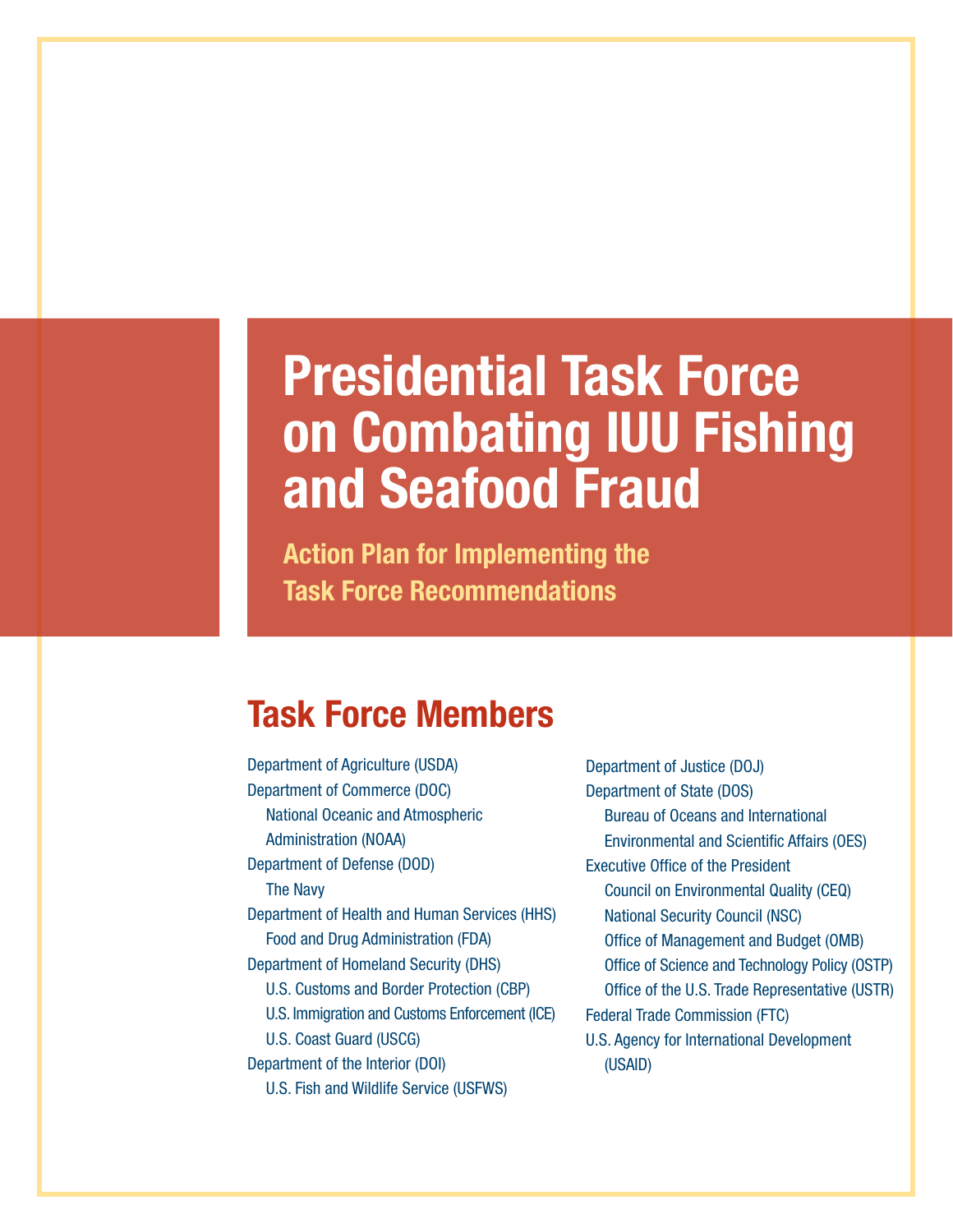## Acronyms

| <b>APEC</b>      | Asia-Pacific Economic Cooperation                |
|------------------|--------------------------------------------------|
| <b>CBP</b>       | <b>U.S. Customs and Border Protection</b>        |
|                  | <b>CCAMLR Commission for the Conservation of</b> |
|                  | <b>Antarctic Marine Living Resources</b>         |
| <b>CEP</b>       | <b>Cooperative Enforcement Program</b>           |
| <b>CEQ</b>       | <b>Council on Environmental Quality</b>          |
| <b>CMAA</b>      | <b>Customs Mutual Assistance Agreement</b>       |
| <b>CTAC</b>      | <b>Commercial Targeting and Analysis Center</b>  |
| <b>DHS</b>       | U.S. Department of Homeland Security             |
| D <sub>O</sub> C | U.S. Department of Commerce                      |
| D <sub>O</sub> D | <b>U.S. Department of Defense</b>                |
| <b>DOI</b>       | U.S. Department of the Interior                  |
| D <sub>0</sub> J | U.S. Department of Justice                       |
| <b>DOL</b>       | <b>U.S. Department of Labor</b>                  |
| D <sub>O</sub> S | U.S. Department of State                         |
| <b>EEZ</b>       | Exclusive Economic Zone                          |
| FA <sub>0</sub>  | United Nations Food and Agriculture              |
|                  | Organization                                     |
| <b>FDA</b>       | Food and Drug Administration                     |
| <b>FTA</b>       | <b>Free Trade Agreement</b>                      |
| <b>FTC</b>       | <b>Federal Trade Commission</b>                  |
| <b>FY</b>        | <b>Fiscal Year</b>                               |
| <b>HHS</b>       | U.S. Department of Health and Human              |
|                  | Services                                         |
| <b>HSI</b>       | <b>Homeland Security Investigations</b>          |
| <b>HTS</b>       | <b>Harmonized Tariff Schedule</b>                |
| <b>IATTC</b>     | Inter-American Tropical Tuna Commission          |
| <b>ICE</b>       | Immigration and Customs Enforcement              |
| <b>ISE</b>       | <b>Information Sharing Environment</b>           |
| <b>ITC</b>       | U.S. International Trade Commission              |
| <b>IUU</b>       | Illegal, unreported, and unregulated             |
| <b>MDA</b>       | <b>Maritime Domain Awareness</b>                 |
| <b>MSA</b>       | Magnuson-Stevens Fishery Conservation            |
|                  | and Management Act                               |

| <b>NOAA</b>     | National Oceanic and Atmospheric<br>Administration                            |
|-----------------|-------------------------------------------------------------------------------|
| <b>NOC</b>      | National Ocean Council                                                        |
| <b>NSC</b>      |                                                                               |
| 0ES             | <b>National Security Council</b><br><b>Bureau of Oceans and International</b> |
|                 | <b>Environmental and Scientific Affairs</b>                                   |
| <b>OMB</b>      | Office of Management and Budget                                               |
| <b>OSTP</b>     | Office of Science and Technology Policy                                       |
| PKI             | Public Key Infrastructure                                                     |
| <b>PSMA</b>     | Agreement on Port State Measures to                                           |
|                 | Prevent, Deter, and Eliminate IUU Fishing                                     |
| <b>RFMO</b>     | Regional Fishery Management Organization                                      |
| <b>RICO</b>     | Racketeer Influenced and Corrupt                                              |
|                 | Organizations Act                                                             |
| <b>TPP</b>      | <b>Trans-Pacific Partnership</b>                                              |
| T-TIP           | Transatlantic Trade and Investment                                            |
|                 | Partnership                                                                   |
| TTU             | <b>Trade Transparency Unit</b>                                                |
|                 | <b>UNCLOS United Nations Convention on the Law</b>                            |
|                 | of the Sea                                                                    |
| UNFSA           | <b>United Nations Fish Stocks Agreement</b>                                   |
| <b>USAID</b>    | U.S. Agency for International Development                                     |
| uscg            | U.S. Coast Guard                                                              |
| <b>USDA</b>     | U.S. Department of Agriculture                                                |
| <b>USFWS</b>    | U.S. Fish and Wildlife Service                                                |
| <b>USTR</b>     | Office of the U.S. Trade Representative                                       |
| <b>VMS</b>      | <b>Vessel Monitoring System</b>                                               |
| <b>VTR</b>      | <b>Vessel Trip Report</b>                                                     |
| <b>WCPFC</b>    | <b>Western and Central Pacific Fisheries</b>                                  |
|                 | Commission                                                                    |
| WT <sub>0</sub> | <b>World Trade Organization</b>                                               |
|                 |                                                                               |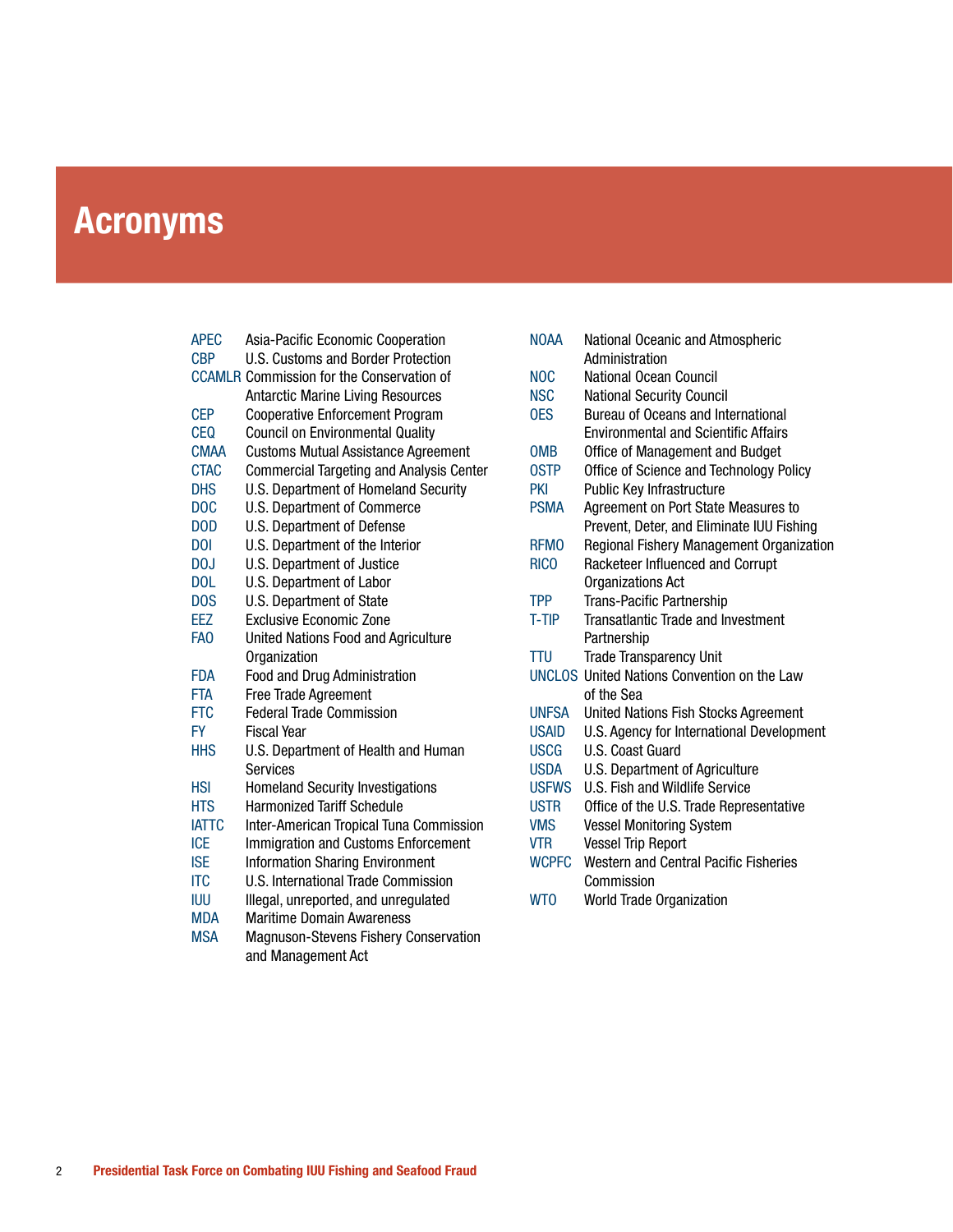### **Introduction**

On June 17, 2014, the White House released a *Presidential Memorandum* entitled "Establishing a Comprehensive Framework to Combat Illegal, Unreported, and Unregulated Fishing and Seafood Fraud." Among other actions, the Memorandum established a Presidential Task Force on Combating Illegal, Unreported, and Unregulated Fishing and Seafood Fraud (Task Force), co-chaired by the Departments of Commerce and State with 12 other federal agency members. The Task Force was directed to report to the President within 180 days with "recommendations for the implementation of a comprehensive framework of integrated programs to combat IUU fishing and seafood fraud that emphasizes areas of greatest need." Those recommendations were provided to the President through the National Ocean Council and published in the *Federal Register* on December 18, 2014.

The 15 recommendations are broad in scope and call on agencies to take concrete and specific actions to combat illegal, unreported, and unregulated (IUU) fishing and seafood fraud throughout the seafood supply chain. By circumventing conservation and management measures and engaging in fraudulent practices, entities engaging in IUU fishing and seafood fraud undermine the sustainability of U.S. and global fish stocks and negatively impact general ecosystem health. At the same time, IUU and fraudulent seafood products distort legal markets and unfairly compete with the catch and seafood products of lawabiding fishers and seafood industries. The actions to address these issues fall under four general themes: 1) combating IUU fishing and seafood fraud at the international level; 2) strengthening enforcement and enhancing enforcement tools; 3) creating and expanding partnerships with non-federal entities to identify and eliminate seafood fraud and the sale of IUU seafood products in U.S. commerce; and 4) increasing information available on seafood products through additional traceability requirements. Each of these components is inter-related and complementary such that information and action developed under one supports the others. For example, these actions include establishing an integrated program that traces the path of seafood products from harvest or production to entry into U.S. commerce. This traceability program will feed enhanced information streams into improved enforcement targeting of illegal or fraudulent seafood products through newly integrated risk assessment and enforcement strategies. Similarly, the actions include efforts to improve the international governance of seafood harvest and trade that will complement our domestic efforts. Further, federal agencies are called upon to work with Congress to ensure that officials have the range of authorities necessary to identify and keep IUU seafood and fraudulent seafood products out of U.S. commerce.

Tackling the challenge of IUU fishing and seafood fraud and implementing the broad and integrated set of actions necessary for the task requires a cross-government effort. The full scope of agency expertise, capacity, and authorities reflected in the Task Force membership are vital to the success of this effort.<sup>1</sup> Of the Co-Chairs, the National Oceanic and Atmospheric Administration (NOAA) has broad fisheries management authorities domestically and internationally through Regional Fishery Management Organizations (RFMOs) while the Department of State serves as the U.S. government lead to coordinate U.S. foreign policy and negotiate international agreements related to IUU fishing and seafood fraud.

 $1$  Co-chaired by the Departments of State and Commerce through NOAA, the Task Force is made up of 12 other agencies. They include: the Council on Environmental Quality; the Departments of Agriculture, Defense (Navy), Health and Human Services (FDA), Homeland Security (Customs and Border Protection, Immigration and Customs Enforcement, U.S. Coast Guard), the Interior (U.S. Fish and Wildlife Service), and Justice; Federal Trade Commission; Office of Management and Budget; Office of Science and Technology Policy; U.S. Agency for International Development, National Security Council; and Office of the U.S. Trade Representative.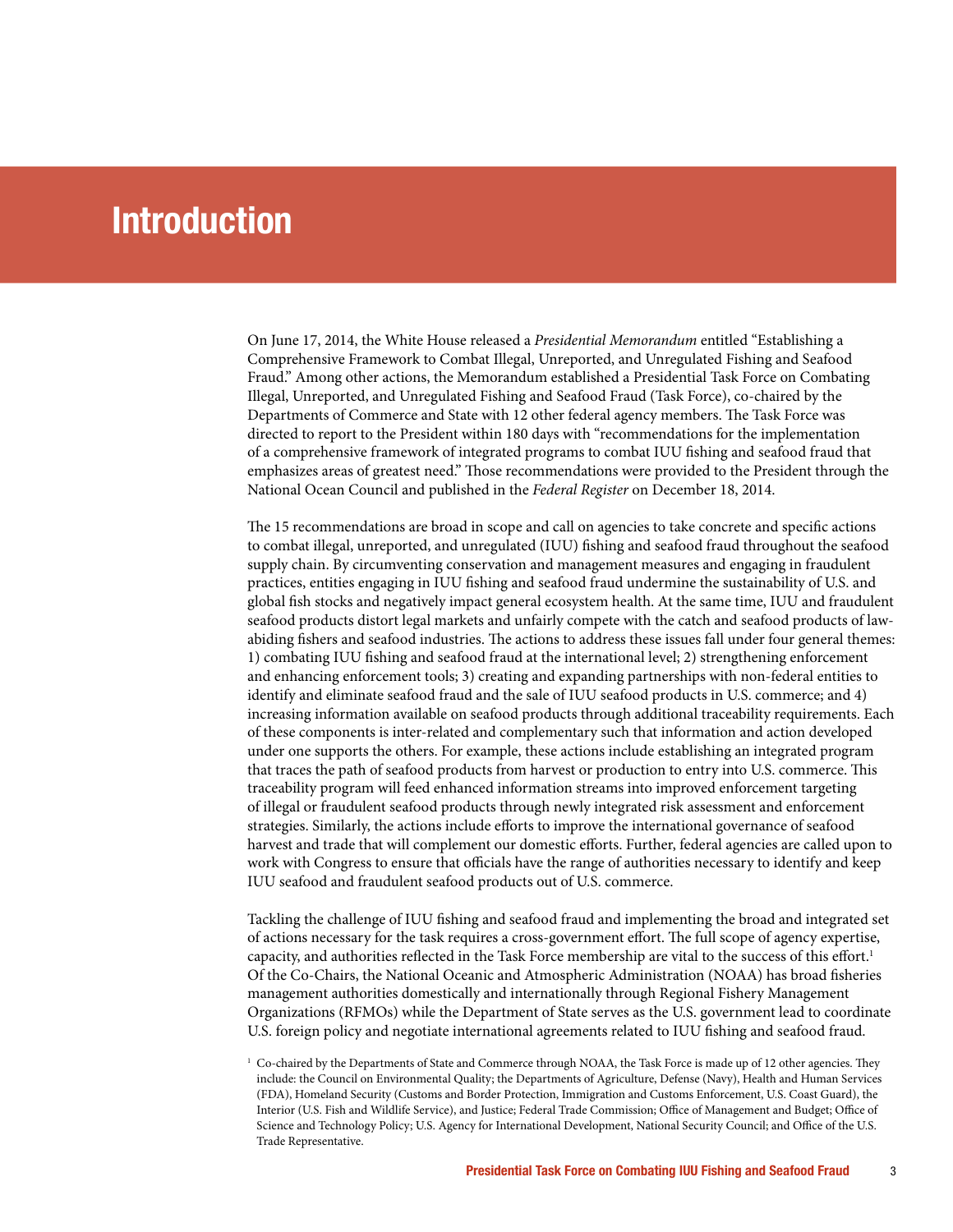The Task Force includes such diverse members as the Department of Homeland Security (DHS), which has authorities at the border to inspect and seize commodities such as fraudulent or illegally imported seafood, and the U.S. Agency for International Development (USAID), which supports capacity building efforts that support sustainable fisheries management and legal harvests in developing countries. The Food and Drug Administration (FDA) has established Principles for determining acceptable common and market names for seafood offered for sale in the United States, while the Department of Defense (DOD) contributes efforts to combat IUU fishing through the use of maritime domain awareness tools. The Federal Trade Commission (FTC) protects consumers by addressing business practices that are deceptive to consumers and enhancing informed consumer choices, while the Office of the U.S. Trade Representative (USTR) oversees the development of U.S. trade policy, including seeking commitments in U.S. trade agreements to address IUU fishing and fisheries subsidies and help prevent seafood fraud. While the Task Force members have different missions and areas of focus and expertise, they also have complementary authorities and expertise that can be leveraged to more effectively combat IUU fishing and seafood fraud. For this reason, the recommendations also make the crucial call for Task Force agencies to improve coordination and cooperation with one another.

Implementation of the Task Force's recommendations will begin with the integration of programs and data across the federal government, increased federal agency collaboration, and the development and phased implementation of a traceability program for at-risk species. Some recommendations, including those concerning traceability and ways of identifying seafood fraud, may adapt and evolve along with changing trends in IUU fishing and seafood fraud. It will also be important for Task Force agencies to work with international partners, states, and interested stakeholders in order to adapt to such trends and ensure successful implementation of the recommendations. This Action Plan outlines the Task Force's recommendations and provides key initial steps in implementing each recommendation.

#### Scope and Nature of IUU Fishing and Seafood Fraud

The Task Force was established to address both IUU fishing and seafood fraud; however, it is critical to understand the distinctions between the two issues and where they may overlap. Notably, neither issue is limited to fish, but refer to all seafood species, including crustaceans and shellfish.

IUU fishing consists of fishing activities that are illegal, unreported, or unregulated. *Illegal* fishing refers to fishing activities conducted in contravention of applicable laws and regulations, including those laws and rules adopted at the regional and international level. *Unreported* fishing refers to those fishing activities that are not reported or are misreported to relevant authorities in contravention of national laws and regulations or reporting procedures of a relevant RFMO. Finally, *unregulated* fishing occurs in areas or for fish stocks for which there are no applicable conservation or management measures and where such fishing activities are conducted in a manner inconsistent with State responsibilities for the conservation of living marine resources under international law. Fishing activities are also unregulated when occurring in an RFMO-managed area and conducted by vessels without nationality, or by those flying a flag of a State or fishing entity that is not party to the RFMO in a manner that is inconsistent with the conservation measures of that RFMO.

Entities that engage in IUU fishing circumvent conservation and management measures, avoid the operational costs associated with sustainable fishing practices, and may derive economic benefit from exceeding harvesting limits. These entities undermine efforts to maintain harvests of managed stocks at sustainable levels and deprive scientists of data needed to develop recommendations on how to sustainably manage fisheries. Those who engage in IUU fishing practices are also unlikely to observe rules designed to protect the marine environment and its resources from the harmful effects of fishing activity. Examples of such rules include restrictions on the harvest of juvenile fish, gear restrictions established to minimize waste and bycatch of non-target species or harm to the ecosystem, catch limits, and prohibitions on fishing in known spawning areas. To avoid detection, IUU fishers often violate certain basic safety requirements, such as keeping navigation lights lit at night, which puts other mariners at risk. Operators of IUU fishing vessels also tend to deny to crew members fundamental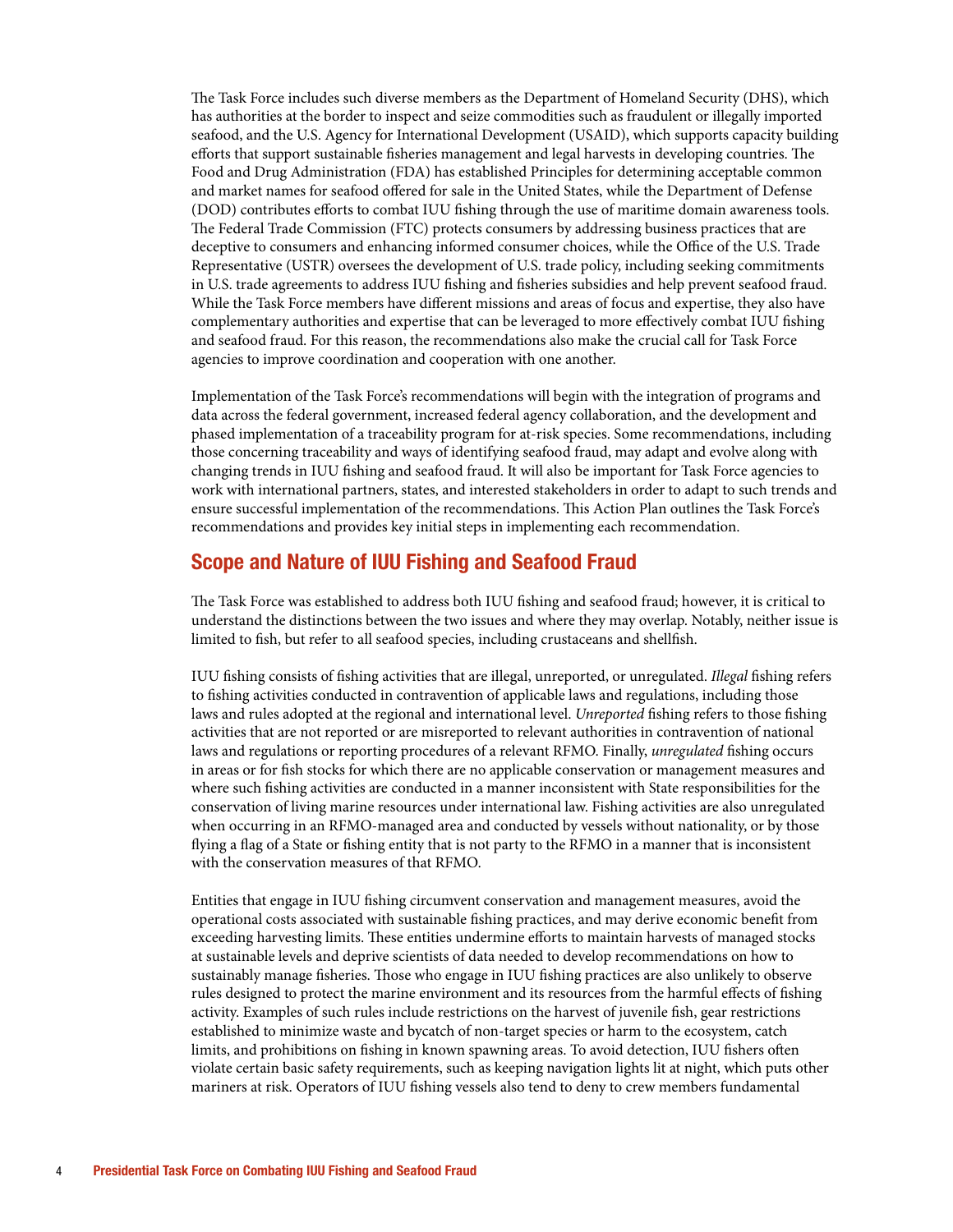Entities that engage in IUU fishing circumvent conservation and management measures, avoid the operational costs associated with sustainable fishing practices, and may derive economic benefit from exceeding harvesting limits.

rights concerning the terms and conditions of their labor. Other rules that can be flouted by IUU fishers include those associated with food safety and aquatic animal health, potentially putting consumers and fish populations at risk. Added together, these factors contribute to the unfair advantage that IUU fishing has over fishers who follow the rules and operate under the true costs of sustainable fishing practices.

By its very nature, IUU fishing is difficult to quantify. It can occur in capture fisheries both within areas of national jurisdiction and on the high seas and undermines the sustainability of fish stocks and the broader ecosystem. Because more than 2.5 billion people depend upon fish for food and nutrition, IUU fishing practices threaten food security and sustainability and undermine efforts to reduce global hunger and malnutrition, especially in developing countries. IUU fishing also threatens economic security, impacting livelihoods and potentially contributing to international conflict and conflicts between industrial and small-scale fishers.

The Task Force was also directed to address seafood fraud that undermines the economic viability of U.S. and global fisheries, and deceives consumers about their purchasing choices. Seafood fraud includes mislabeling or other forms of deceptive marketing of seafood products with respect to their quality, quantity, origin, or species (i.e., species substitution). Seafood fraud is generally driven by economic motives and can occur at multiple points along the seafood supply chain. Seafood fraud includes practices like visual enhancement, where a product is made to look better in grade and quality than it actually is. For example, treating tuna steaks with carbon monoxide to make the fish stay red while frozen would be fraud if not noted on the label. Mislabeling quantity includes instances where, for example, added water weight is noted instead of the actual weight of the seafood product by declaring glaze weight as the net weight, or the fish is soaked in water or water is pumped through the fish to change the weight.

Seafood fraud and IUU fishing can overlap when there is mislabeling or other forms of deceptive marketing with respect to origin or species. Species substitution is a form of seafood fraud where, for example, a product is labeled and marketed as a different species than it actually is. This often occurs when a lower value species is represented as a higher value species for economic gain, or vice versa when a higher value species is represented as a lower value species to avoid tariffs. However, species substitution can also occur in attempts to conceal IUU fishing activity, such as when a product's species or origin is mislabeled in order to hide that it is a protected species or from a protected area. Additionally, some seafood is fraudulently comingled and mislabeled or otherwise deceptively marketed in the global supply chain as part of processing and distribution. Marine species may be comingled with freshwater species or freshwater species may be substituted for marine species.

The full extent of seafood fraud is difficult to determine, particularly as it often happens at the retail level. Cooperation with state and local authorities on addressing seafood fraud is essential in strengthening links of the supply chain that occur intrastate, or at the local level, and are sometimes outside federal jurisdiction.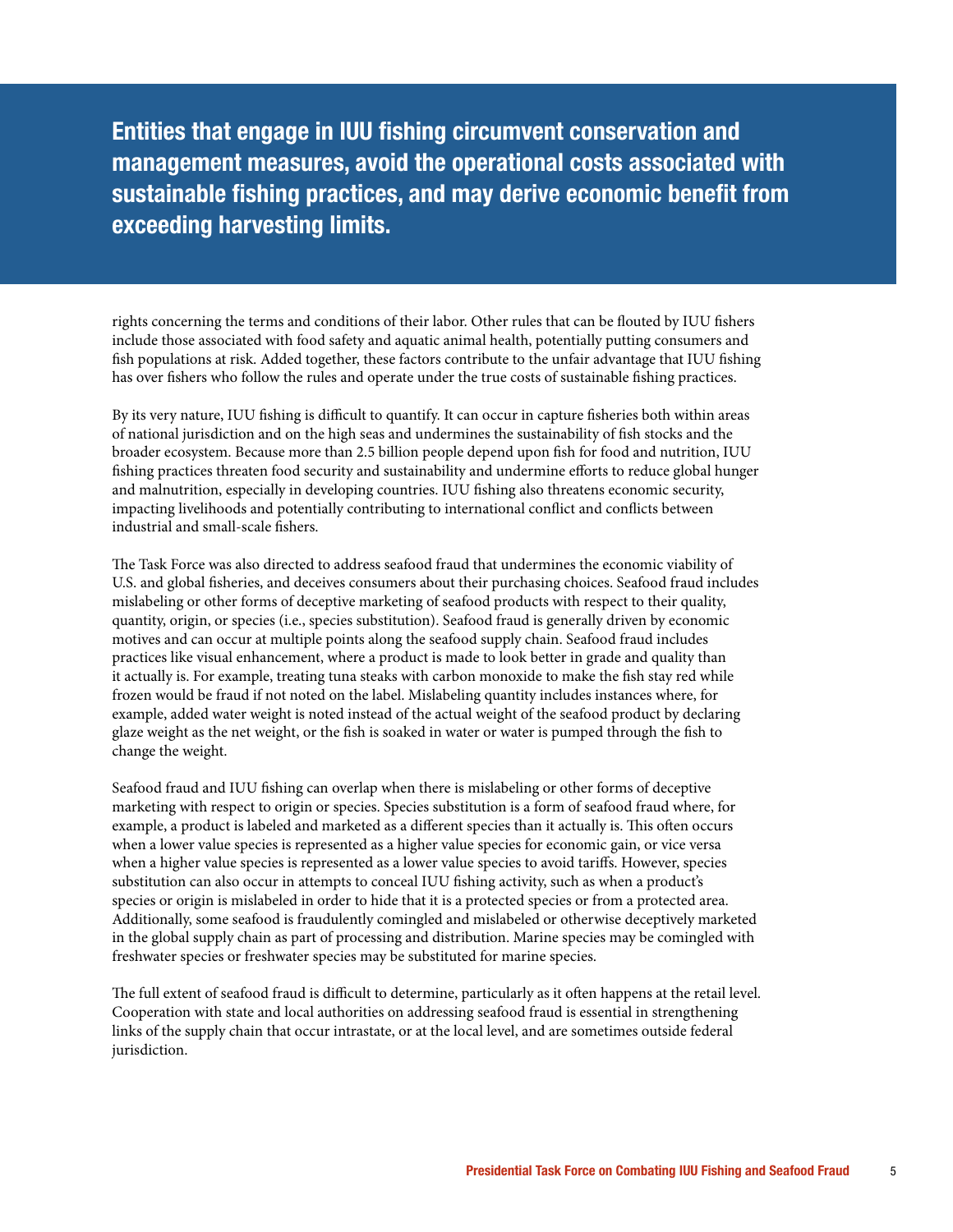#### International Framework

The United Nations Convention on the Law of the Sea (UNCLOS) sets out the basic duty of countries to cooperate in the conservation and management of shared fisheries resources. Other global agreements such as the 1995 Agreement for the Implementation of the Provisions of the United Nations Convention on the Law of the Sea of 10 December 1982 Relating to the Conservation and Management of Straddling Fish Stocks and Highly Migratory Fish Stocks (UN Fish Stocks Agreement), and the 1993 United Nations Food and Agriculture Organization (FAO) Agreement to Promote Compliance with International Conservation and Management Measures by Fishing Vessels on the High Seas—further spell out the rights and obligations of nations to control their vessels fishing on the high seas and ensure they do not undermine agreed conservation and management rules. The recently negotiated Agreement on Port State Measures to Prevent, Deter, and Eliminate IUU Fishing (PSMA), once in force, will build on these global instruments to add the first set of binding minimum standards specifically intended to combat IUU fishing.

Nations cooperate to manage specific fish stocks through the agreements that establish the Regional Fisheries Management Organizations/Arrangements (RFMOs). Through the RFMOs, the United States works with members and other participants to develop binding international measures to manage shared fisheries resources and to combat IUU fishing. These measures can include requirements for observer coverage, catch reporting, satellite-based vessel monitoring, and joint boarding and inspection schemes. These organizations are increasingly undertaking transparent and comprehensive compliance reviews to shine a light on those members that do not meet these obligations. Despite this, many RFMO members still face significant challenges in fully implementing RFMO measures due to lack of resources and technical capacity.

The United States also takes an active role in negotiating international guidelines and standards through the United Nations General Assembly and the FAO. These include the FAO International Plan of Action to Prevent, Deter, and Eliminate IUU Fishing, international guidelines on flag State responsibility, and standards to support the establishment of a Global Record of fishing vessels. The United States also works through non-fisheries organizations to support efforts to combat IUU fishing. For example, the International Maritime Organization (IMO)—the United Nations specialized agency responsible for improving maritime safety and security—recently amended its ship identification numbering scheme to allow most large fishing vessels to obtain an IMO number, which facilitates the identification and monitoring of vessels over time despite changes in name, ownership, or flag.

The United States also maintains a number of bilateral and multilateral agreements that facilitate cooperation on fisheries enforcement and monitoring among treaty partners and U.S. government agencies. Bilateral agreements addressing transnational crimes including IUU fishing enable the U.S. Coast Guard (USCG) to put foreign shipriders onboard Coast Guard vessels and aircraft, allowing partner nation law enforcement personnel to exercise their authorities in their Exclusive Economic Zones (EEZs) and over their flagged vessels operating on the high seas. Multilateral agreements allow for the sharing of information, data, and personnel for the purposes of cooperative enforcement efforts and support multilateral large-scale operations.

Trade is another arena where the United States' international efforts can help combat IUU fishing and seafood fraud. The United States is currently engaged in negotiations with 11 other countries in the Trans-Pacific Partnership (TPP), which represents a large percentage of the value of global seafood exports. The United States has set high ambitions for the environment provisions in the TPP, including the incorporation of obligations to end harmful fisheries subsidies that contribute to overfishing and to support measures being developed or implemented through relevant RFMOs and other arrangements in the region, such as catch documentation schemes and port State measures.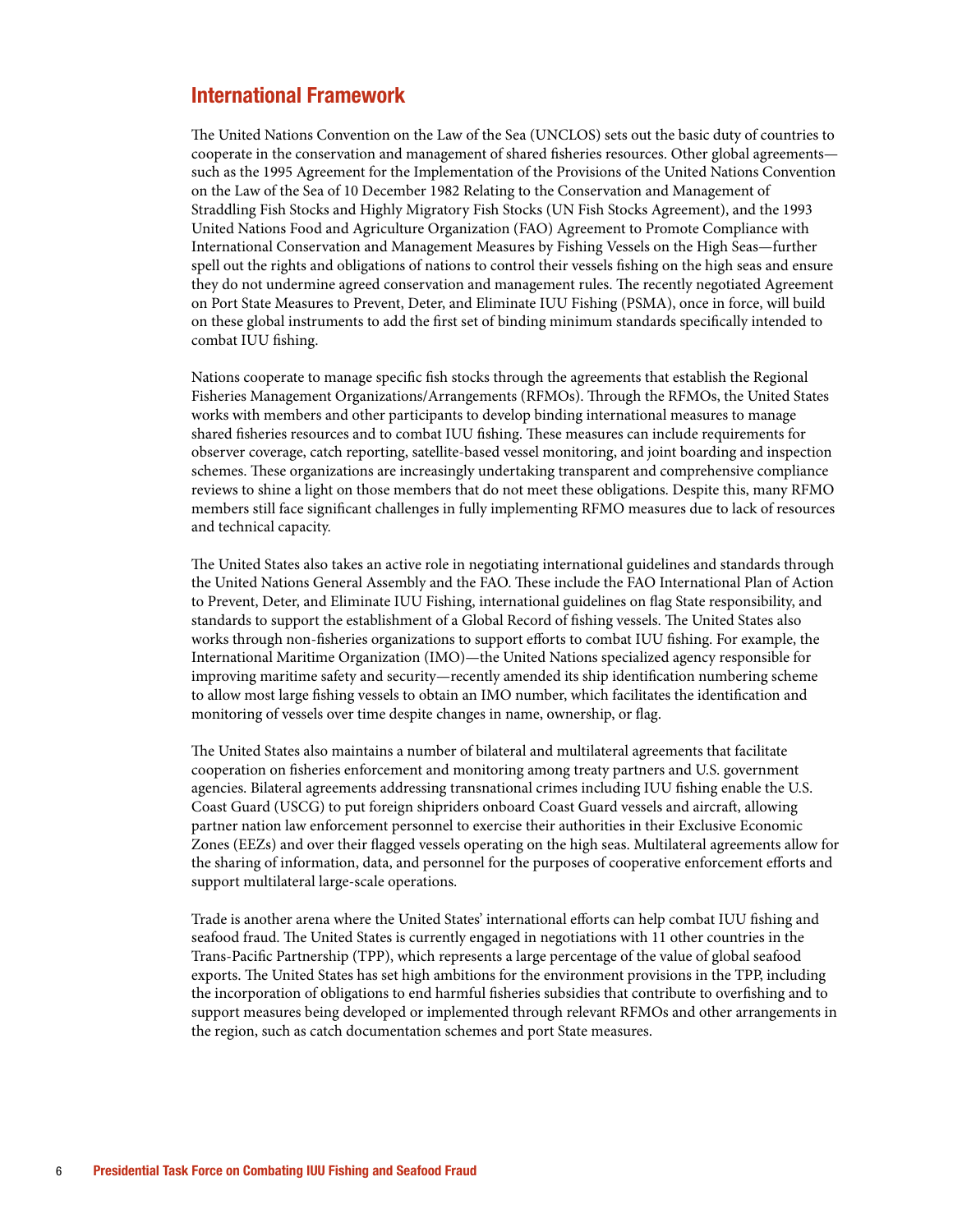#### U.S. Framework

The United States is a global leader in sustainable seafood and is committed to preventing illegally harvested or fraudulently marketed fish from entering the global stream of commerce. This Action Plan reinforces our commitments and underscores our position as a world leader in fighting IUU fishing. As a result of sound science, strong management programs, and enforcement controls the United States has successfully reduced domestic overfishing to its lowest level in decades and rebuilt a record number of historically depleted domestic stocks. IUU fishing and seafood fraud undermine these efforts.

The United States' greatest asset in fighting domestic IUU fishing and seafood fraud is the vast amount of data collected across our U.S. fisheries under the Magnuson-Stevens Fishery Conservation and Management Act (MSA), as well as regulations passed through the regional fishery management councils and regulations promulgated by interstate commissions and states agencies. Data collection requirements begin with the permitting of harvesters and dealers, providing the foundational information to cross-reference all other subsequent data collected. Permits are required for almost any person who will sell or purchase fish or fish products harvested from U.S. waters from the vessel, or who will sell such fish. Permitting requirements vary by fishery, but at a minimum they include the permit holder's name and contact information along with vessel identification information (e.g., name and registration/USCG documentation/IMO Number) and authorized activity. These permits establish the framework for data collection for covered species.

The MSA also provides tools for combating IUU fishing conducted by non-U.S. flagged fleets. Among other things, this process focuses on the actions that foreign governments take to ensure that vessels flying their flag do not violate sustainable management measures adopted by various regional fisheries management organizations. Foreign governments that are found to have vessels engaged in such activities may be identified in a biennial report to Congress as having vessels engaged in IUU fishing. Countries may also be identified for having vessels that fish illegally in U.S. waters or for overfishing of stocks shared with the United States (with adverse impacts on such stocks), in areas without applicable international measures or management organizations. NOAA's National Marine Fisheries Service (NOAA Fisheries) will engage in consultations with these newly identified nations to press for corrective action. If sufficient action is not taken, prohibitions on the importation of certain fisheries products into the United States and the denial of port privileges for fishing vessels of that nation may be levied.

While at sea, permitted domestic commercial fishing vessels are often required to have operational Vessel Monitoring Systems (VMS) on board to track their location and movement in the U.S. EEZ and treaty waters. The U.S. VMS program currently monitors more than 4,000 vessels and is the largest national VMS program in the world. Permitted domestic commercial harvesters can also be required to submit a vessel trip report (VTR) for each fishing trip prior to landing. The VTR provides a detailed report of the vessel's fishing activity, including trip duration, location of fishing activity, gear used, catch harvested, catch composition (species and weight for both landed and discarded fish), and identity of who is purchasing the landed catch. This information can be verified by enforcement or by on-board and/or portside monitoring programs where used. At the point of sale, or entry into U.S. commerce, permitted dealers are often required to submit purchase records. These records can include species data that can be cross-referenced with landing records provided by the vessel. These data are collected, managed, and shared on the national, regional, and local level by NOAA Fisheries; the Atlantic Coastal Cooperative Statistical Program and the Pacific Fisheries Information Network, which are cooperative state-federal programs that design and implement marine fisheries statistics data collection and integrate those data into a single data management system; state agencies; and other partners.

As a result of the data collection programs in place for U.S. fleets, domestic fishery activities are of less concern relative to seafood fraud, though problems with species substitutions exist at the retail level in grocery stores and restaurants and could occur when U.S. product is processed overseas. Domestic fish and fishery products harvested under a federal fisheries management plan have low incidences of species substitution. Similarly, state-managed fisheries have a high incidence of compliance, though product traceability is more difficult as a result of information delays and the large number of separate systems in place.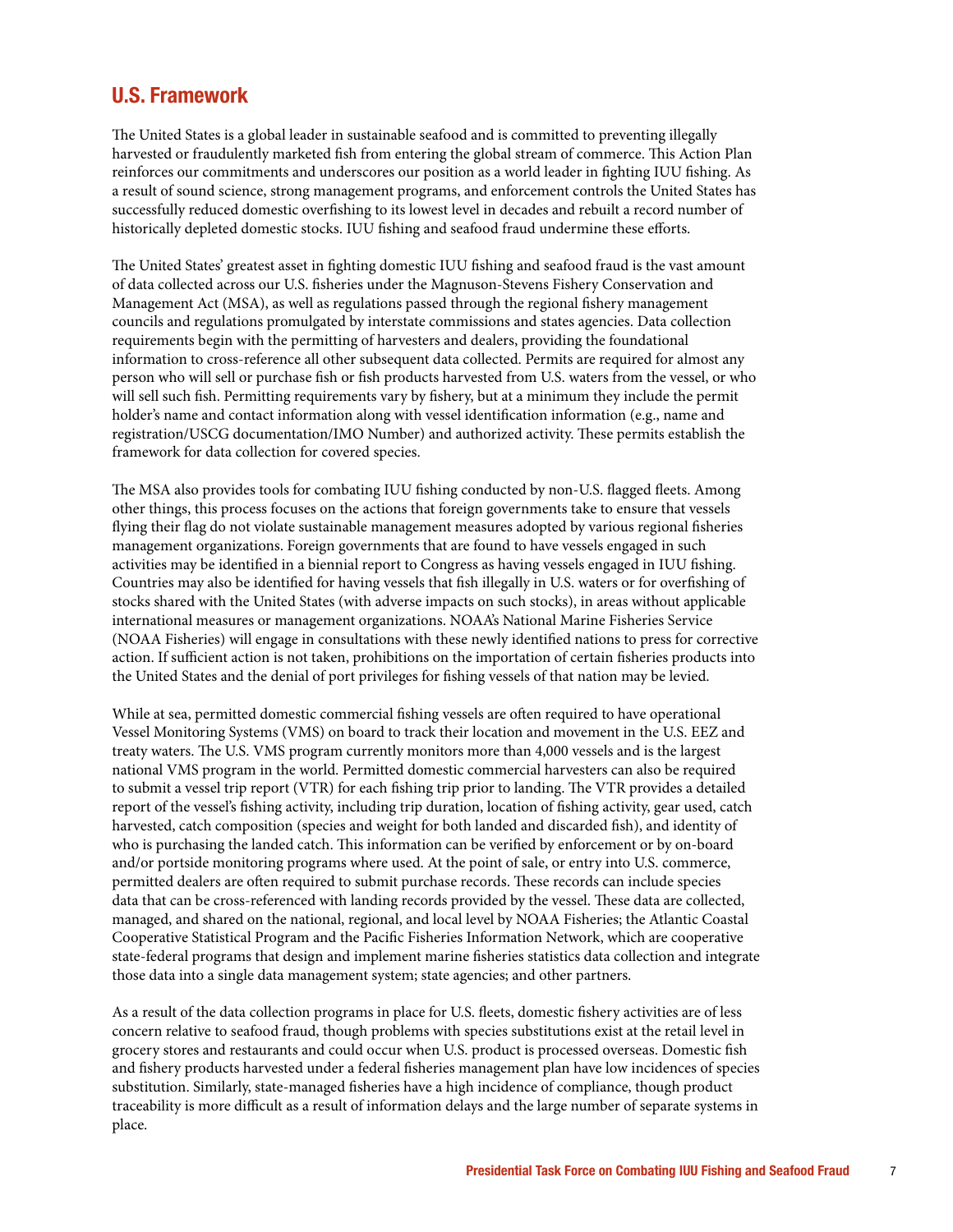The United States is a global leader in sustainable seafood and is committed to preventing illegally harvested or fraudulently marketed fish from entering the global stream of commerce. This action plan reinforces our commitments and underscores our position as a world leader in fighting IUU fishing.

The Food and Drug Administration (FDA), Federal Trade Commission (FTC), and U.S. Department of Agriculture (USDA) all play important roles in preventing seafood fraud, including with respect to species, net weight, Country of Origin Labeling, or any other attributes important to the supply chain and consumers. For example, under the Federal Food, Drug, and Cosmetic Act, all seafood products are subject to examination by FDA authorities at import and must provide information to ensure that they meet the same standards as domestic seafood products—they must be sanitary, wholesome, safe to eat, and contain informative and truthful labeling in English. In addition, NOAA also operates a voluntary, fee-for-service Seafood Inspection Program (SIP) to inspect seafood processing facilities and products at various points in the supply chain for the purpose of label and species verification. In total, the SIP annually inspects approximately 20 percent of domestic consumption annually. Non-compliant products that are discovered can be barred from further entering U.S. commerce or referred to the appropriate enforcement agencies.

Further, NOAA's Office of Law Enforcement (NOAA OLE), Department of Homeland Security (DHS) components (U.S. Coast Guard, U.S. Customs and Border Protection (CBP) and U.S. Immigration and Customs Enforcement (ICE)), the FDA, and the U.S. Fish and Wildlife Service (USFWS) all have complementary authorities to collect information; make inquiries, examinations, inspections, searches, seizures, and arrests to ensure compliance with U.S. laws; and seize or refuse entry of cargo when necessary. Good cooperation exists between the relevant enforcement entities and efforts are being made under this Action Plan to further enhance the interagency cooperation to address the issue of seafood fraud.

#### **Challenges**

The United States remains committed to preventing illegally harvested and mislabeled seafood from entering into U.S. commerce, but the complexities of the global seafood supply chain pose a number of challenges to doing so. For example, even with the large network of international agreements and measures available, combating IUU fishing in international waters remains a complex challenge. IUU fishing fleets move easily from fishery to fishery and region to region. Few countries have the resources or capacity to directly monitor the expanses of international waters. While the obligations for the control of vessels are clear under international law, the legal tools to enable nations to control the actions of their nationals are less so. Domestically, several critical statutes lack robust civil judicial and criminal enforcement authority, adequate administrative penalties, or appropriate forfeiture authority to address IUU and fraudulently marketed seafood products. These low and disproportional penalties are often factored in as "the cost of doing business" and pose a serious challenge to deterring illegal actions.

There are particular challenges for law enforcement. Over half of the world's fish production is processed at sea or soon after landing, which in many cases renders the species unidentifiable without forensic laboratory analysis. NOAA, CBP, and FDA have forensic laboratories with the capability to conduct DNA testing of fish in suspected fraud cases, but have not been able to significantly expand efforts to effectively address the issues of seafood fraud and IUU fishing. Further, the information collected for seafood imports is not as comprehensive as that required under domestic fisheries regulations, with limited exceptions for certain high-value species. Once the seafood products have entered U.S. commerce, this less-extensive information limits the ability to distinguish between and track illegally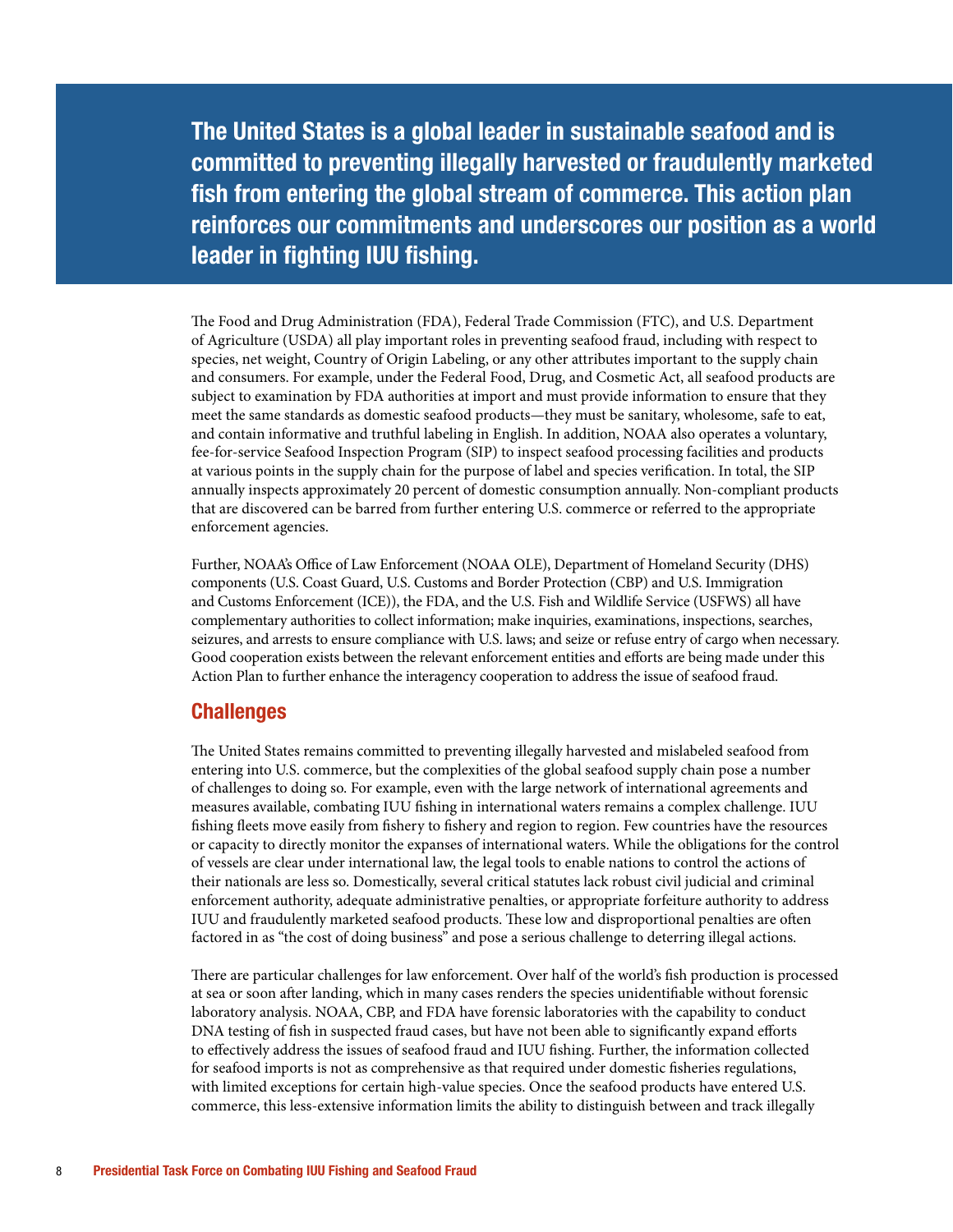imported seafood products once they flow into the distribution chain, creating significant challenges for maintaining effective chain of custody.

Further, fraud that occurs at the retail (i.e., restaurant and supermarket) level is difficult to address as retail sales are predominantly regulated by the state and local authorities. Effective implementation of initiatives aimed at preventing the trafficking of IUU and fraudulently marketed fish is often made more difficult by the simple fact that there are inconsistent rules across agencies regarding how to properly identify the name and origin of seafood products.

The Task Force's Action Plan to implement its recommendations to the President helps tackle these challenges by leveraging the capabilities and authorities of its federal agency members. For example, by determining concrete steps and timelines to better share critical data in a timelier manner across federal agencies and ensuring consistency in the way agencies identify the name and origin of seafood products, agencies will be able to more effectively deal with the challenges of the seafood supply chain in combating IUU fishing and seafood fraud.

#### How We Got to This Point

It is in the interest of the United States to promote a comprehensive framework that supports sustainable fishing practices while combating seafood fraud and the sale of IUU seafood products, including by improving the transparency and traceability of the seafood supply chain. To achieve these objectives, the United States must improve and enhance the implementation, application, and coordination of the tools available to combat IUU fishing and seafood fraud to the maximum extent allowed by law. The Task Force was established to identify and achieve these objectives.

After its establishment, the Task Force initiated a public engagement process to gain broad input to inform and advise the development of these recommendations. This process included two public meetings, two webinars, a diplomatic message to countries with fisheries interests and marine coastlines, and a public comment period noticed in the *Federal Register*. The Task Force also analyzed the federal government's existing authorities to combat IUU Fishing/Seafood Fraud Committee, and identified potential gaps in those authorities. It further examined specific areas for improved coordination between the Task Force agencies and broader U.S. government efforts regarding these issues. For example, this Task Force recognizes the importance of coordinating with related efforts under the Presidential Task Force on Wildlife Trafficking, the White House Strategy to Combat Transnational Organized Crime, and the President's Interagency Task Force to Monitor and Combat Trafficking in Persons.

Based on this public engagement process and the Task Force's analysis of existing authorities, gaps in those authorities, and current and potential levels of interagency coordination, the Task Force developed 15 recommendations designed to enhance the tools currently available to combat IUU fishing and seafood fraud. The recommendations were published in the *Federal Register* on December 18, 2014, as well as in a diplomatic message to foreign countries with fisheries interests and marine coastlines, soliciting comment on the implementation process of each recommendation. The Task Force received valuable feedback from domestic stakeholders and international partners on the 15 recommendations and will continue the process of engaging stakeholders and international partners as it implements the recommendations.

The following Action Plan for the 15 Task Force recommendations lays out more detail on the scope of the action in question, how agencies translate the recommendations into action, and—most importantly—a timeline and lead entities for implementation. Oversight of this Action Plan will be carried out by the National Ocean Council (NOC), which will establish a standing IUU Fishing/Seafood Fraud Committee (NOC Committee) to take the place of the Presidential Task Force on Combating IUU Fishing and Seafood Fraud. The NOC Committee will be co-chaired by NOAA and the Department of State, includes all current members of the Task Force, and may incorporate other agencies as required and approved by the NOC.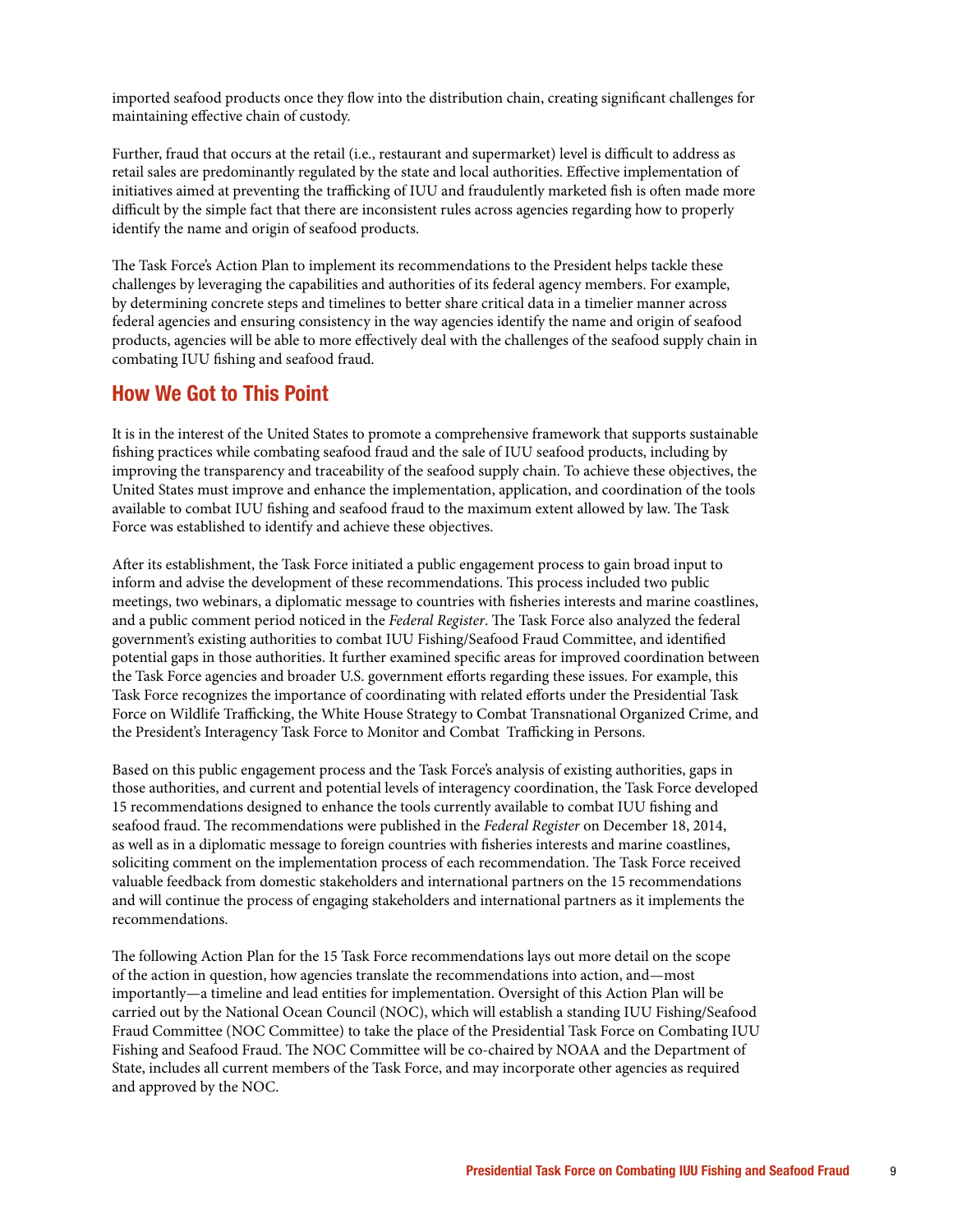### Recommendation 1 International – Port State Measures

*Work with Congress to pass implementing legislation for the Port State Measures Agreement (PSMA). Direct the Secretary of State to promote entry into force and full implementation of the PSMA.*

#### **Rationale**

The absence of binding multilateral port State measures has hindered the process of addressing IUU fishing. With the United States as a driving force, the FAO adopted the Agreement on Port State Measures to Prevent, Deter and Eliminate IUU Fishing (PSMA). The PSMA envisages that Parties, in their capacities as port States, will take a series of steps to ensure that foreign vessels do not land or transship IUU seafood in their ports, thus preventing such seafood products from entering markets. Among other things, the PSMA requires Parties to: designate ports to which foreign vessels may request entry and to require such vessels seeking port entry to provide advance notice with detailed information relevant to their fishing activities and fish on board; inspect an appropriate number of foreign vessels that have entered their ports to determine whether the vessels were engaged in or supported IUU fishing; and cooperate with port States in the implementation of PSMA with respect to their flagged vessels.

The PSMA requires 25 ratifications to enter into force; to date there are 11 with 14 more required. In the United States, the Senate provided advice and consent to join the Agreement in 2014, but ratification is pending the passage of implementing legislation in Congress. U.S. ratification will help ensure consumer confidence in the seafood supply chain by helping keep illegal product out of the market. It will demonstrate strong leadership in the global battle against IUU fishing and encourage broad ratification of the PSMA by other countries. Global implementation of robust port State controls on port access will disrupt IUU fishing vessel operations by decreasing the ports where IUU fishing products can be landed and increasing the costs associated with IUU fishing.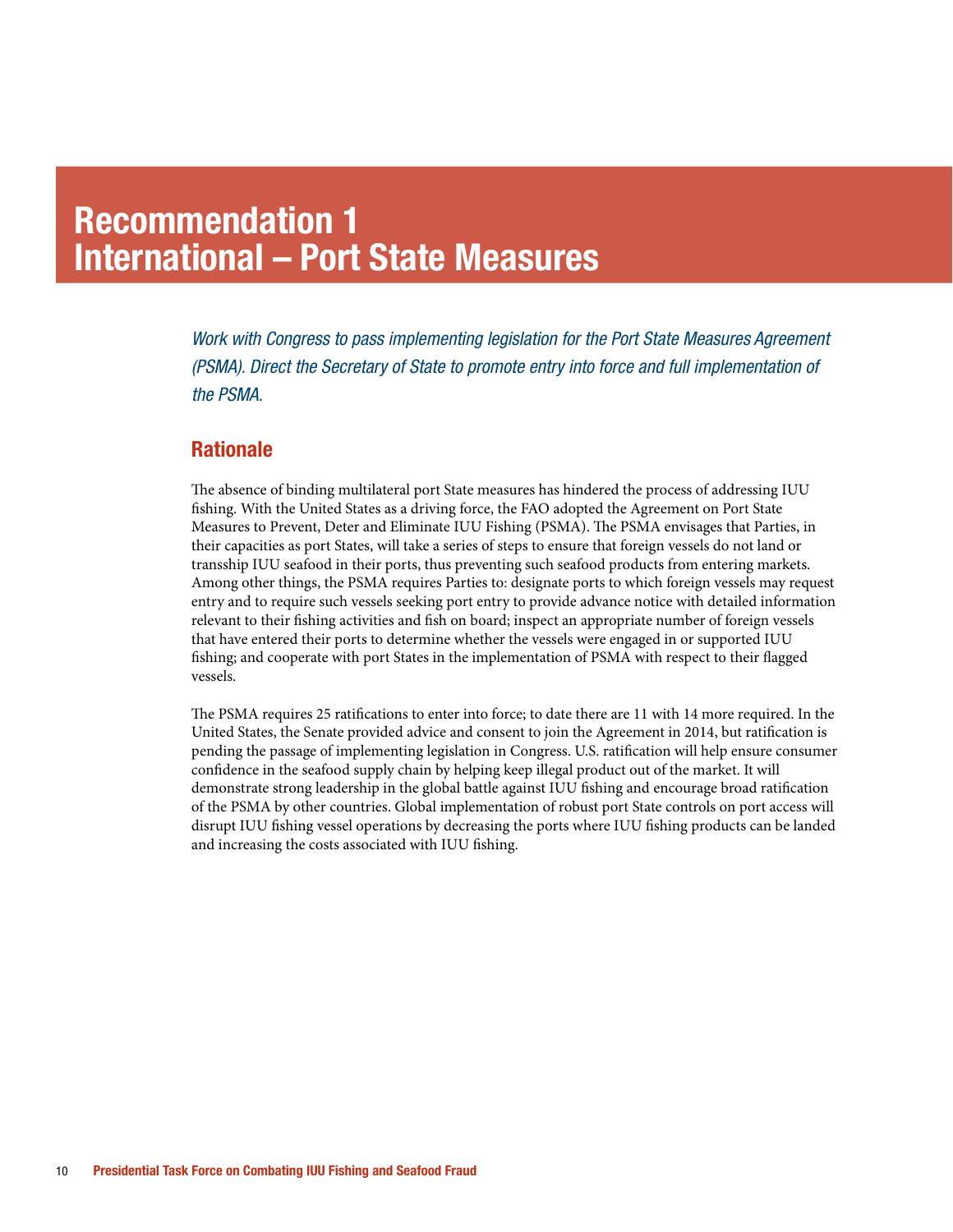*Lead agencies:* NOAA and the Department of State

The implementation plan for this recommendation is comprised of two components: a domestic agenda and an international agenda. Specific implementation steps include:

- Continue to work with Congress to support timely adoption of legislation necessary for ratification and effective implementation of the PSMA.
- $\bullet$  By July 2015, facilitate briefings for key Congressional Committees, Members, Caucuses, and staff with agency leadership and stakeholders, to highlight linkages between the PSMA and efforts to combat IUU fishing, and the benefits of entry in force and robust implementation of the PSMA globally to domestic fishing interests. Keep these efforts going through the remainder of 2015 and beyond as needed.
- Use existing fora such as Capitol Hill Oceans Week in June 2015 to continue to discuss the PSMA and its benefits with Congressional members, staff, and constituents.
- Through direct diplomatic outreach, identify at least 14 countries that are supportive of the PSMA and work with them to ratify the Agreement as soon as possible and ideally by the end of 2015. Continue to advocate for speedy entry into force and broad implementation of the Agreement in international fora such as regional fishery management organizations (RFMOs), the United Nations, and FAO's Committee on Fisheries.
- Identify impediments to ratification of the PSMA by foreign partners and provide information and assistance to help overcome those obstacles as feasible and appropriate.
- Continue efforts to support, and provide technical assistance to, developing countries seeking to ratify and implement the PSMA.
- Ensure that the PSMA remains a top priority for senior officials' dialogues with foreign State representatives.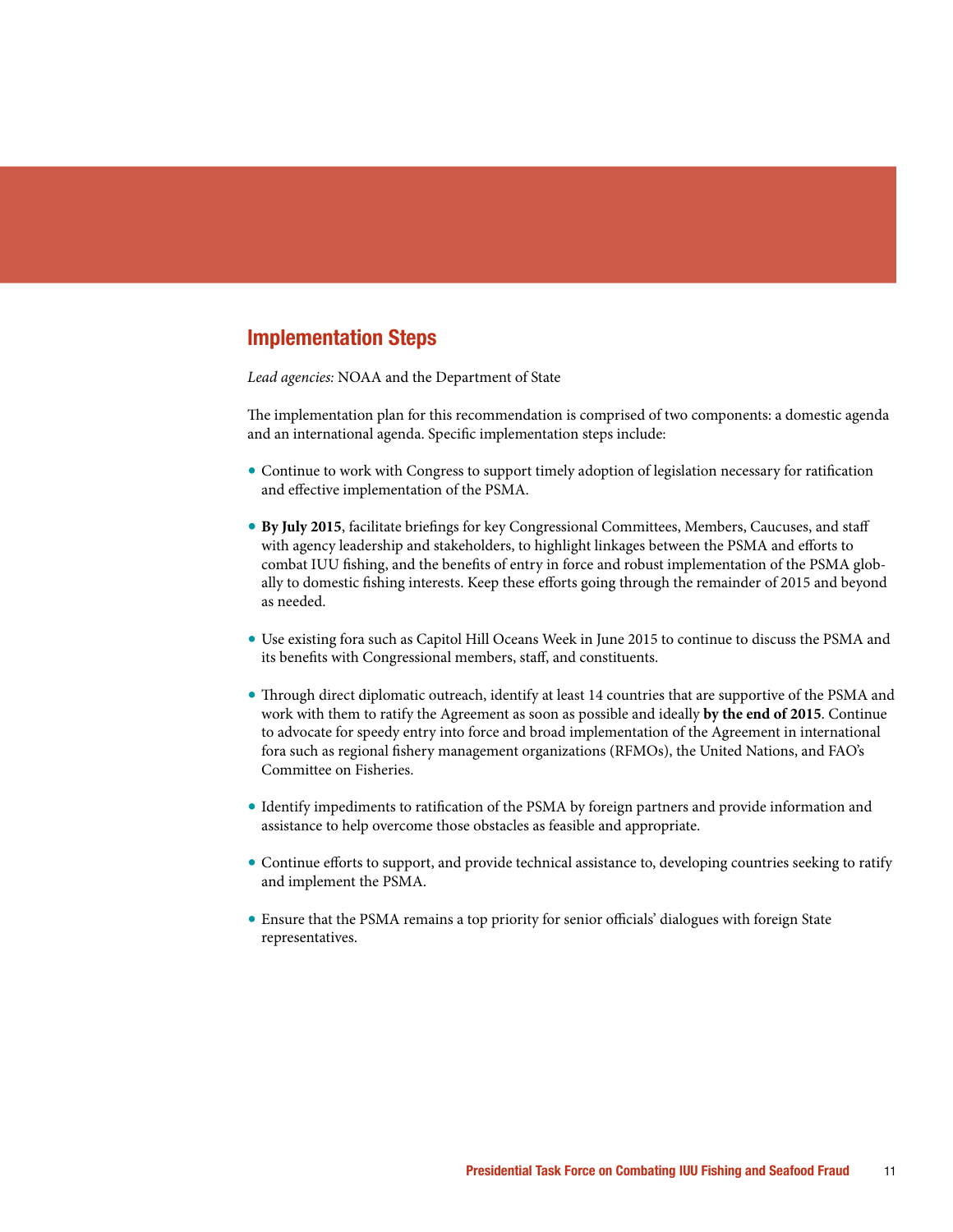### Recommendation 2 International – Best Practices

*Direct the Task Force to develop, within one year (and refine as appropriate in subsequent years), best practices for catch documentation and data tracking; high seas boarding and inspection; monitoring, control, and surveillance measures (including observer programs, vessel tracking systems, authorized vessel lists); port State control; and compliance monitoring and promote their adoption in each of the Regional Fishery Management Organizations (RFMOs) of which the United States is a member.*

#### **Rationale**

Effective management of internationally shared fish stocks requires cooperation among nations to develop the necessary monitoring, control, and surveillance measures to ensure that all follow the agreed upon rules. Different RFMOs have adopted different measures over the years, and they are often developed ad hoc within each organization and not always updated in light of improvements in technology or other advances. Particularly among the RFMOs that manage similar fish stocks, consistent and up-to-date measures that reflect best practices will facilitate enforcement, eliminate loopholes, and improve cooperation. At the same time, there is no one-size-fits-all solution. Effective use of these tools also means identifying which tools fit best with the specifics of each fishery or region.

Article 21 of the 1995 United Nations Fish Stocks Agreement (UNFSA) establishes a reciprocal high seas boarding and inspection regime that is a critical tool for greater cooperation in enforcement of RFMO-adopted conservation and management measures. This regime serves as the best-practice model for RFMO schemes. To date only the Western and Central Pacific Fisheries Commission (WCPFC) has implemented measures to the full extent outlined in UNFSA, and the United States will continue to seek adoption of comparable regimes in the other RFMOs to which it is a party.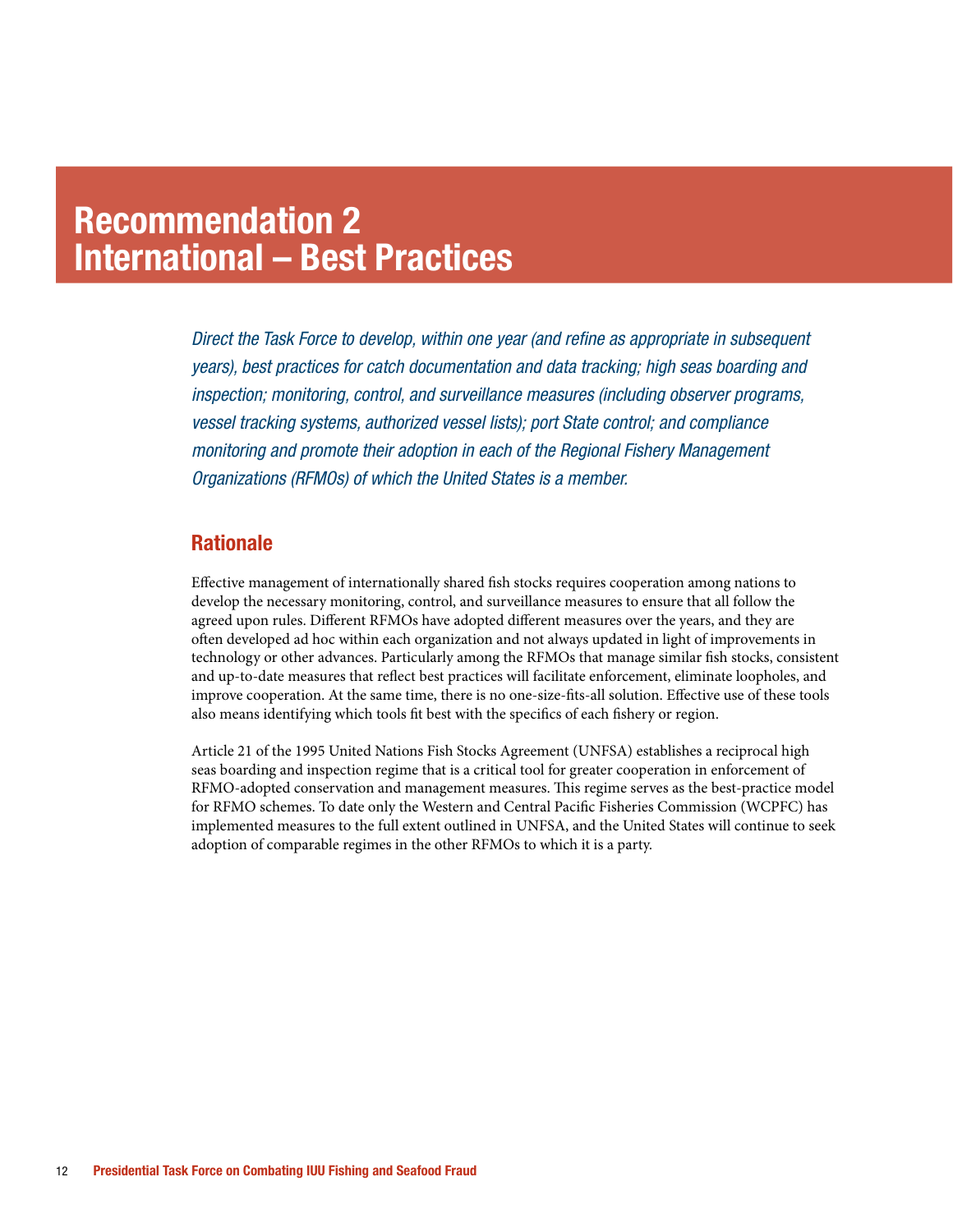*Lead Agencies:* NOAA and the Department of State *Other agencies involved:* DOJ

This work, and particularly efforts to regularly update it into the future, may also be rolled into efforts to revise and further implement the U.S. National Plan of Action to Prevent, Deter, and Eliminate IUU Fishing.

- **By June 2015, NOAA and the Department of State will convene an interagency group to evaluate** existing RFMO measures related to monitoring, control, and surveillance (including port State controls) and compliance monitoring, related U.S. regulations, and input received from U.S. and international comments on the draft recommendations. The interagency group will identify best practices among these existing measures, including evaluating their overall effectiveness and the status of implementation and compliance by RFMO members with the various measures. The work will also include identifying the circumstances in which a particular tool might be most effective or appropriate.
- **By September 2015, the interagency group will complete a set of best practices, including, as appro**priate, model text and/or key elements that could form the basis of RFMO measures.
- **By December 2015, U.S. delegations to RFMOs will begin, as appropriate given existing measures, to** advance proposals to adopt new, or modify existing, measures based on these best practices, including UNFSA-consistent high seas boarding and inspection regimes. Specific proposals will also take into account input from relevant U.S. constituent Advisory Committees appointed to advise the U.S. delegations to each RFMO.
- **By December 2015,** based on the results of expert work convened by the FAO to develop best practices for catch documentation and trade tracking, the interagency group will, as appropriate given existing measures, expand this work to include multilateral catch documentation schemes.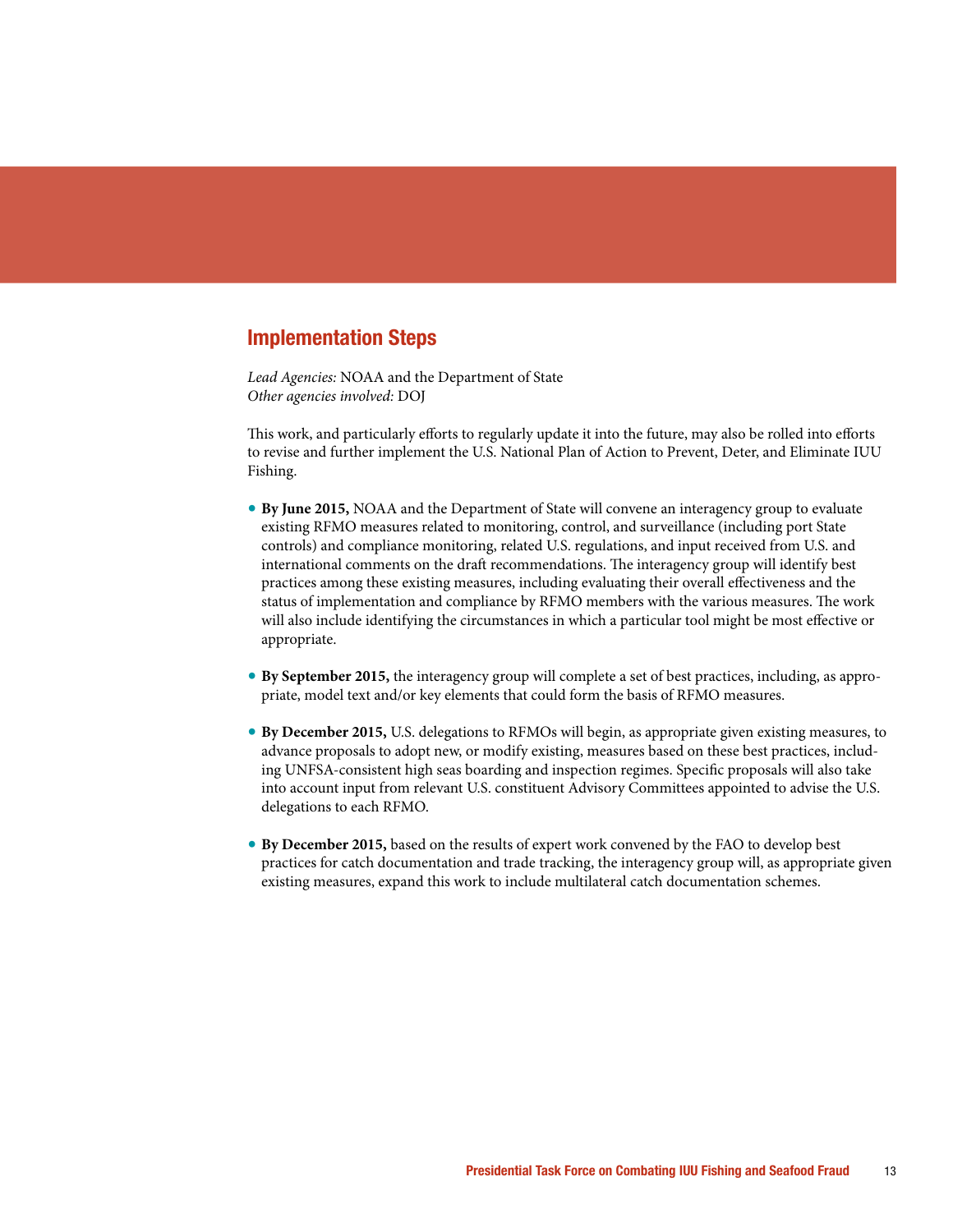### Recommendation 3 International – Maritime Domain Awareness

*Direct the Secretaries of Defense and Homeland Security to include IUU fishing threat analysis and monitoring as a component of U.S. and international efforts to increase overall maritime domain awareness.*

#### **Rationale**

The National Maritime Domain Awareness (MDA) Plan promotes favorable conditions for global maritime security and prosperity through the effective understanding of the maritime domain and by improving our ability to appropriately share information, including intelligence, law enforcement information, and all-source data from the public and private sectors. The Plan promotes improved domain awareness through enterprise-level access to data and encourages broad interaction and expanded collaboration among members of the Global Maritime Community of Interest—an informal community of all levels of domestic and international government along with private and commercial maritime stakeholders, bound by the common interest of maintaining the maritime domain for global security and prosperity.

The U.S. Departments of Homeland Security (DHS), Defense (DOD), and others have contributed to the development of enterprise tools—common services, capabilities, and processes—to increase awareness of the maritime domain. These tools can bring tremendous value when applied to the efforts of the United States and its foreign partners in combating IUU fishing. Many in the U.S. government are unaware of these enterprise tools or lack training on how to apply these tools to conduct IUU fishing threat analysis and monitoring. In addition to the challenges faced within the U.S. government, many foreign governments may lack an appropriate (i.e., unclassified, Non-Public Key Infrastructure (non-PKI), etc.) Information Sharing Environment (ISE)—the people, projects, systems, and agencies that enable responsible information sharing for national security—with the necessary access to maritime data, automated analytics, and information sharing capabilities would enhance their ability to combat IUU fishing. The Task Force believes that improving awareness of enterprise tools within the U.S. government and establishing an appropriate information sharing environment between U.S. and foreign partner users would increase the awareness of decision-makers responsible for combating IUU fishing.

This recommendation does not alter existing constitutional or statutory authorities or responsibilities of agency heads to carry out operational activities or to exchange information. It does however, direct the Secretaries of Defense and Homeland Security to ensure tools and capabilities used to increase overall maritime domain awareness support IUU fishing threat analysis and monitoring.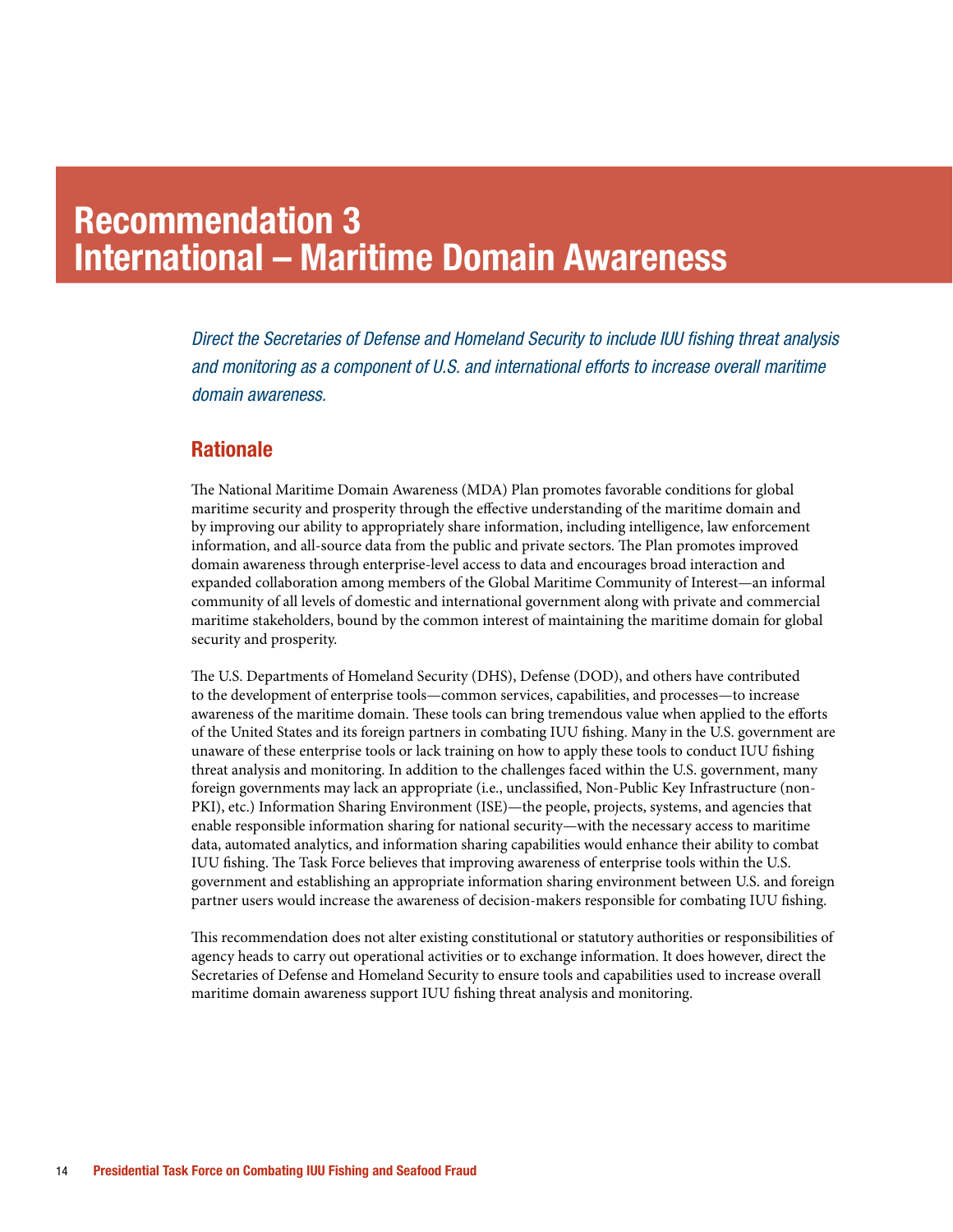*Lead Agencies:* DOD and DHS *Other Agencies Involved:* NOAA and the Department of State

DHS and DOD will assemble a U.S. government interagency team to identify enterprise tools used by the MDA community that could be applied to combating IUU fishing and ensure linkage of those tools to the strategy developed pursuant to Recommendation 8.

- **By May 2015** the Department of State, NOAA, and DOD will co-host a workshop to gain better understanding into relevant surveillance and enforcement technologies currently being piloted to support management in marine protected areas around the globe.
- **By September 2015** the team will:

Catalogue existing initiatives. Establish an Enterprise Tools IUU Fishing Implementation Planning Team. Produce a report on findings to inform an implementation plan.

- **By December 2015, the Enterprise Tools IUU Fishing Implementation Planning Team will formulate** an implementation plan with timelines to support efforts to enhance IUU fishing threat analysis and monitoring.
- **By December 2015, the Secretaries of Homeland Security and Defense will provide a report to the** NOC Committee on developing an appropriate environment for sharing information between U.S. and foreign government partner users in order to enhance threat analysis and monitoring, which would increase the awareness of decision-makers responsible for combating IUU fishing.

Presidential Task Force on Combating IUU Fishing and Seafood Fraud 15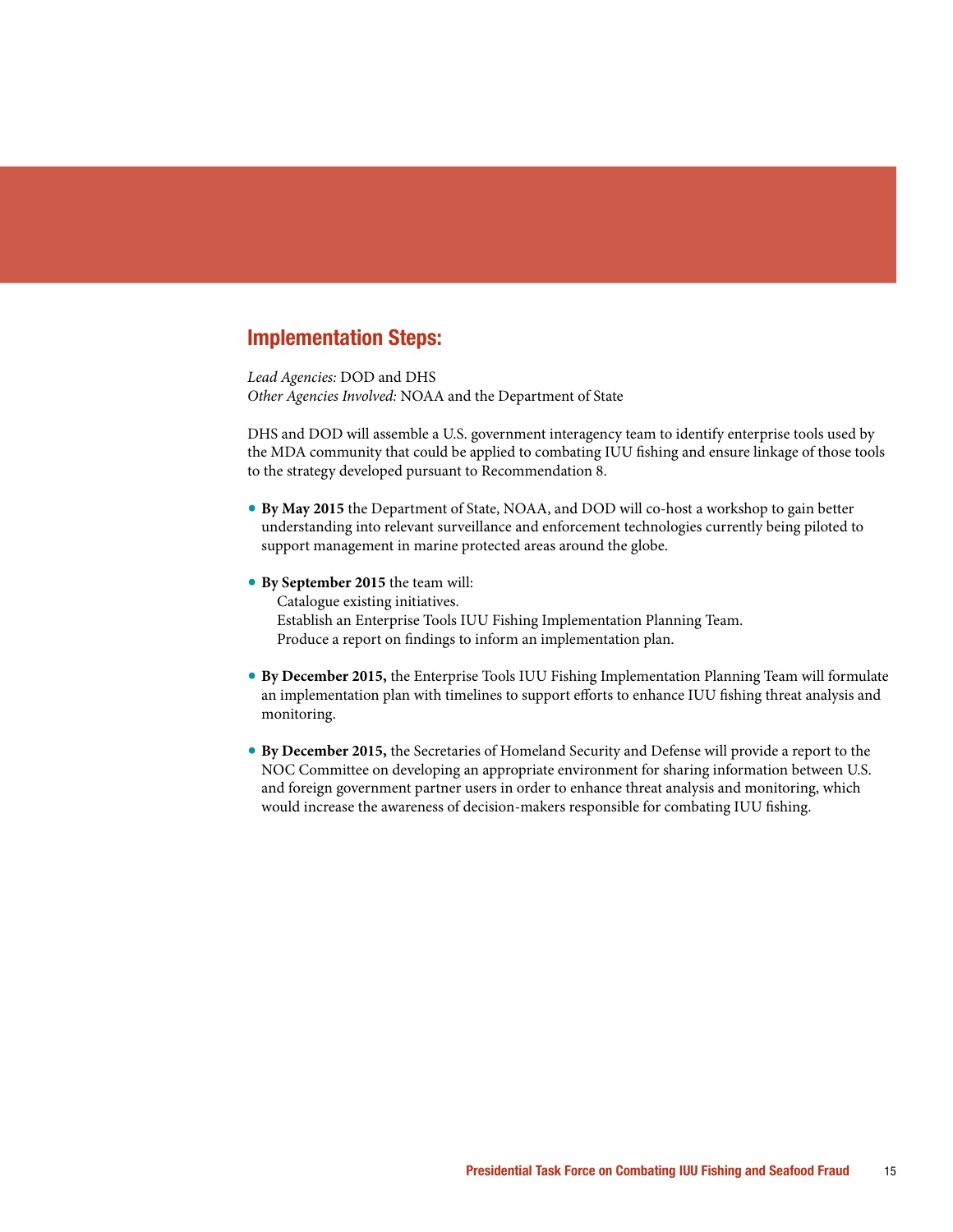### Recommendation 4 International – Free Trade Agreements

*Direct the U.S. Trade Representative to use existing Free Trade Agreements (FTAs) and future FTAs to combat IUU fishing and seafood fraud, including through enhanced cooperation with our trading partners and commitments to enforce environmental and labor laws.* 

#### **Rationale**

U.S. Free Trade Agreements (FTAs) and environmental cooperation programs can help to combat IUU fishing and seafood fraud and support sustainable fisheries management by helping to develop management practices and tools in FTA partner countries. For example, FTAs with Korea, Panama, Colombia, and Peru require these trading partners to "adopt, maintain and implement" laws, regulations, and any other measures to fulfill obligations under a number of relevant multilateral environmental agreements—including those establishing the Commission for the Conservation of Antarctic Marine Living Resources (CCAMLR) and the Inter-American Tropical Tuna Commission (IATTC)—as well as to "adopt and maintain" in its statutes, regulations, and practices fundamental internationally recognized labor rights. U.S. FTAs also contain obligations that require U.S trading partners to "effectively enforce" their environmental and labor laws, including laws that protect and conserve natural resources, such as marine fisheries. These obligations are subject to dispute settlement under the trade agreement, and the Office of the U.S. Trade Representative (USTR) has authority to monitor and review implementation of these and other FTA commitments. Other U.S. agencies provide support for implementation of FTA commitments through technical assistance and labor and environmental cooperation programs. U.S. FTAs also support cooperation to enforce consumer protection laws, achieve compliance with respective laws and regulations on customs matters, and encourage the use of voluntary market mechanisms to protect the environment and natural resources.

The United States, with USTR as the lead agency, is also in the process of negotiating trade agreements with 11 other countries for a Trans-Pacific Partnership (TPP) agreement and with the European Union for a Transatlantic Trade and Investment Partnership (T-TIP) agreement, together representing more than 70 percent of the value of all global seafood imports. In these negotiations, the United States is pursuing commitments to ensure e#ective enforcement of labor and environmental laws, as well as to address specifically IUU fishing activities, including the implementation of port State measures. The United States will seek similar commitments in future FTAs as well.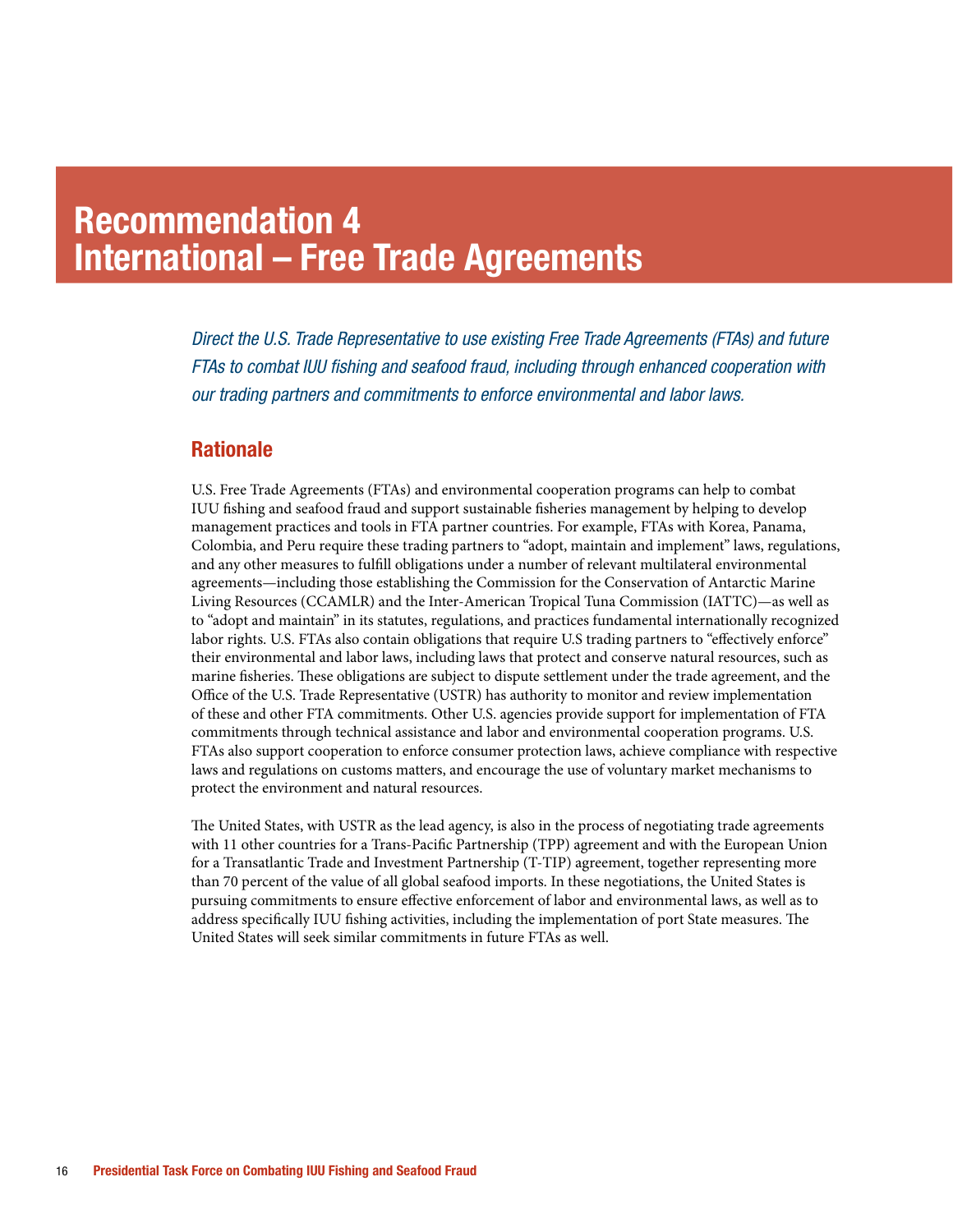**In 2015, conclude TPP negotiations, including provisions to effectively enforce labor and environ**mental laws and to combat IUU fishing and seafood fraud, where appropriate. Prepare the agreement for Congressional consideration, seek to put the agreement into force as quickly as possible, and monitor implementation of the agreement.

*Lead Agency*: USTR

*Other Agencies Involved:* Coordination with relevant agencies, as appropriate, including DHS, FDA, DOJ, and the Departments of State and Commerce.

**The 2015**, continue to develop proposals with the European Union to effectively enforce labor and environmental laws and to combat IUU fishing and seafood fraud, where appropriate. Seek to conclude T-TIP negotiations with a robust outcome as soon as possible, and thereafter prepare the agreement for Congressional consideration, seek to put the agreement into force, and monitor implementation of the agreement.

*Lead Agency*: USTR

*Other Agencies Involved:* Coordination with relevant agencies, as appropriate, including DOJ, DHS, and the Departments of State and Commerce.

- Continue to prioritize implementation of FTA commitments to effectively enforce labor and environmental laws, including laws pertaining to the conservation and management of marine fisheries resources, through, inter alia, regular meetings of FTA labor and environment bodies. *Lead Agencies:* USTR, Department of Labor (DOL), and the Department of State *Other Agencies Involved:* Coordination with relevant agencies, as appropriate, including DOJ, DHS, the Departments of State, Commerce, and the Interior (DOI), the Environmental Protection Agency and USAID.
- Develop and enhance labor and environmental cooperation programs, where appropriate, including to support existing and future FTA partner commitments to effectively enforce labor and environmental laws and to address IUU fishing. In coordination with DHS, use FTAs as a vehicle to enhance customs cooperation and information sharing on IUU fishing and the fraudulent importation of fish and seafood.

*Lead Agencies:* DOL and Department of State

*Other Agencies Involved:* Coordination with relevant agencies, as appropriate, including DOI, DOJ, the Department of Commerce, the Environmental Protection Agency, USAID, and USTR.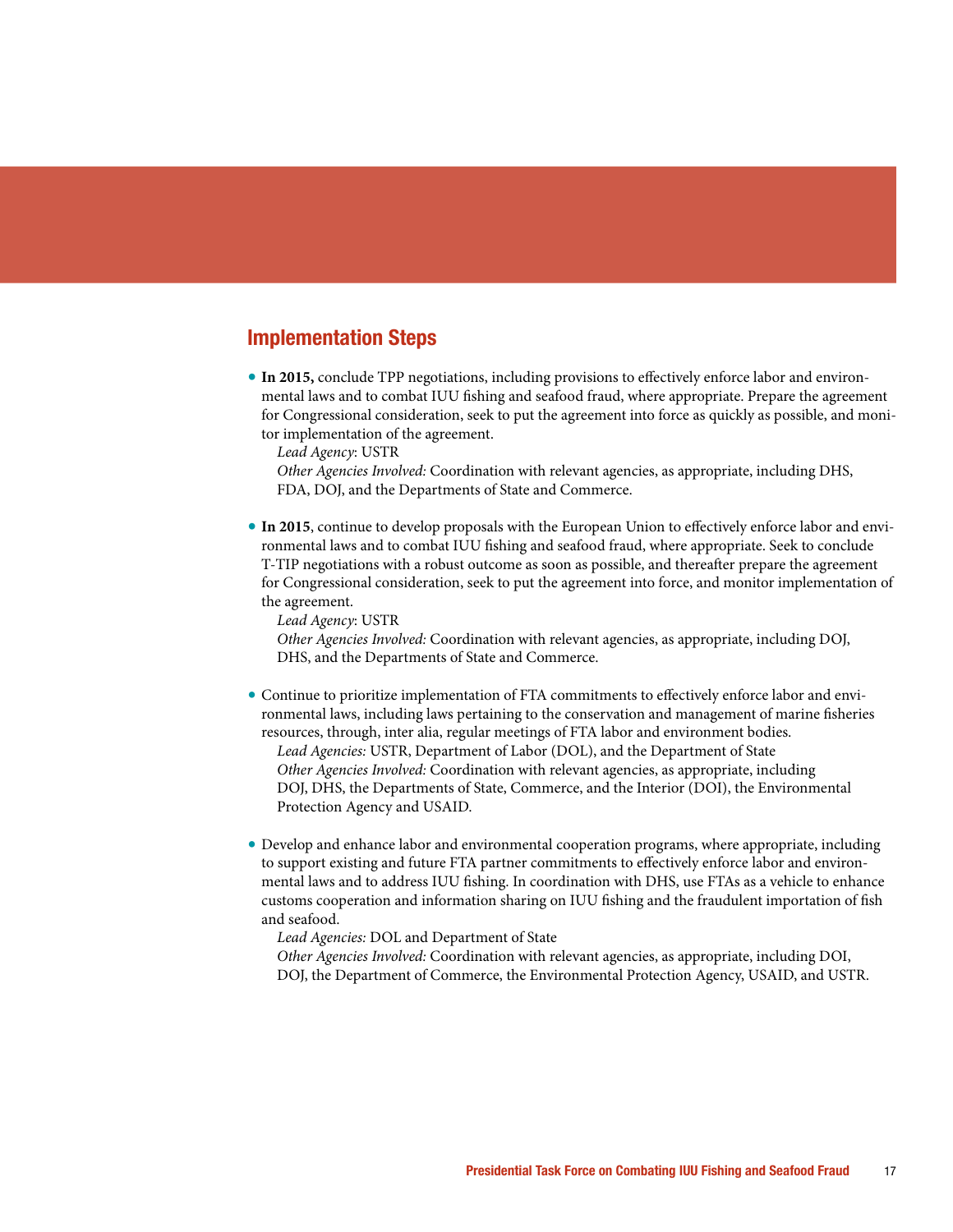### Recommendation 5 International – Fishery Subsidies

*Direct the U.S. Trade Representative, and the Secretaries of State and Commerce to pursue international commitments to eliminate fisheries subsidies that contribute to excess fishing capacity, overfishing, and IUU fishing by 2020.*

#### **Rationale**

While some fisheries subsidies provide important benefits like supporting fisheries research and conservation, subsidies that contribute to overfishing and overcapacity are one of the main drivers of unsustainable levels of fishing. Such subsidies also undermine the effectiveness of fisheries management regimes and can contribute to IUU fishing. Global fisheries subsidies were estimated at approximately \$35 billion in 2009, of which approximately \$20 billion consisted of capacity-enhancing subsidies.

The United States has long been a global leader and advocate in support of disciplines on harmful fisheries subsidies, and the United States has long identified disciplines on fisheries subsidies as a key area in which trade agreements can contribute to environmental conservation and sustainable development. Since 2001, as part of the Doha Round of World Trade Organization (WTO) negotiations, the United States has pursued commitments to limit harmful fisheries subsidies and provide greater transparency for fisheries subsidies. The United States will continue to seek and support multilateral commitments in the WTO on fisheries subsidies. In the Asia-Pacific Economic Cooperation (APEC) forum the United States is promoting transparency in fisheries subsidies and their ultimate elimination, as reflected in the 2014 Xiamen Declaration of the APEC Ocean-Related Ministerial Meeting. The United States is also pursuing ambitious commitments to discipline harmful fisheries subsidies in our ongoing free trade agreement negotiations for a Trans-Pacific Partnership (TPP) agreement with 11 other Asia-Pacific countries and a Transatlantic Trade and Investment Partnership (T-TIP) agreement with the European Union.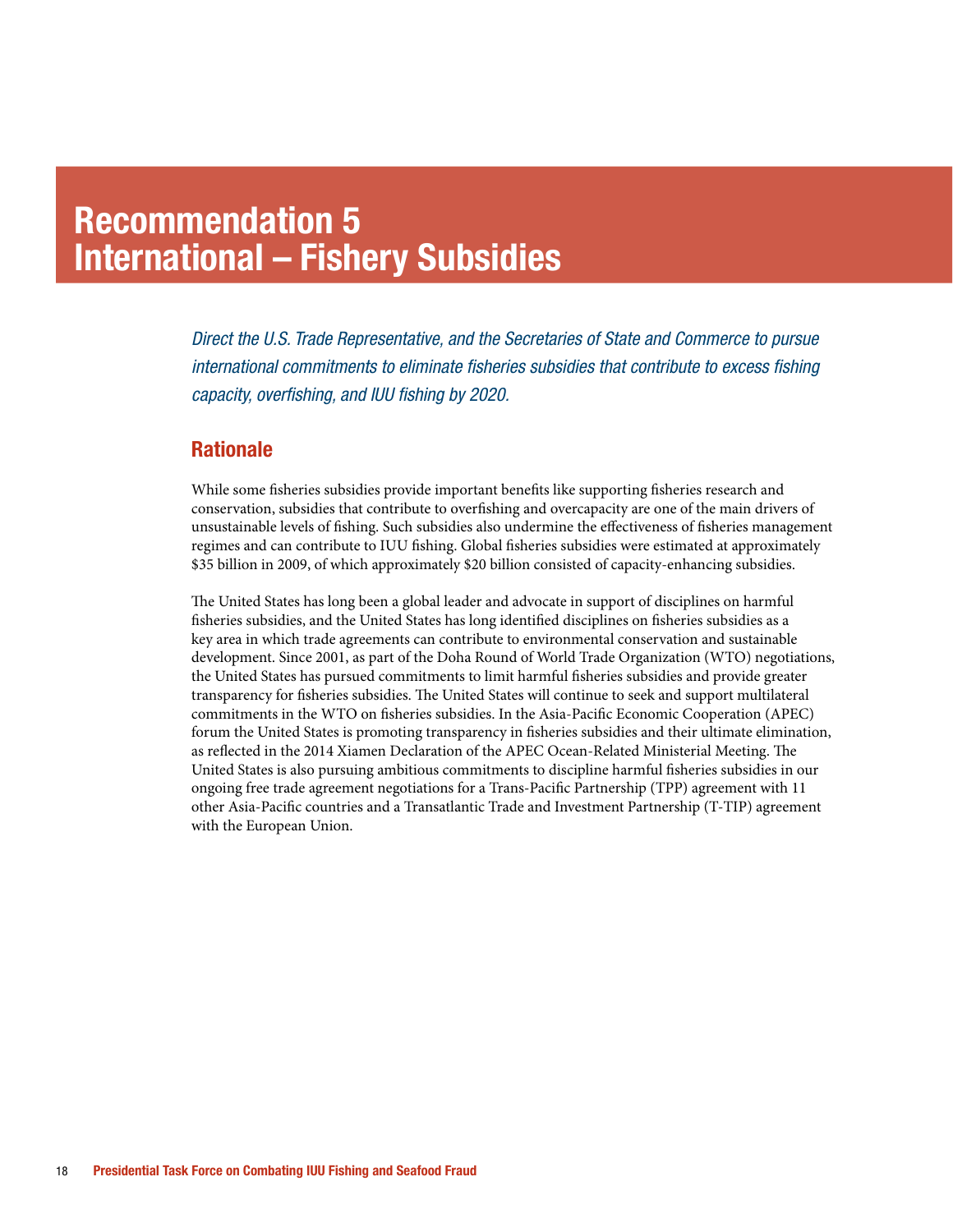To implement this recommendation, USTR, along with the Departments of State and Commerce and other relevant agencies, will continue to pursue meaningful commitments to discipline harmful fisheries subsidies and promote greater transparency of fisheries subsidies. Specific steps include:

**In 2015, conclude negotiations on the TPP environment chapter, including commitments on some of** the most harmful fisheries subsidies, such as those linked to IUU fishing, and to enhance transparency and reporting requirements for fisheries subsidies programs. Seek Congressional approval for the TPP agreement and seek to put the agreement into force as quickly as possible.

*Lead Agency:* USTR

*Other Agencies Involved:* Coordination with relevant agencies, as appropriate.

**In 2015, seek, with the European Union, proposals to discipline harmful fisheries subsidies, and to** enhance transparency and reporting requirements for fisheries subsidies in the T-TIP agreement. Seek to conclude negotiations with a robust outcome on fisheries subsidies as soon as possible, and prepare for Congressional consideration and subsequent entry into force of the T-TIP agreement. *Lead agency:* USTR

*Other Agencies involved:* Coordination with relevant agencies, as appropriate.

**The 10015–2016**, continue to pursue commitments in the WTO rules negotiations to discipline harmful fisheries subsidies and provide greater transparency for fisheries subsidies. Seek to ensure other WTO Members are more transparent in the notification of their fisheries subsidies.

*Lead Agency:* USTR

*Other Agencies Involved:* Coordination with relevant agencies, as appropriate.

**In 2015–2016,** work to complete and release an updated study reporting on the nature and extent of fisheries subsidies provided by APEC economies, and pursue regional commitments to enhance transparency and efforts to reform fisheries subsidies programs.

*Lead Agencies:* USTR, Department of State

*Other Agencies Involved:* Coordination with relevant agencies, as appropriate, including the Department of Commerce.

• When Chile hosts the second Our Ocean Conference in 2015, seek to build on the outcomes of Secretary Kerry's Our Ocean Conference, including by seeking a commitment not to provide subsidies linked to IUU fishing.

*Lead Agencies:* USTR, Departments of State and Commerce

*Other Agencies Involved:* Coordination with other relevant agencies, as appropriate.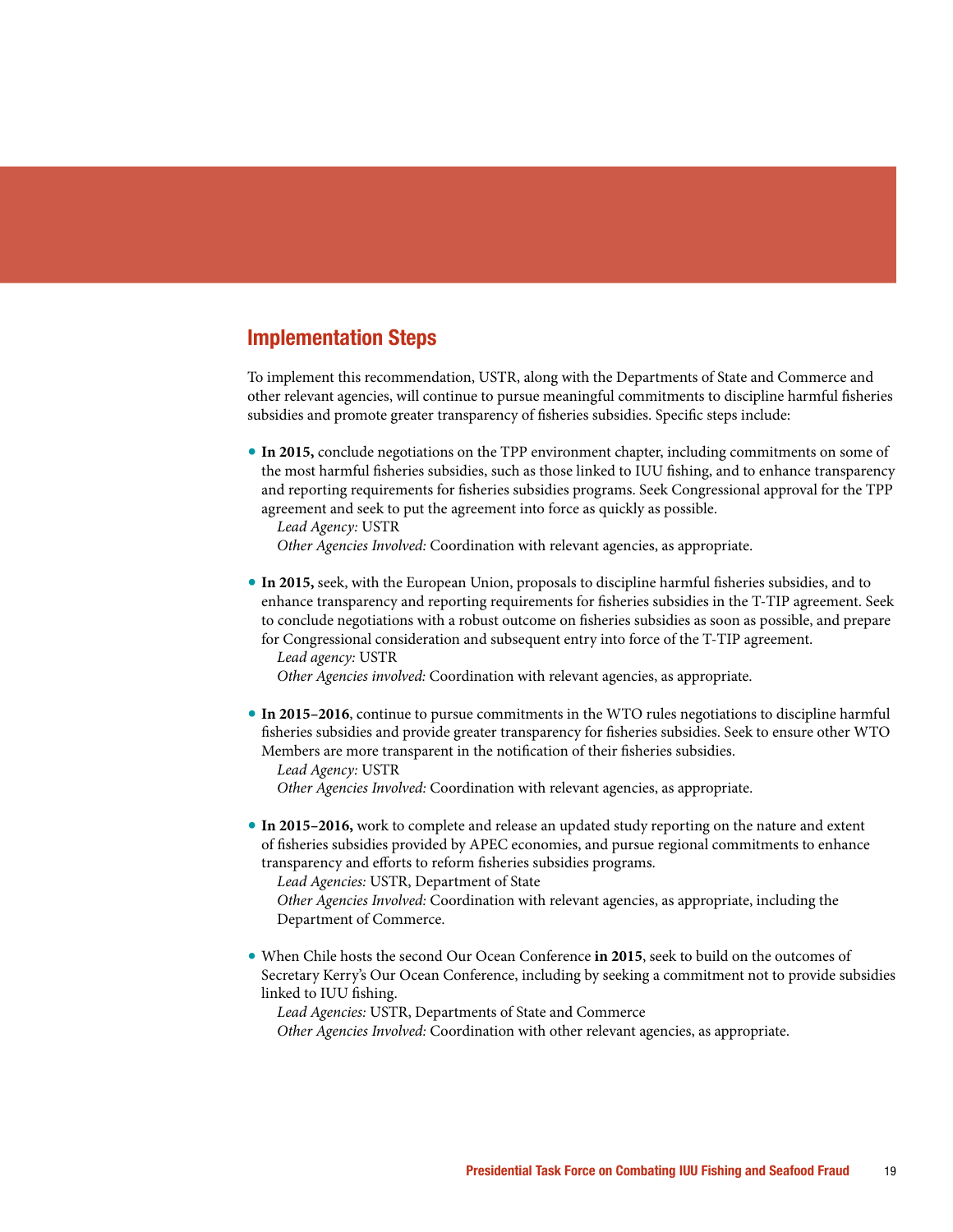### Recommendation 6 International – Capacity Building

*Direct the Secretaries of Commerce, Defense, Homeland Security, and State, the Administrator of USAID, and the Attorney General to coordinate with donors, multilateral institutions, and foreign governments and prioritize building capacity to sustainably manage fisheries and combat IUU fishing and seafood fraud.*

#### **Rationale**

IUU fishing and seafood fraud are global issues that can impact maritime and national security and require a global, concerted effort to combat. Enhancing other countries' capacity for effective fisheries management and enforcement and prosecution of violations can ultimately improve U.S. marine resources. Many less-developed countries lack adequate maritime domain awareness, governance structures, and capable institutions to secure their Exclusive Economic Zone rights and prevent IUU fishing and other activities associated with illegal fishing and trade in illegally harvested fish. Assisting developing countries to strengthen their fisheries governance and enforcement can help regulators in other countries more carefully manage and monitor legitimate fishing and combat IUU fishing practices and help ensure seafood sold in different markets is produced in accordance with the applicable law.

Building capacity and political will to combat IUU fishing will be most successful when we recognize the broader context in which these activities occur, and undertake a strategic and comprehensive approach to fisheries sector reform and address associated criminal activities. IUU fishing and seafood fraud have different impacts that require different capacity building approaches across fishery sectors, including: industrial fisheries, small-scale fisheries, and aquaculture. Effective capacity building will require the use of strategic partnerships, a comprehensive approach to IUU fishing as a development issue, and coordinated delivery of U.S. government support.

#### Implementation Steps

*Lead Agencies:* NOAA, Department of State, and USAID *Other Agencies Involved:* NOC Committee agencies as appropriate, including USFWS, DOJ, and DHS/ USCG

**• By May 2015, NOAA, the Department of State, and USAID will convene an interagency working** group consisting of experts from all interested agencies. This group will prioritize capacity building efforts across agencies, with international development organizations and non-federal organizations including coordinating with related efforts under the Presidential Task Force on Wildlife Trafficking, the White House Strategy to Combat Transnational Organized Crime, and the President's Interagency Task Force to Monitor and Combat Trafficking in Persons.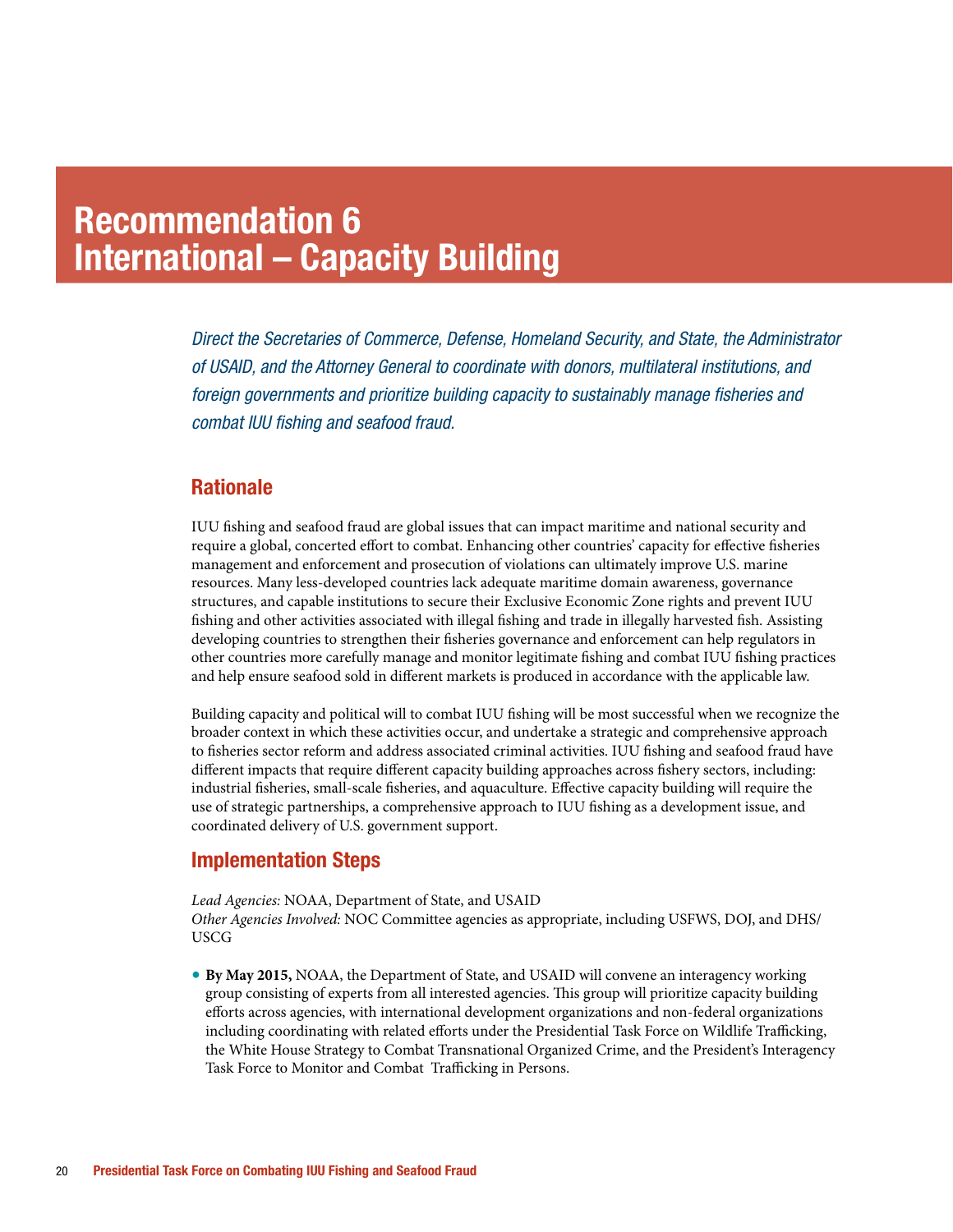- **By August 2015, the Department of Justice will form an IUU fishing and seafood fraud multinational** advisory body in cooperation with INTERPOL, to inform the aforementioned U.S. interagency working group coordination process by:
	- Sharing information regarding multilateral or bilateral priority areas of IUU fishing and seafood fraud investigations.
	- r Developing mechanisms for coordinated and targeted enforcement or interdiction actions to address priority areas.
	- r Identifying needed international enforcement tools, and promoting development and implementation of these tools through the capacity building strategic plan to be defined by the interagency working group.
- **By January 2016, members of the interagency working group, in consultation with relevant donors,** governments, technical organizations, industry, and the non-governmental community, will:
	- Define priority geographies and seafood species that present the most pressing problems with IUU fishing and seafood fraud.
	- Create an ongoing inventory of cooperation and assistance activities to include recently completed, ongoing, and planned activities implemented by the broad community of donors, technical groups, government, and non-governmental organizations working on these issues.
	- r Complete a review of the types of interventions, best practices, and enforcement tools that have been successful in strengthening fisheries management and eliminating IUU fishing at national, regional, and global scales.
	- Encourage external development of innovative tools and technology to address IUU fishing and seafood fraud.
- **By April 2016,** the interagency working group, in consultation with relevant government, donor, technical, industry, and non-governmental organizations and with appropriate public outreach, will develop a strategic, coordinated action plan for building capacity to strengthen fisheries management and eliminate IUU fishing.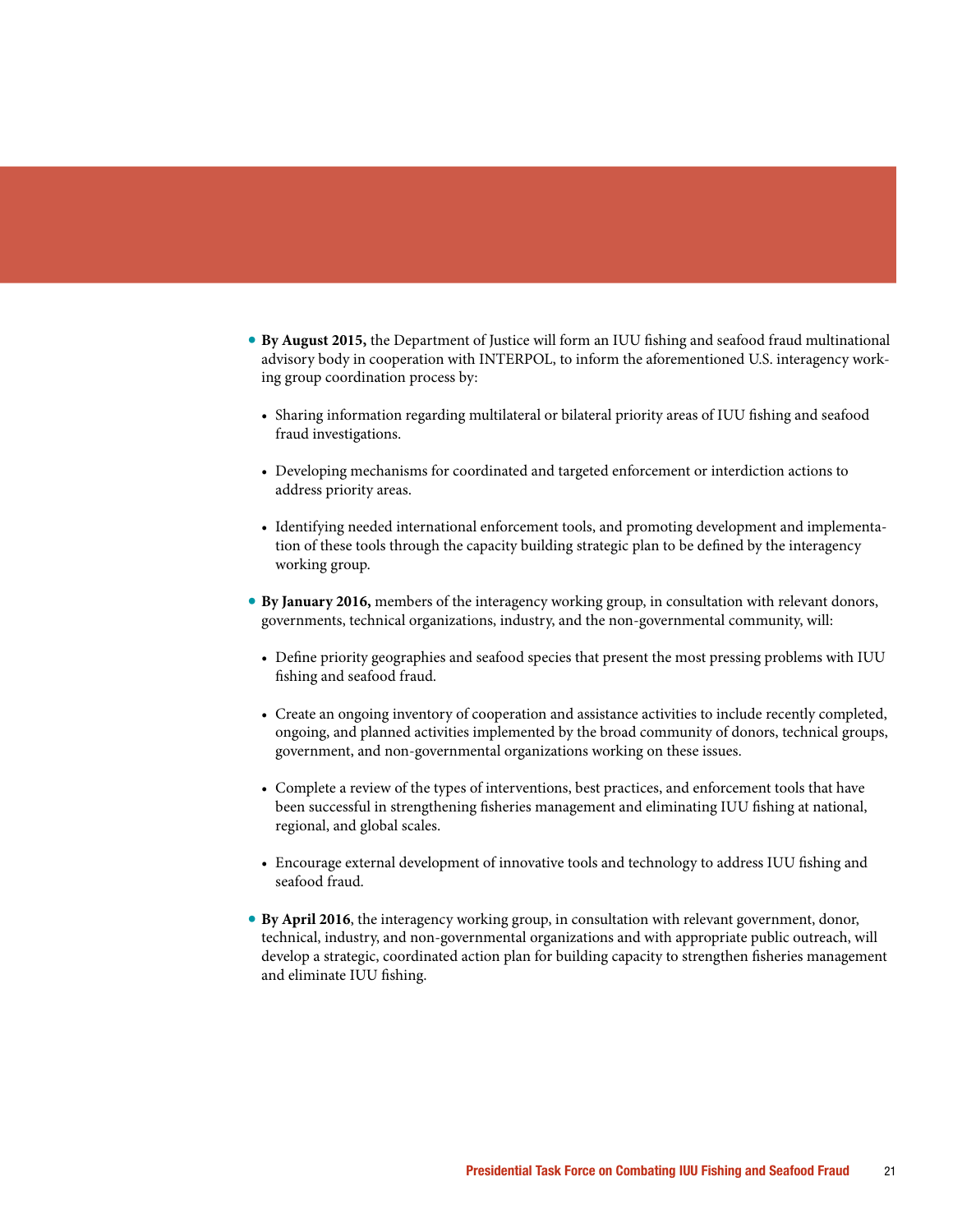### Recommendation 7 International – Diplomatic Priority

*Direct the Secretary of State to maintain combating IUU fishing and seafood fraud as a diplomatic priority in order to gain the support of senior officials in priority countries to enhance political will for combating IUU fishing and seafood fraud.*

#### **Rationale**

IUU fishing and seafood fraud are global problems, and no single nation alone can solve them. Diplomacy tools and public outreach can be used to build on key bilateral relationships and encourage our foreign government partners to enhance their efforts to combat IUU fishing and seafood fraud. These issues must continue to be prioritized in our bilateral and multilateral work with other nations and in our public engagement. Building effective coalitions to combat IUU fishing and seafood fraud will also require effective engagement through multilateral organizations and at high-profile, high-level international meetings. Diplomatic efforts will emphasize the negative impacts of IUU fishing and seafood fraud on food and nutrition security, economic security, peace and security, and rule of law.

#### Implementation Steps

*Lead Agency:* Department of State *Other Agencies Involved:* NOAA, USTR, USAID, and other NOC Committee agencies as appropriate

The Task Force agencies will ensure that issues related to implementing a strong international framework to combat IUU fishing and seafood fraud are featured in discussions between senior officials and their foreign counterparts, including those at the foreign affairs, fisheries, finance, trade, and justice ministries. Discussions at the Secretary, Deputy Secretary, and Under Secretary and ambassadorial levels will seek to advance specific priorities related to efforts to combat IUU fishing and seafood fraud, such as ratification of the Port State Measures Agreement, and the overall implementation of the Task Force recommendations. This will facilitate collaboration between our respective technical and enforcement agencies to ensure that illegally caught or fraudulently labeled seafood does not enter U.S. commerce.

Senior Department of State and NOAA officials will seek outcomes that prioritize action to combat IUU fishing and seafood fraud at high-level events in the next 18 months, including:

- The Boston International Seafood Show, March 2015
- The Third World Ocean Summit, hosted by *The Economist*, June 2015
- The 39th Session of the Conference of the UN Food and Agriculture Organization, June 2015
- The 70th Regular Session of the UN General Assembly, September 2015
- $\bullet$  The Second Our Ocean Conference, hosted by Chile, October 2015
- The 32nd Session of the FAO Committee on Fisheries, Spring 2016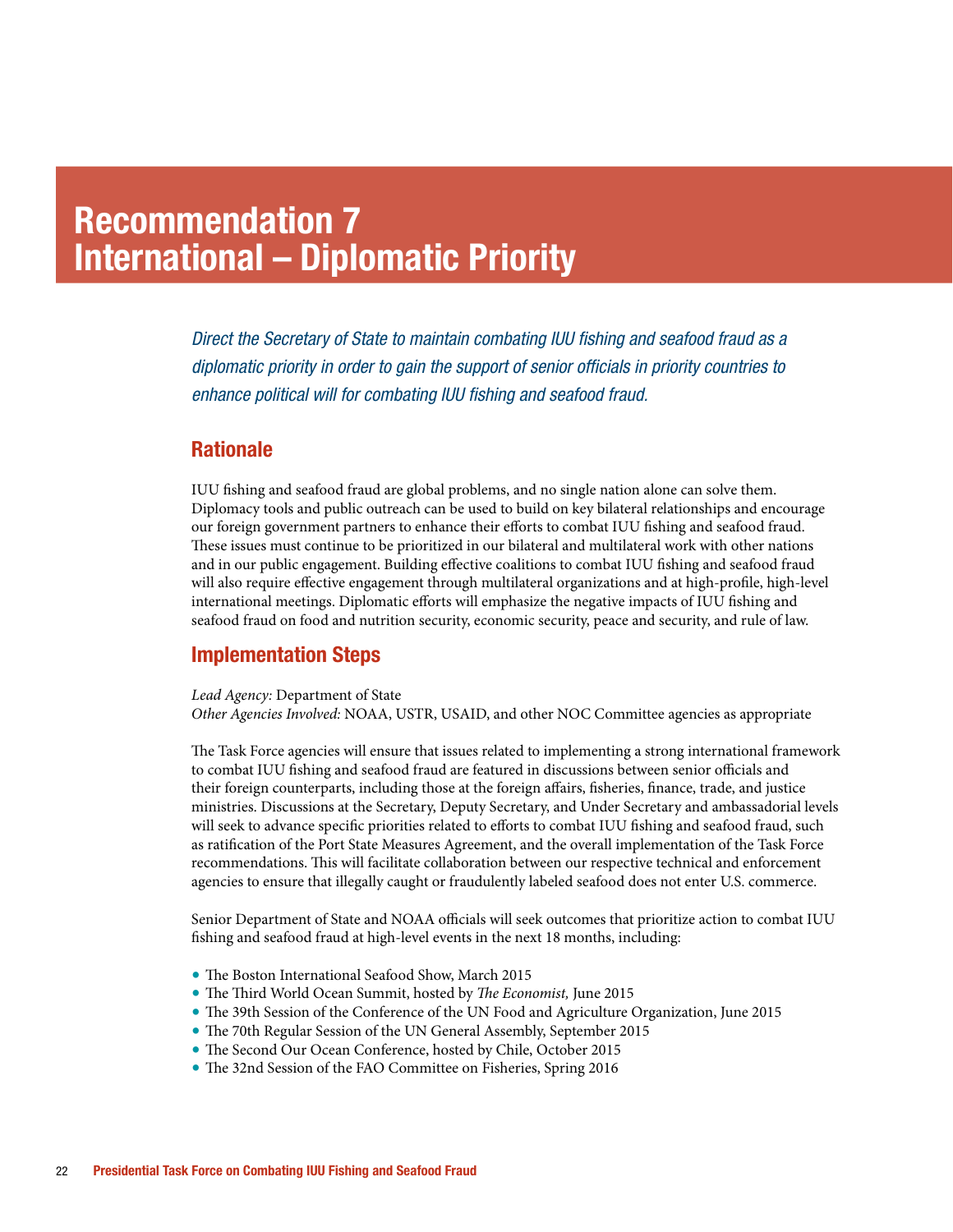The Department of State will coordinate with NOAA, USTR, USAID, and other relevant agencies to develop a strategy by June 2015 to strengthen embassy advocacy and public diplomacy to increase awareness of issues related to IUU fishing and seafood fraud, and build support for actions for addressing these issues at the national, regional, and global levels, particularly in developing countries. This strategy will include:

- Training modules to prepare embassy officers to engage in IUU fishing and seafood fraud issues effectively.
- rGuidance for developing diplomatic demarches and public outreach strategies, including engaging stakeholders and partners.
- Diplomatic demarches.
- A harmonized approach to public diplomacy and public outreach events in support of specific fisheries issues or high-level events over the next 18 months.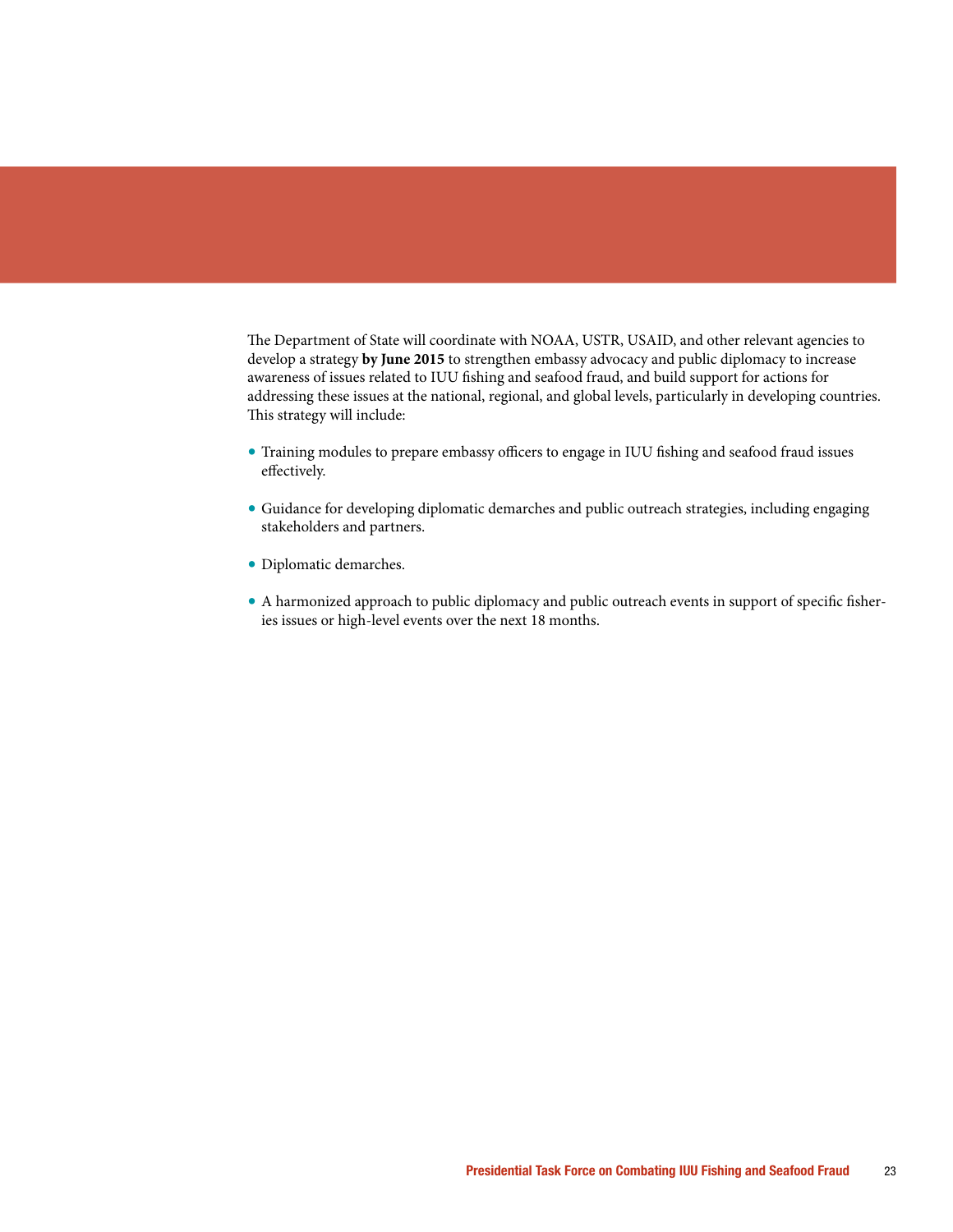### Recommendation 8 Enforcement – Information Sharing

*Direct the Task Force members, to include the Secretaries of Agriculture, Commerce, Health and Human Services, Homeland Security, and the Interior, and the Attorney General to develop within 180 days a strategy with implementation deadlines to optimize the collection, sharing, and analysis of information and resources to prevent IUU or fraudulently labeled seafood from entering U.S. commerce. This strategy should include a plan to increase support and coordination across agencies for forensic analysis of seafood species and corresponding collection, archiving, and analysis of related reference specimens, as well as reflect efforts to increase coordination with state and local governments per Recommendation 11.*

#### **Rationale**

Close cooperation among law enforcement organizations at the international, federal, and state/ local levels is utilized to identify and interdict IUU and fraudulently labeled seafood. Maximizing the effectiveness of this collaboration, and further enhancing ongoing cooperation will be necessary to prevent IUU and fraudulently labeled seafood from entering U.S. commerce.

Federal and state agencies have a role in preventing the distribution of IUU seafood products and in detecting and preventing seafood fraud throughout the supply chain. While federal law enforcement agencies cooperate routinely, engagement in the effort to target IUU seafood products and seafood fraud is relatively new for some critical agencies, particularly those at the state and local level. Development of information sharing mechanisms, coordination of joint, intelligence-driven enforcement operations, and development of protocols across agencies to better utilize law enforcement tools, such as forensics, would maximize the effectiveness of limited law enforcement resources to detect and interdict IUU fish and fish products from entering U.S. commerce. Additional coordination and investment in forensic resources will allow greater throughput, decreasing turnaround time for processing of evidence in timesensitive cases, and allowing more effective targeting of shipments examined for fraud.

This recommendation seeks to expand existing interagency collaboration for information sharing (such as through Customs and Border Protection's Commercial Targeting and Analysis Center (CTAC)), and joint law enforcement operations, as well as formalizing new protocols for cooperation on sharing of expertise in necessary enforcement tools, such as forensics.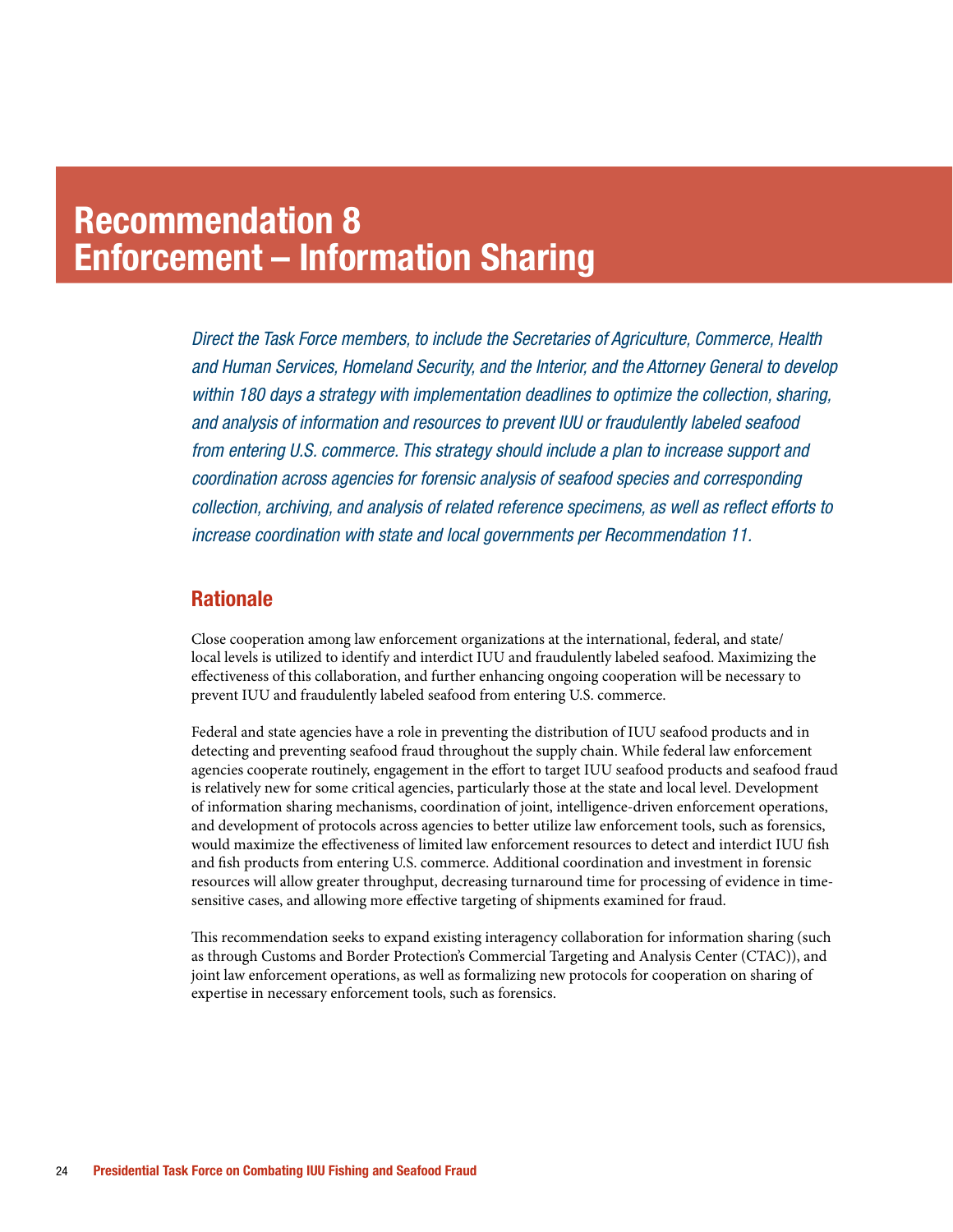*Lead Agencies:* NOAA, DHS/CBP, and DOJ *Other Agencies Involved:* DHS/ICE, DHS/USCG, FDA, USDA, USFWS, DOS, DOD

- **By May 2015, complete an inventory of existing interagency agreements, joint activities, and ongoing/** planned operations that may be utilized under this recommendation. This would include identification of existing facilities for conducting forensic analysis and their capabilities. In addition, identify any necessary amendments to or modifications of existing agreements, or the need for new agreements, and pursue them. Finally, the inventory should make allowance for inclusion of relevant MDA tools identified pursuant to Recommendation 3. This inventory is necessary to determine gaps in collaboration and cooperation on information sharing.
- **By September 2015, finalize a strategy to optimize the collection, sharing, and analysis of informa**tion and resources to prevent IUU or fraudulently labeled seafood from entering U.S. commerce and circulate to the NOC Committee. Present to state and local law enforcement personnel and stakeholders as appropriate. The strategy will include sub-groups to develop focused input on:
	- r Information sharing to include DHS assets such as CBP's Commercial Targeting and Analysis Center (CTAC) and expanded access to information across all relevant enforcement agencies including MDA tools developed pursuant to Recommendation 3, trend information on fraudulent seafood that may be collected under Customs Mutual Assistance Agreements pursuant to Recommendation 9, and information collected from the traceability program collected pursuant to Recommendations 14 and 15.
	- Protocols, procedures, and agreements for joint enforcement operations targeting IUU fish and fish product as well as seafood fraud.
	- r Procedures for interagency cooperation on: 1) use and development of forensic tools, including means to fill existing gaps in capabilities and eliminate duplication; 2) procedures for when/how resources of one agency can be accessed and utilized by partner agencies; 3) development of specific forensic analysis information required by each agency to promote effective enforcement actions by any or all agencies; and 4) cataloging resources, aligning product codes and taxonomies pursuant to Recommendation 10, and for example, obtaining reference specimens and test results.
	- r Mechanisms/processes for coordination, information sharing and development of proposed joint operations to include appropriate federal, state, and local law enforcement agencies.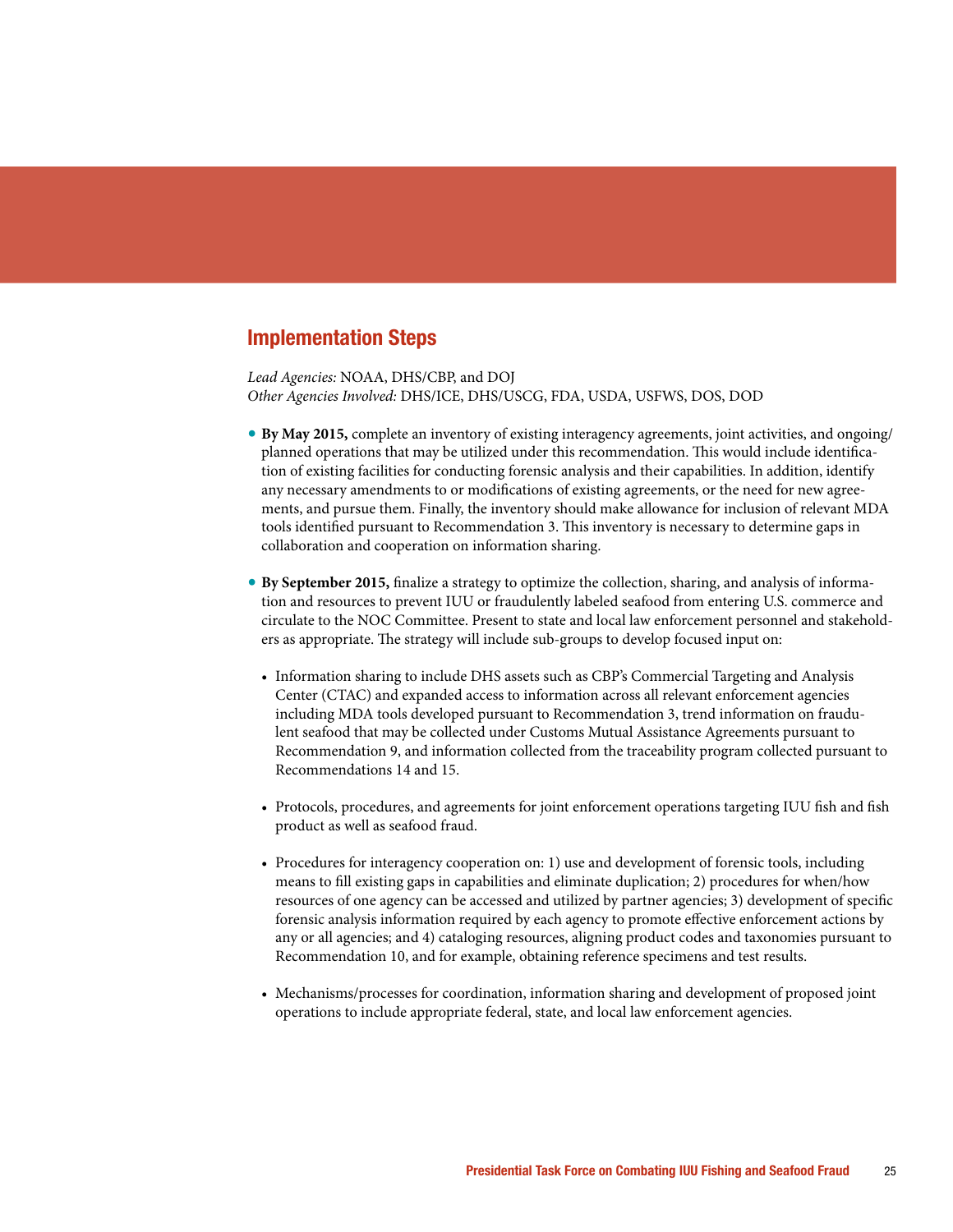### Recommendation 9 Enforcement – Customs Mutual Assistance Agreements

*Direct the Secretary of Homeland Security to leverage existing and future Customs Mutual Assistance Agreements (CMAAs) to exchange relevant information and encourage foreign customs administrations to cooperate in combating illegal, unreported, and unregulated (IUU) fishing and seafood fraud.*

#### **Rationale**

While there is significant information available related to domestic seafood product, there is often a lack of information readily available for seafood products in international commerce, including farmed products and fish processed at sea. The United States needs to leverage its existing resources and available tools to facilitate the sharing of information to close this gap and ensure that law enforcement personnel have the information they need to take action to prevent the fraudulent importation of seafood into the United States.

DHS has broad authorities to share and exchange information and cooperate with domestic and international partners to combat customs violations, including the fraudulent importation of fish and seafood, and illegal imports of fish and seafood originating from IUU fishing activities as they relate to customs violations. CMAAs are essential tools that provide the legal framework for the exchange of information, documents, and other mutual assistance that aid the United States and its partners in the prevention, detection, and investigation of customs offenses.

The United States currently has 73 bilateral CMAAs with customs administrations around the world. CMAAs are jointly negotiated and implemented by U.S. Customs and Border Protection (CBP) and U.S. Immigration and Customs Enforcement (ICE) within DHS. As CBP and ICE have broad authorities to enforce federal laws at the border, information sharing under CMAAs can extend to include information pertaining to fraudulent and other illegal importations of fish and seafood. Additionally, CMAAs establish the foundational framework for further customs-to-customs engagement between the Parties on specific issues. More information on CMAAs can be found here: http://www.cbp.gov/border-security/ international-initiatives/international-agreements/cmaa.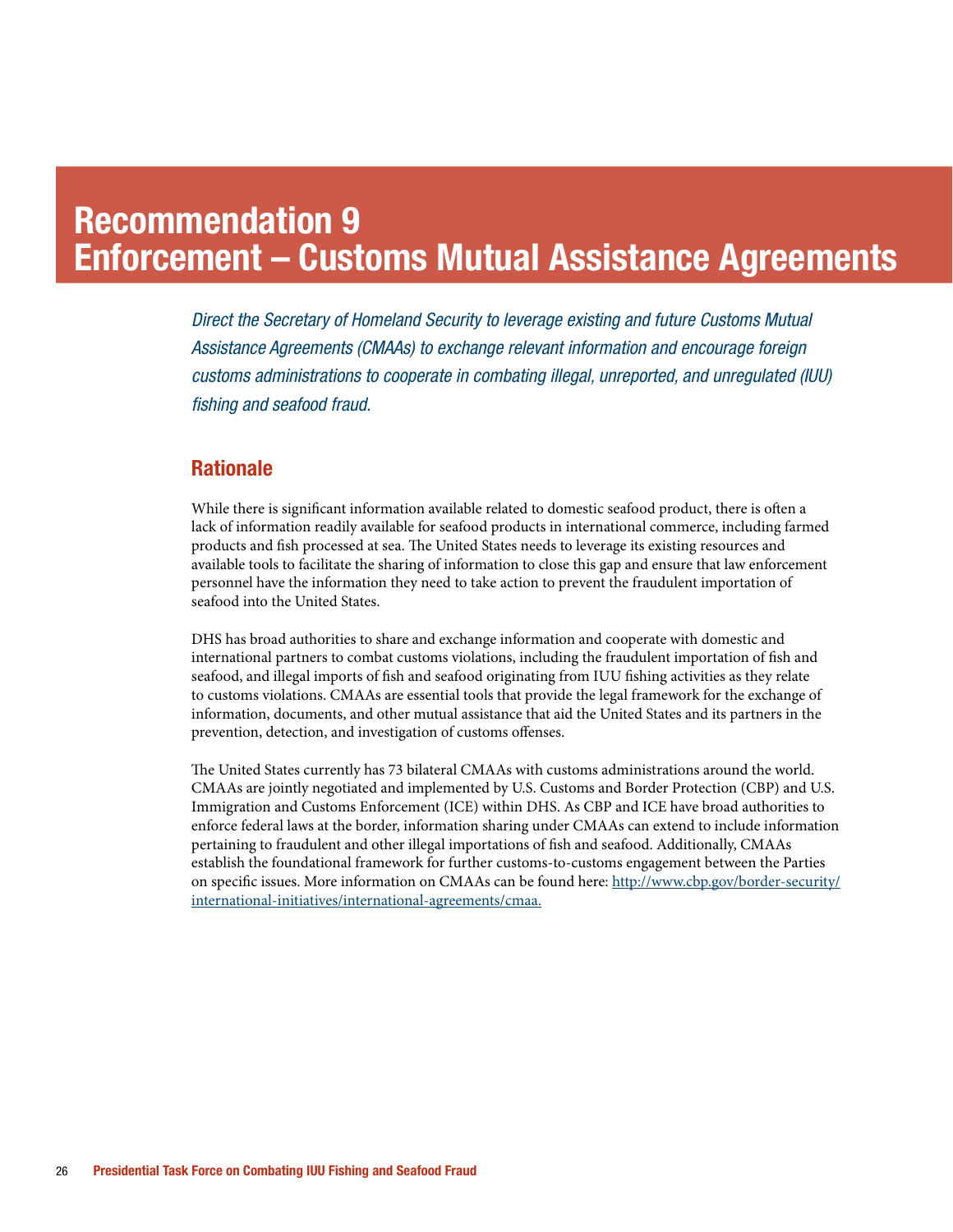#### *Lead Agency*: DHS

The United States is eager to increase our information sharing abilities via CMAAs to deter customs violations, collect revenue, and facilitate lawful trade. DHS, working with other agencies as appropriate, will leverage CMAAs to support investigations of seafood fraud and of imports originating from IUU fishing as they relate to customs violations, to support risk-based targeting of illicit seafood shipments, and to facilitate further cooperation with foreign governments to encourage the development of best practices to prevent illicit commodities and shipments from entering U.S. commerce long before they reach U.S. borders.

- Immediately begin to highlight its increased focus on combating fraudulently imported fish and seafood, whether wild-caught or farmed, and IUU fishing as it relates to customs violations, working closely with its partners, particularly in those regions where fraudulently imported seafood originates.
- On an ongoing basis, work with NOC Committee partner agencies, pursuant to the strategy developed under Recommendation 8, partners under the Commercial Targeting Analysis Center (CTAC), and partners in the ICE Homeland Security Investigations (HSI) Trade Transparency Unit (TTU), to identify the gaps in information exchanged across customs and enforcement agencies and take action on those areas where it can use its authorities and agreements to achieve the most effective enforcement.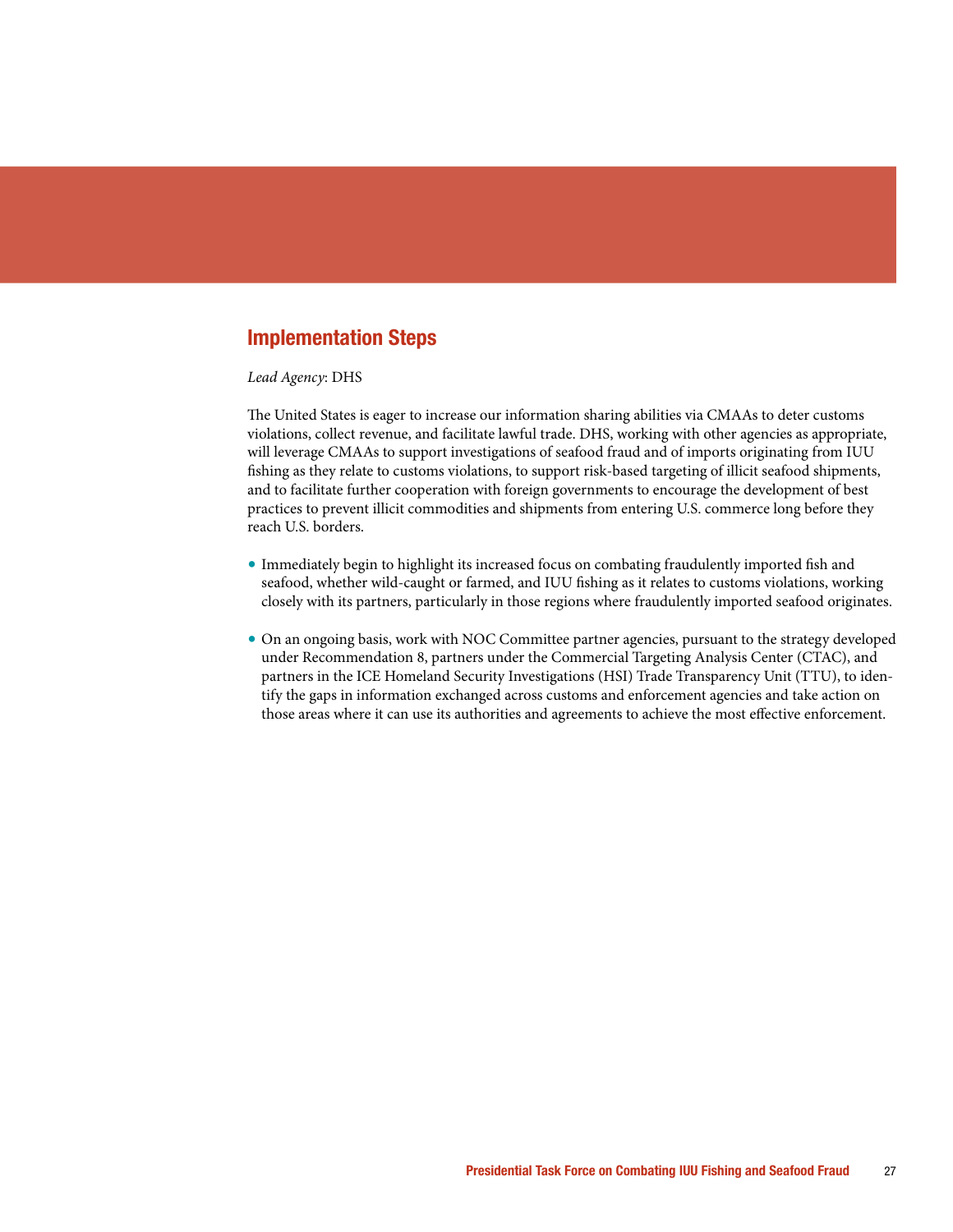### Recommendation 10 Enforcement – Species Name and Code

*Direct the Secretaries of Agriculture, Commerce, Health and Human Services, and Homeland Security, with input from the Attorney General, to standardize and clarify rules on identifying the species, common name, and origin of seafood. Direct the Secretaries of Commerce and Homeland Security and the U.S. Trade Representative to work with the International Trade Commission to adjust U.S. tariff codes to enhance identification in trade of species subject to IUU fishing or seafood fraud accordingly. The agencies should aim to publish these revised rules and adjusted codes not later than one year after the adoption of this recommendation.*

#### **Rationale**

A wide variety of finfish and shell fish products are consumed by the American public, amounting to about 15 pounds per capita annually, with the majority imported. Whether imported or domestically produced, seafood products should not be marketed to consumers in a way that is false or misleading. For classification of imports, codes and descriptions are assigned to seafood products under the Harmonized Tariff Schedule (HTS) of the United States which is maintained by the U.S. International Trade Commission (ITC). In addition, the FDA maintains a list of product codes to describe seafood commodities entered into U.S. commerce. The FDA product codes refer to fish name, packaging, and type of processing. Deliberate misrepresentation of the species in trade can defraud consumers and allow the infiltration of the products of IUU fishing into the supply chain. Increasing the specificity of HTS codes, and names could help address issues of proper identification of seafood products in trade. Such specificity will help enforcement officials focus limited resources on shipments more likely to contain IUU seafood as well as help to protect against seafood fraud.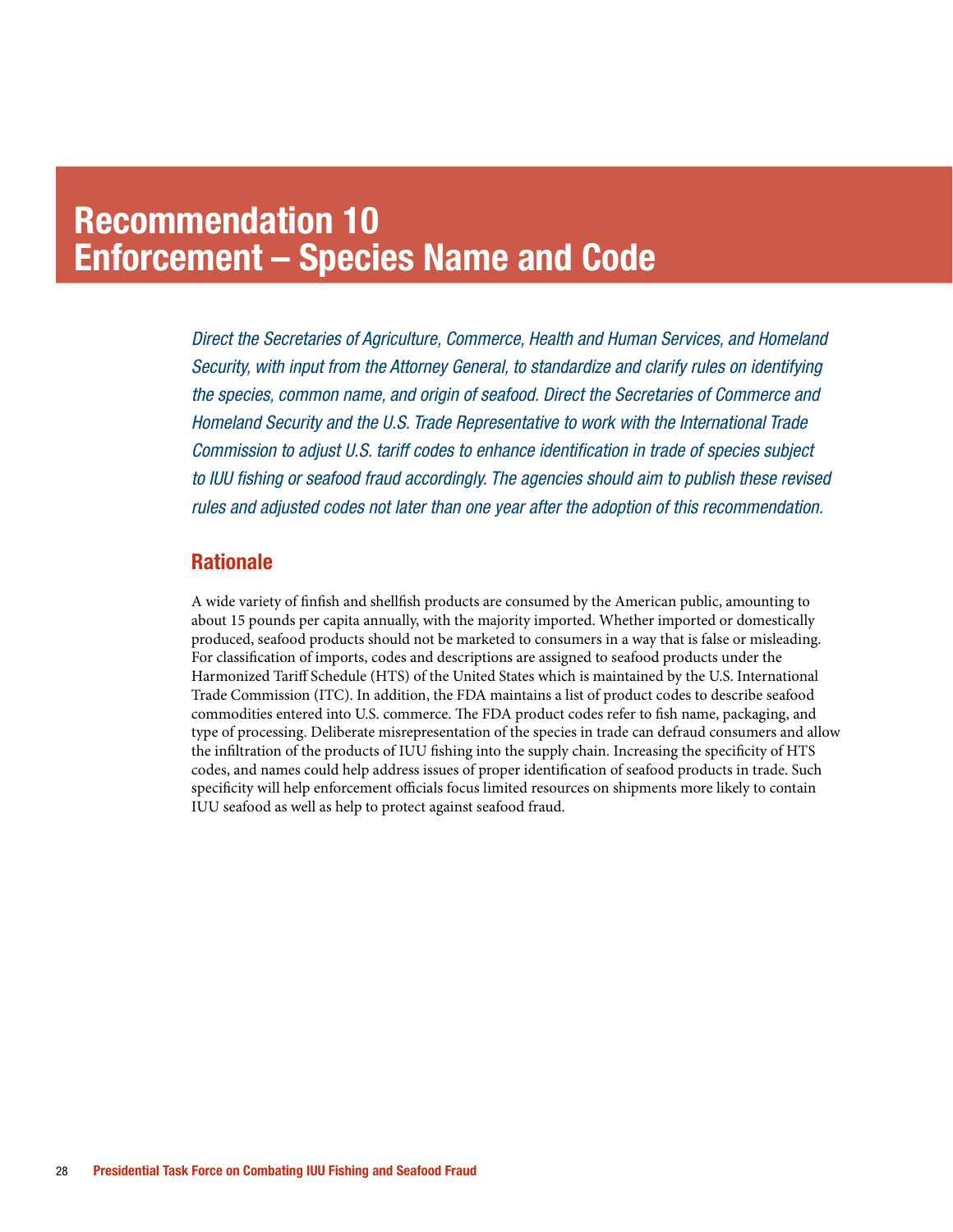*Lead Agencies:* NOAA, DHS/CBP, and FDA *Other agencies involved:* USTR, USFWS, DOJ, USDA and ITC

By April 2015, the lead agencies will convene an interagency technical working group for the purpose of implementing this recommendation.

- **By August 2015, the Working Group will catalogue the existing rules on identifying the species,** name, and origin of seafood entering into commerce in the United States and determine where standardization or clarification of these rules would help to address problems of IUU fishing and seafood fraud. For those areas where the Working Group determines standardization or clarification of the rules is appropriate, the Working Group will prepare recommendations on how those rules should be standardized or clarified. These recommendations will include, where appropriate, which codes should be adjusted and at what level adjustments are needed, and whether common, market, and/or scientific names should be utilized. Such recommendations will be referred to the ITC and FDA as appropriate.
- **By August 2015, the Working Group will also consider how the current list of U.S. tariff codes for** seafood can be adjusted, including by increasing product specificity, to facilitate identification of species susceptible to IUU fishing or seafood fraud, in support of efforts to keep such products out of U.S. commerce. The Working Group will develop recommendations as to what adjustments should be made and will share them with ITC and FDA and integrate them into the strategy developed pursuant to Recommendation 8.
- **By December 2015, FDA and other relevant agencies shall standardize and clarify rules on identifying** the species, common name, and origin of seafood and adjust U.S. tariff codes to enhance identification in trade of species subject to IUU fishing or seafood fraud based on the recommendations of the Working Group, including with the publication of proposed revisions to any rules by March 2016.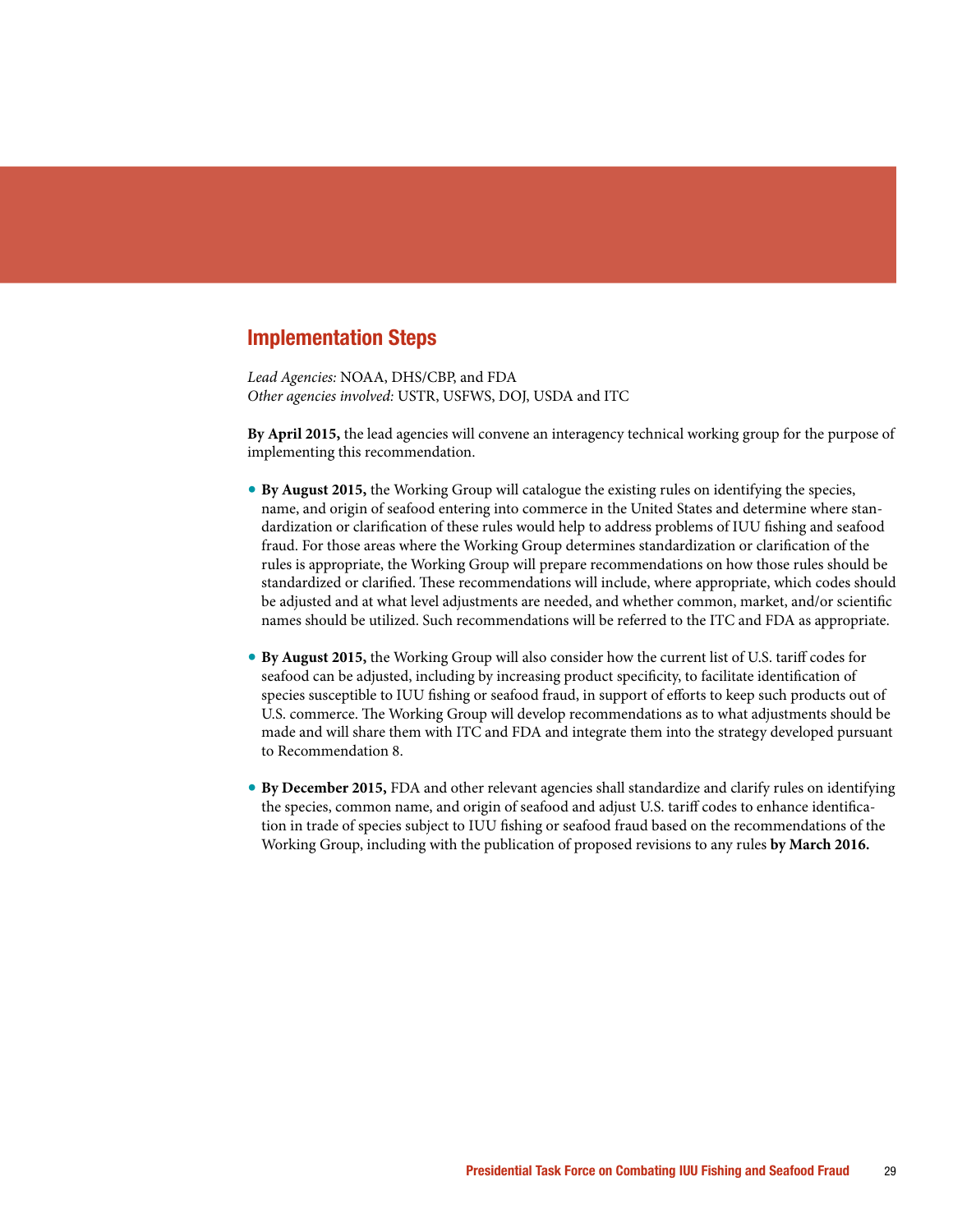### Recommendation 11 Enforcement – State and Local

*Direct the Secretaries of Agriculture, Commerce, Health and Human Services, and Homeland Security, and the Attorney General to work with state and local enforcement authorities to expand information sharing and develop tools that address illegal fishing and seafood fraud at the state and local level.*

#### **Rationale**

State and local enforcement authorities have long played an important role in combating illegal fishing and seafood fraud. In regulating fisheries through enforcement in state waters and working with NOAA, monitoring landings of fish harvested in federal waters, state and local authorities are often the first recipients of information regarding potential illegal activity and illegally harvested products. They are a vital source of information for federal enforcement agencies and a critical component of fisheries enforcement. In many places, federal agencies already cooperate with state and local authorities on enforcement actions dealing with fisheries violations. For example, NOAA has a Cooperative Enforcement Program (CEP) in place with 27 state and territorial law enforcement agencies, which provide those agencies with the training and authority to enforce federal marine resource laws. DOI-USFWS also has a CEP in place with 47 state and territorial law enforcement agencies, which provide those agencies with the training and authority to enforce federal wildlife laws. Likewise, the Department of Justice (DOJ) frequently works with state and local law enforcement officials on investigations and prosecutions, and has helped establish regional environmental crimes task forces that help foster valuable information sharing and other efficiency building coordination.

State and local authorities also play a key role in detecting and preventing seafood fraud, since intrastate seafood sales, including those at the restaurant and retail level, are regulated by state and local, rather than federal, authorities. Agencies such as the FDA contract with state and local authorities that inspect retail and food establishments to carry out inspections at facilities under FDA's jurisdiction. State and local authorities thus benefit from FDA training and information regarding seafood inspections and species designations.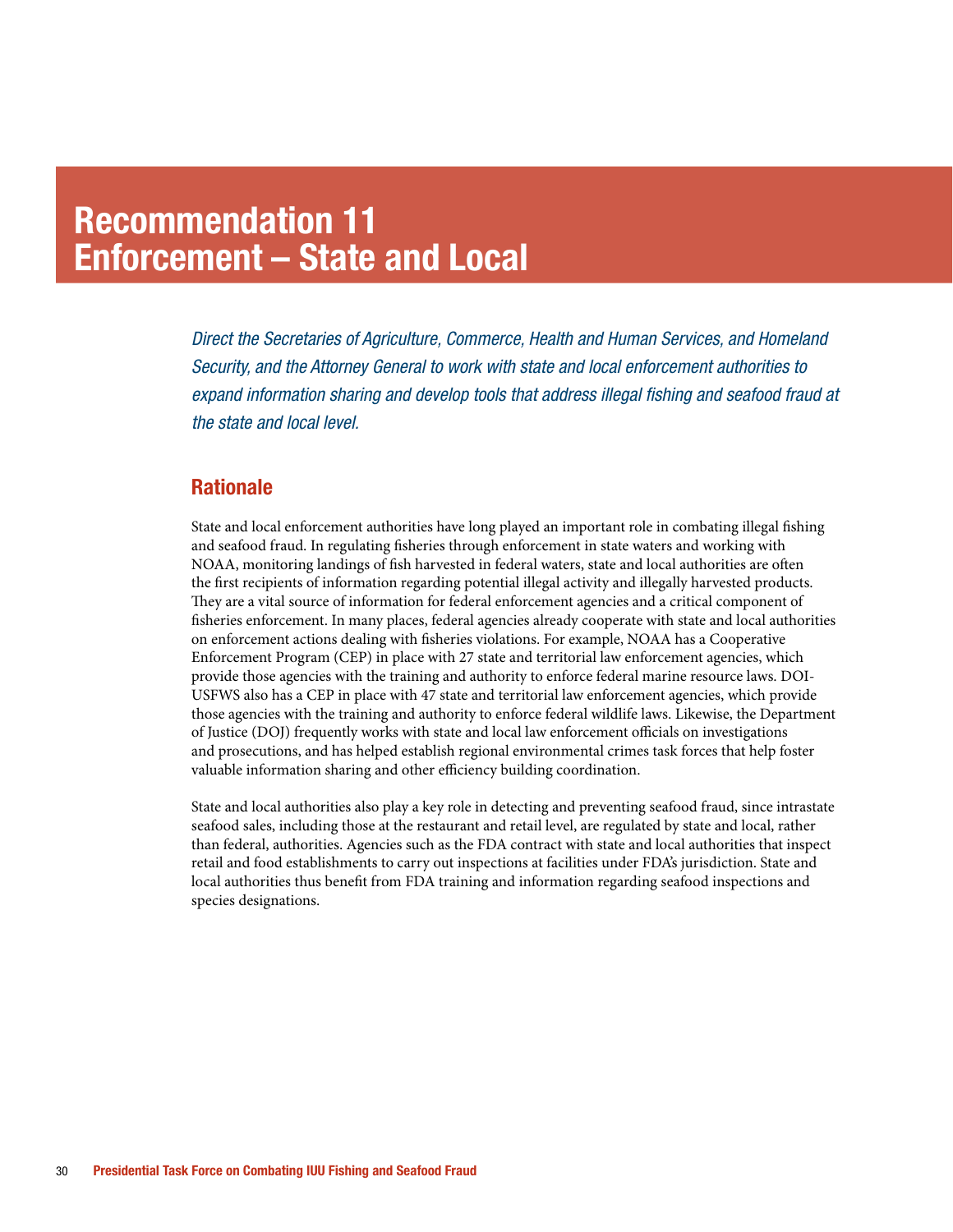*Lead Agencies:* NOAA and DOJ *Other Agencies Involved:* FDA, USFWS

- **By June 2015, NOAA Fisheries Office of Law Enforcement (OLE) will prioritize combating seafood** fraud and the sale of IUU seafood products for joint federal/state enforcement operations under its CEP. Actions to reflect this prioritization would include:
	- Providing IUU fishing and seafood fraud–specific enforcement trainings on a semi-annual basis with state and local personnel, including inspectors and investigators.
	- r Developing online training modules and technical assistance (e.g., assistance to increase species identification capabilities) to help law enforcement recognize and document potential IUU fishing and seafood fraud issues.
	- Developing procedures for expanded information sharing and access to NOAA OLE fisheries intelligence analysts for law enforcement partners under the CEP.
	- Committing NOAA enforcement officers and special agent resources as appropriate to investigating potential seafood fraud and IUU seafood products violations.
- **In 2015,** DOJ will prioritize investigation and prosecution of cases involving IUU fishing and seafood fraud in coordinated efforts, including with U.S. Attorneys' Offices and the relevant regional environmental crimes task forces. These efforts will include NOAA CEP state enforcement representatives.
	- **By April 2015, DOJ will designate contact points for fisheries agents to directly speak with and** obtain support from specialized prosecutors about ongoing investigations or referrals related to seafood fraud and illegal fishing.
	- **By May 2015, DOJ's Environmental Crimes Policy Committee will explore ways to engage U.S.** Attorney's Offices on the need to prioritize seafood fraud and illegal fishing cases.
	- **By July 2015,** DOJ will explore ways and means to conduct a pilot judicial training workshop regarding both fisheries and wildlife cases, with a goal, if those explorations are productive, of conducting a limited pilot workshop during 2015.
- The negotiated FDA state food safety inspection contracts to be awarded in FY 2016 will include a focus area on mislabeling and seafood species substitution issues. FDA will conduct training with state contractors and encourage information sharing of mislabeling and seafood species substitution issues beginning in FY 2015.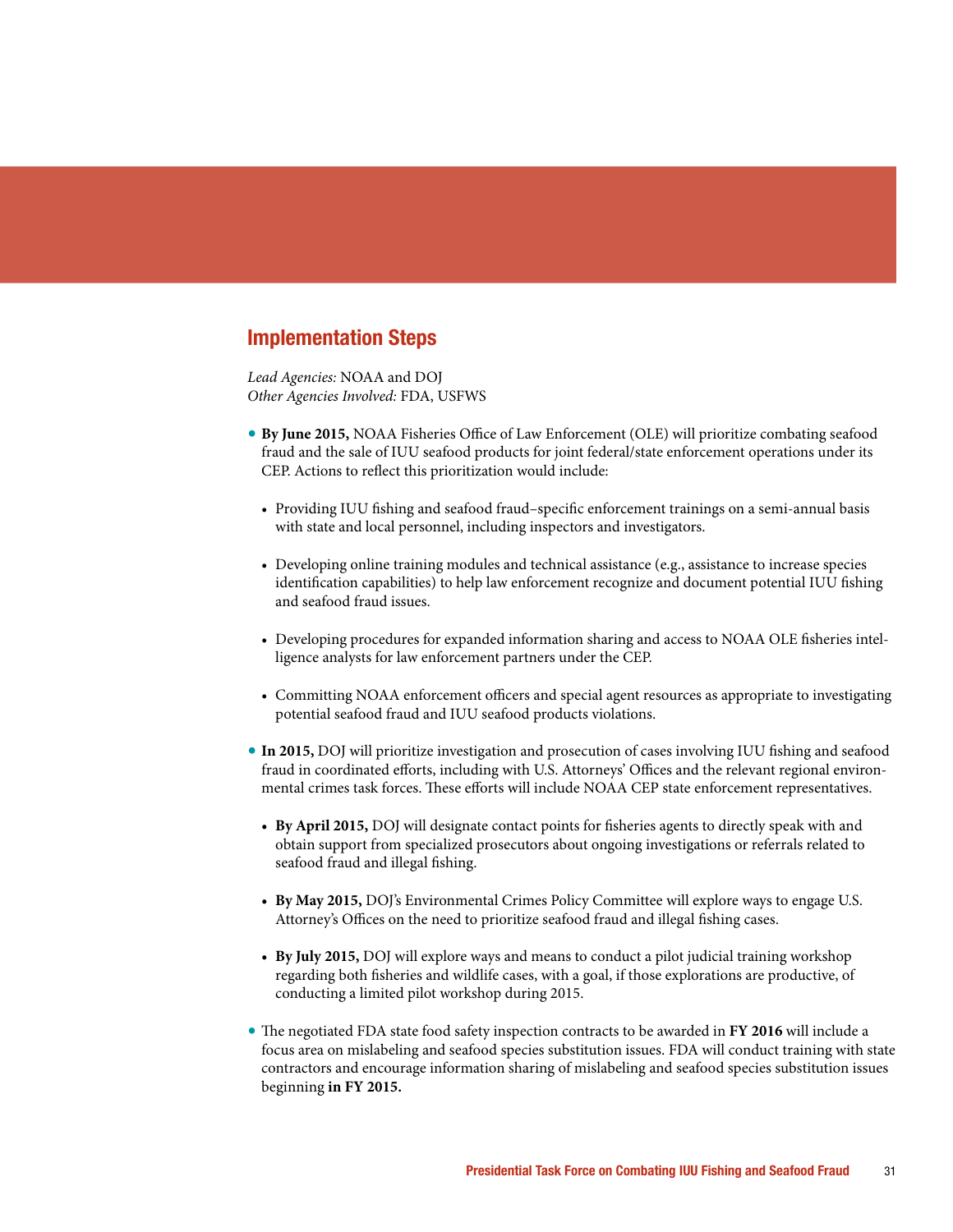### Recommendation 12 Enforcement – Enforcement Authorities

*Work with Congress to the extent necessary to broaden agency enforcement authorities, including those to 1) search, inspect, and seize seafood, both at the point of entry into U.S. commerce (whether from foreign or domestic sources) and throughout the supply chain; and 2) pursue a full range of judicial enforcement options for trafficking and other violations related to IUU fishing and seafood fraud.*

#### **Rationale**

Agencies need to leverage existing authorities through stronger coordination and, where necessary, seek additional enforcement tools to address growing concerns over IUU fishing and seafood fraud, in particular the illegal entry of seafood products into U.S. commerce. At present, there are crucial gaps in federal authorities that prevent agencies from monitoring the entirety of the seafood supply chain. Although NOAA has responsibility for implementing and enforcing an increasing number of U.S. obligations related to implementation of catch documentation and trade tracking schemes, many of NOAA's existing enforcement authorities are focused on at-sea and dockside enforcement that is more appropriate to the enforcement of harvesting violations. DHS (CBP and ICE HSI), FDA, NOAA, and USDA have robust regulatory authorities applicable at the point of entry of seafood, and USDA has additional authorities at the point of food processing. However, to more effectively curb the entry of IUU and fraudulently marketed seafood products into U.S. commerce, agencies need the ability to inspect and verify the legality of fish and fish product throughout the supply chain. For example the Magnuson-Stevens Fishery Conservation and Management Act (MSA) prohibits the import of fish taken in violation of foreign law but effective enforcement of this prohibition requires the cooperation and coordination with border control agencies such as ICE HSI and CBP.

Tools such as increased penalties and administrative and judicial enforcement mechanisms are also vital to combating IUU fishing and seafood fraud. However, a number of key statutory authorities that deal with IUU fishing and seafood fraud do not have adequate penalties or administrative and judicial mechanisms, while others that could be used expressly exempt fisheries violations. For example, the Lacey Act, which prohibits the importation of fish and fish products taken or imported in violation of a foreign law or treaty, and the Antarctic Living Marine Resources Convention Act, both have very low civil penalty maximums. In addition, many of the statutes implementing international fisheries agreements have limited criminal provisions that are not applicable to the harvest or trade of fish, but only to conduct such as assault, harassment, obstruction, and false statement. Tools such as increased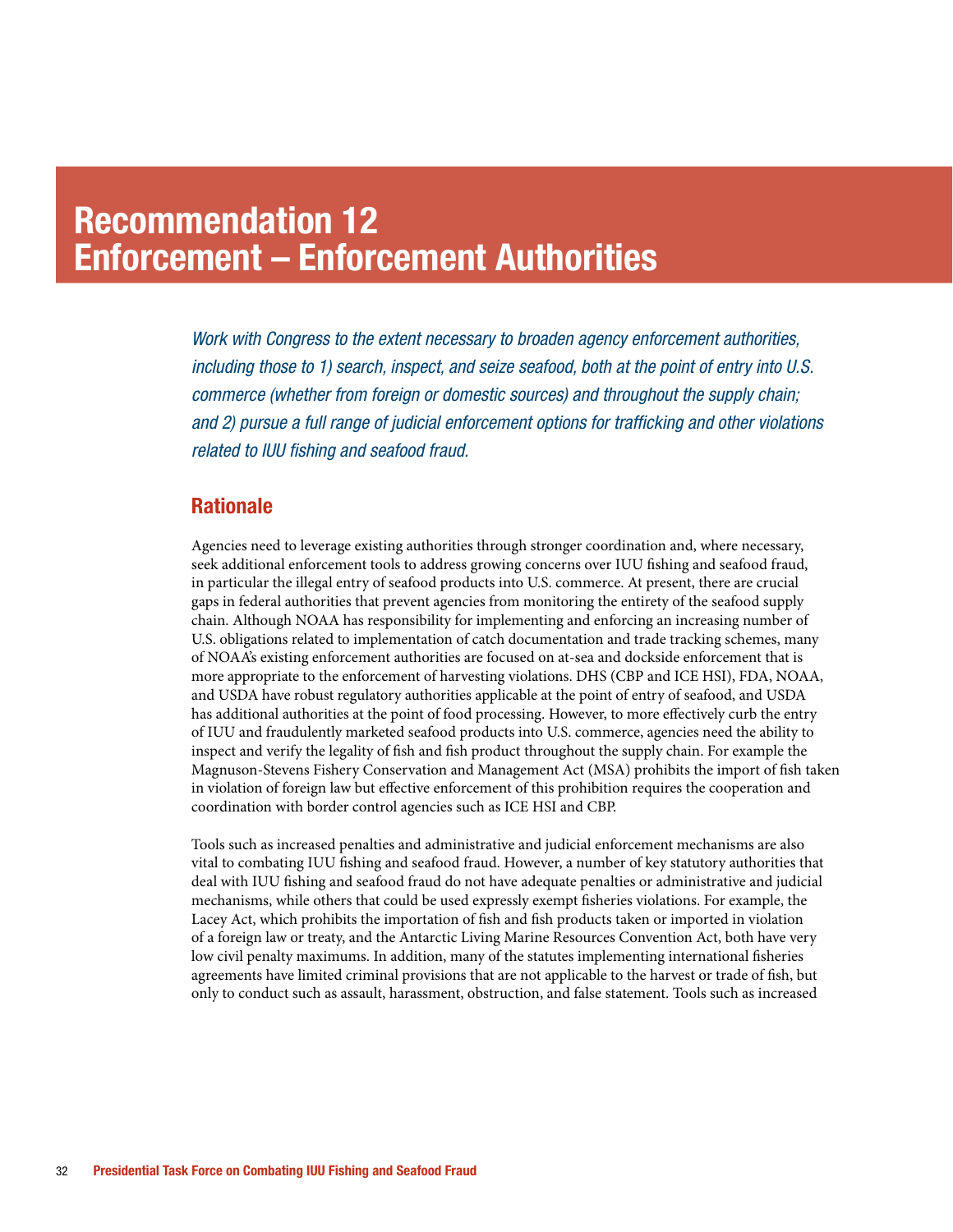civil monetary penalties, clear forfeiture authority, and increased authority to impose criminal fines and penalties, including through the application of laws related to money laundering and the Racketeer Influenced and Corrupt Organizations Act (RICO), are needed to deter illegal activity motivated by the large profits that may be associated with IUU fishing and trade in the resulting product. ICE HSI and CBP can leverage their existing Title 19 seizure and forfeiture authorities, and ICE HSI can leverage its authority and jurisdiction over criminal customs violations as specified unlawful activities under the Money Laundering Control Act and as predicate offenses under RICO. If collaboration with ICE HSI or CBP is not possible, these tools would provide law enforcement officials within other agencies and prosecutors with greater ability to punish illegal activity with penalties that provide an effective deterrent.

#### Implementation Steps

*Agencies involved:* NOAA, DOJ, DHS/CBP, DHS/ICE, and other NOC Committee agencies as relevant

- Review pending investigations and enforcement actions and leverage other agencies' authorities for successful outcomes.
- Continue to work with Congress to identify and propose necessary law enforcement tools and to strengthen and pass legislation to address IUU fishing and seafood fraud.
- **By July 2015, NOAA and DOJ will hold briefings for key Congressional Committees, Members,** Caucuses, and staff with agency leadership, as well as enforcement experts and stakeholders, to explain the rationale and need for appropriate enforcement tools to combat IUU fishing and seafood fraud.
- Use existing fora such as Capitol Hill Oceans Week in June 2015 to continue to educate Congressional members, staff, and constituents about IUU fishing, seafood fraud, and the need to enhance enforcement authorities.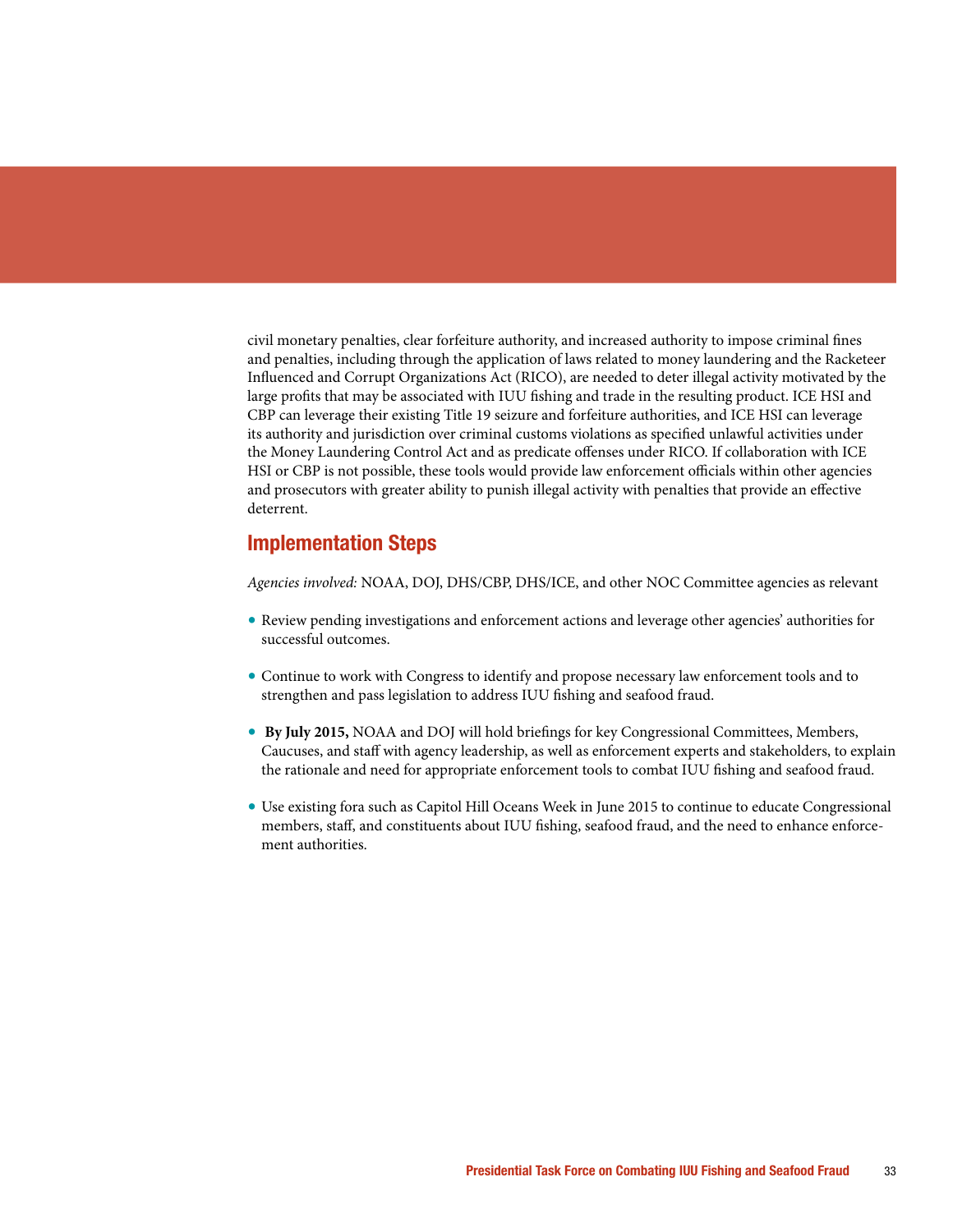### Recommendation 13 Partnerships – Forum

*Direct the Task Force to establish a regular forum with harvesters, importers, dealers, retailers, processors, and non-governmental organizations to enhance collaboration in combating IUU fishing and seafood fraud and to improve understanding of the levels and nature of IUU fishing and seafood fraud and related criminal activities.*

#### **Rationale**

Just as one federal agency alone cannot combat IUU fishing and seafood fraud, these issues cannot be addressed only by the federal or state governments. It is important that the federal agencies join forces and take strong steps in partnership with the non-federal entities such as harvesters, importers, dealers, retailers, processors, academia, and non-governmental organizations. In particular, the wide range of entities that provided public comments on both the establishment of the Task Force and the implementation of its recommendations demonstrates a broad knowledge and investment made in addressing these issues across the seafood supply chain. As federal efforts to address issues related to IUU fishing and seafood fraud continue, it is crucial to bring together all relevant stakeholders so that the NOC Committee has a range of experience and collaborative resources to draw upon and inform federal policy. From this regular forum, areas of collaboration between federal agencies and stakeholders can be identified to address IUU fishing and seafood fraud concerns in the supply chain. A number of initiatives and professional fora external to the federal government already exist to bring together various stakeholders and collaborate on a wide range of fisheries issues. It is important to build upon and engage in these venues as an opportunity to continue robust dialogue and engagement with interested stakeholders.

Taking this context into account, the NOC Committee will establish a regular forum open to all interested stakeholders to facilitate discussion and exchange information on combating IUU fishing and seafood fraud. Comprised of both virtual and in-person components, this forum would, among other things, enhance public awareness of NOC Committee activities, as well as highlight non-government efforts to combat IUU fishing and seafood fraud, and develop public-private partnerships. This forum would not supplant formal comment periods for specific regulatory proposals or policies that are developed in response to other Task Force recommendations, but could serve as a feedback loop as the NOC Committee implements recommendations as well as help provide innovative ideas and solutions moving forward.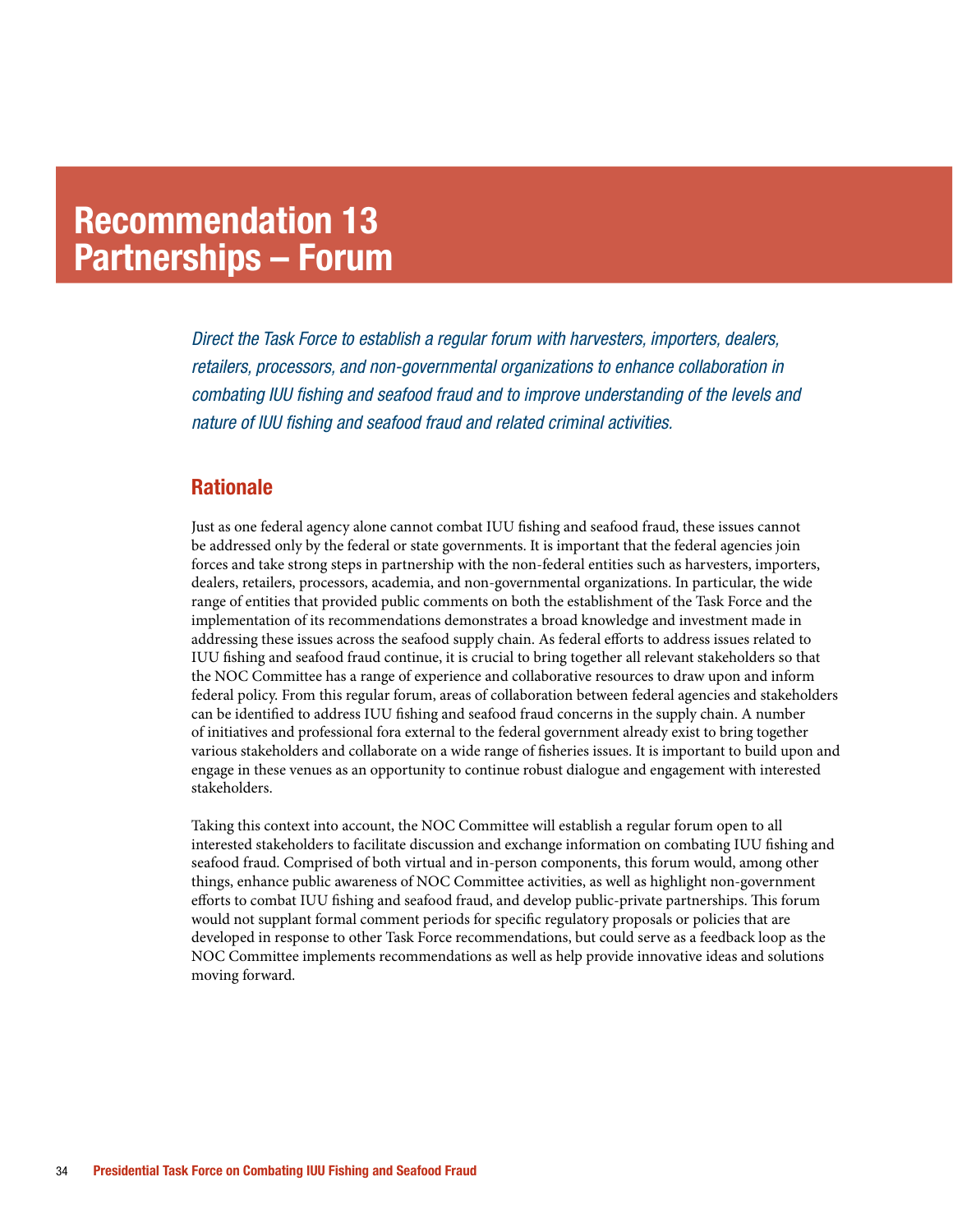*Lead Agency:* NOAA *Other Agencies Involved:* All NOC Committee agencies

The forum will manifest in a few different ways:

- NOC Committee agencies will develop and maintain a public web portal to facilitate the work of the forum by December 2015. Among other things, this web portal will:
	- r Serve as a repository of information on relevant laws, regulations, and policies related to IUU fishing and seafood fraud.
	- Link to the websites and relevant pages of NOC Committee agencies.
	- Provide contact information of NOC Committee agencies.
	- r Provide a mechanism to report IUU Fishing and seafood fraud complaints.
	- r Serve as a public web portal to inform stakeholders and other interested parties about various NOC Committee engagement events and related federal activities throughout the year.
	- Provide other related NOC Committee information, as relevant.
- Hold an annual, public, in-person forum of interested stakeholders that may focus its discussions on a specific IUU fishing or seafood fraud concern. Topic suggestions will be solicited throughout the year at various NOC Committee engagement sessions and through the public web portal. **By December 2015, the first in-person forum will be held, with a focus on the implementation of particular** Task Force recommendations of interest to stakeholders (to be determined through stakeholder engagement).
- To support these in-person meetings, the NOC Committee will develop a series of ongoing virtual meetings such as webinars to exchange information on implementation of Task Force recommendations and on the roles of NOC Committee agencies, and to solicit public feedback. A first virtual meeting will take place in June 2015.
- NOC Committee representatives will regularly engage at other stakeholder forums throughout the year to apprise stakeholders of ongoing NOC Committee efforts and receive feedback. Such forums could include: conferences and industry trade shows organized by entities external to the government, various Regional Fishery Management Council meetings, and Capitol Hill Ocean Week, among others.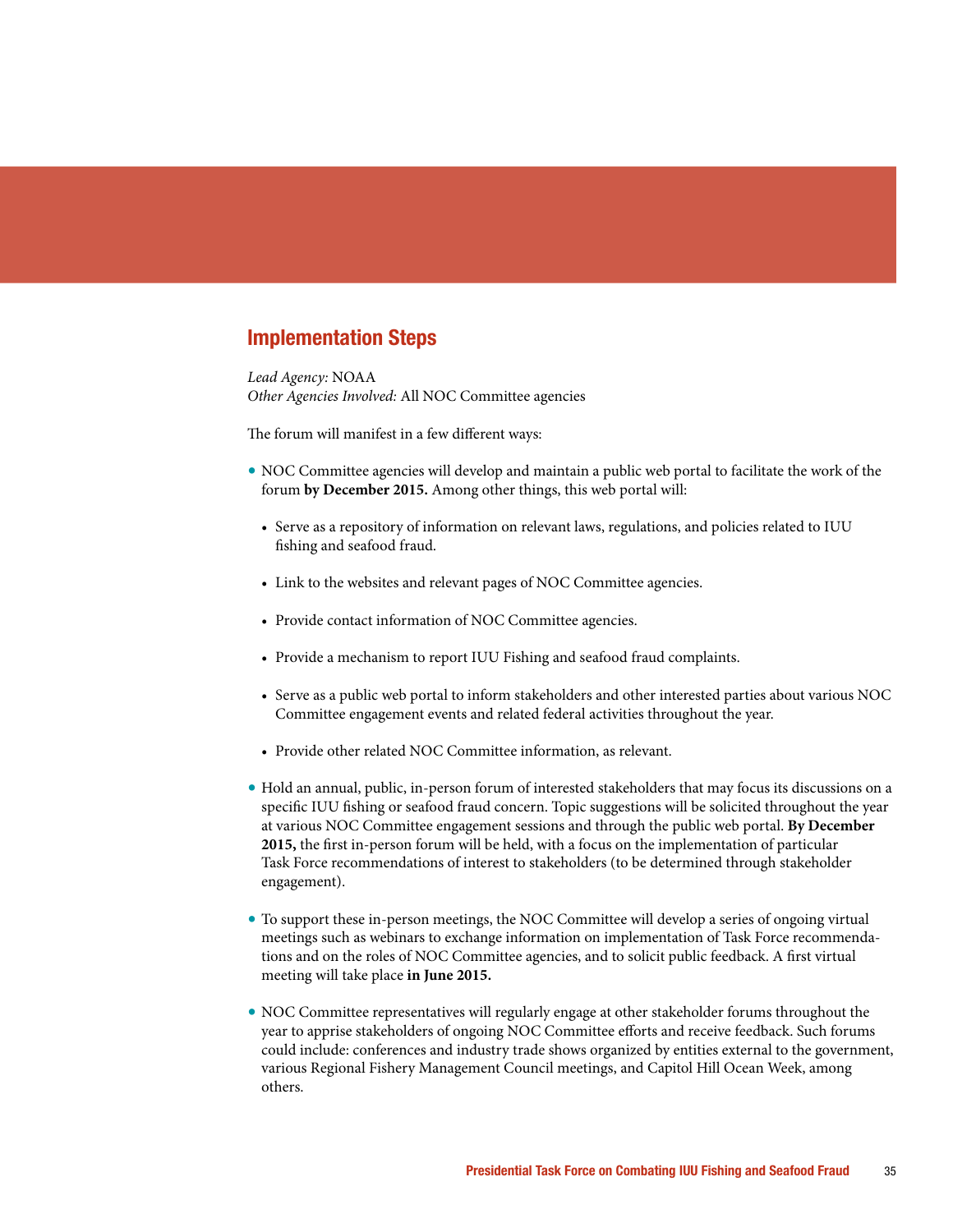### Recommendations 14 and 15 Traceability – Traceability Program

*Direct the Task Force, with input from U.S. industry and other stakeholders, to identify and develop within six months a list of the types of information and operational standards needed for an effective seafood traceability program to combat seafood fraud and IUU seafood in U.S. commerce.*

*Direct the Task Force to establish, within 18 months, the first phase of a risk-based traceability program to track seafood from point of harvest to entry into U.S. commerce.*

#### **Rationale**

It is in the national interest to prevent the entry of illegal goods, including illegally harvested or produced seafood, into U.S. commerce. Creating an integrated program that better facilitates data collection, sharing, and analysis among relevant regulators and enforcement authorities would be a significant step forward in addressing IUU fishing and seafood fraud. The federal government will work with states, industry, and other stakeholders to develop and implement this program, consistent with U.S. international legal obligations, including U.S, obligations under the World Trade Organization Agreement.

First, the federal government will need to define the types of information to be collected regarding seafood sold in the United States and the operational standards to be applied to the collection, retention, and transmission of such information, such as electronic collection wherever possible. This program should be developed in a way that permits all authorized agencies to enter, analyze, use, and verify the data while still protecting information consistent with statutory authorities. NOAA and its fishery management partners already collect much of this information for many species for use in domestic fisheries management. Also, at the border the FDA collects information on the identity of imported seafood products, harvested or farmed. CBP is able to utilize its authorities at the border to enforce other U.S. agency requirements for imported seafood products, while ICE has the authority to investigate cross-border violations. It will be critical to this effort to knit together the information collected by these agencies and others and leverage their respective authorities, while ensuring that other federal agencies have access to that information and identifying the domestic and international gaps in information.

The program will initially be applied to seafood products of particular concern because the species at issue are subject to significant seafood fraud or because they are at significant risk of being caught by IUU fishing (referred to in this recommendation as "at risk" species). The federal government will first need to outline the criteria and principles to determine which species currently face these risks, as well as to understand whether additional data need to be collected for these species, and develop a strategy to collect those data. Once the steps outlined on pages 37-39 have been implemented, the NOC Committee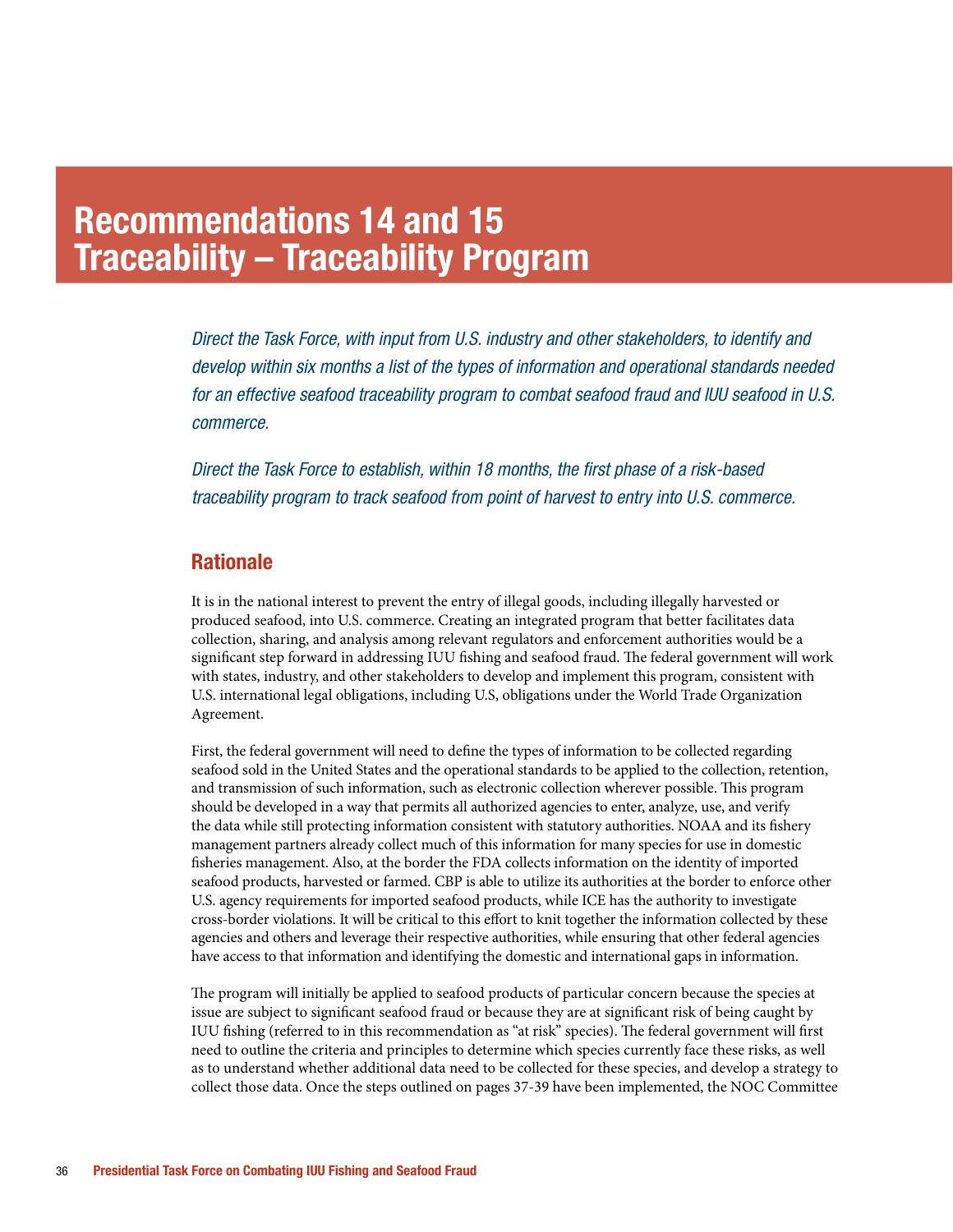will evaluate the program's development and use lessons learned to outline next steps required for eventually expanding the program to other seafood entering U.S. commerce. The NOC Committee will again evaluate progress in implementing the program and the steps outlined in the previous report after one full year of program implementation. As set forth in the *Federal Register* notice that relayed the Task Force's recommendations to the President, it is the goal of the U.S. government "to eventually expand the program to all seafood at first point of sale or import." The process for expansion will account for, among other factors, consideration of authorities needed, stakeholder input, and the cost-effectiveness of program expansion. The NOC Committee will also consider how certain types of information within the traceability system (e.g., species, geographic origin, means of production (such as wild-caught versus aquaculture), and gear type) could be made available to the consumer.

#### Implementation Steps

The NOC Committee intends to take steps to develop this program in six key areas: 1) developing types of information/operational standards related to data collection; 2) determining species currently "at risk" to IUU fishing and seafood fraud, 3) analyzing what data are collected and the gaps in data; 4) sharing information within the federal government and with consumers, as allowable by law; 5) establishing a trusted trader program; and 6) evaluating and expanding the overall program. As noted above, implementing these steps will require engagement from several members of the NOC Committee but coordinated implementation of authorities held by CBP, NOAA, and FDA will be especially critical. Some steps will be concurrent and some will need to be sequential. The notes after each heading indicate where in the process each step is expected to be implemented.

- **Types of Information and Operational Standards April through September 2015: The information** collected will include the following information: who harvested or produced the fish (e.g., name and flag State of harvesting vessel and/or farm facility, type of fishing gear); what species was harvested (e.g., species name, form, and quantity of the product); where and when the seafood was harvested and landed (e.g., ocean area of catch, farm location, date of harvest, date/point of first landing). The operational standards under each of the categories above should also draw upon and utilize applicable experience, best practices, and existing standards where possible. Operational standards may include things such as how data is to be collected, in what format, who would collect the data, data verification processes, and data security, among others.
	- **By June 2015, the NOC Committee will put out a proposal for the minimum types of information,** as well as operational standards for a 30-day public comment period. By September 2015, the NOC Committee will finalize recommendations in this regard for appropriate agency action.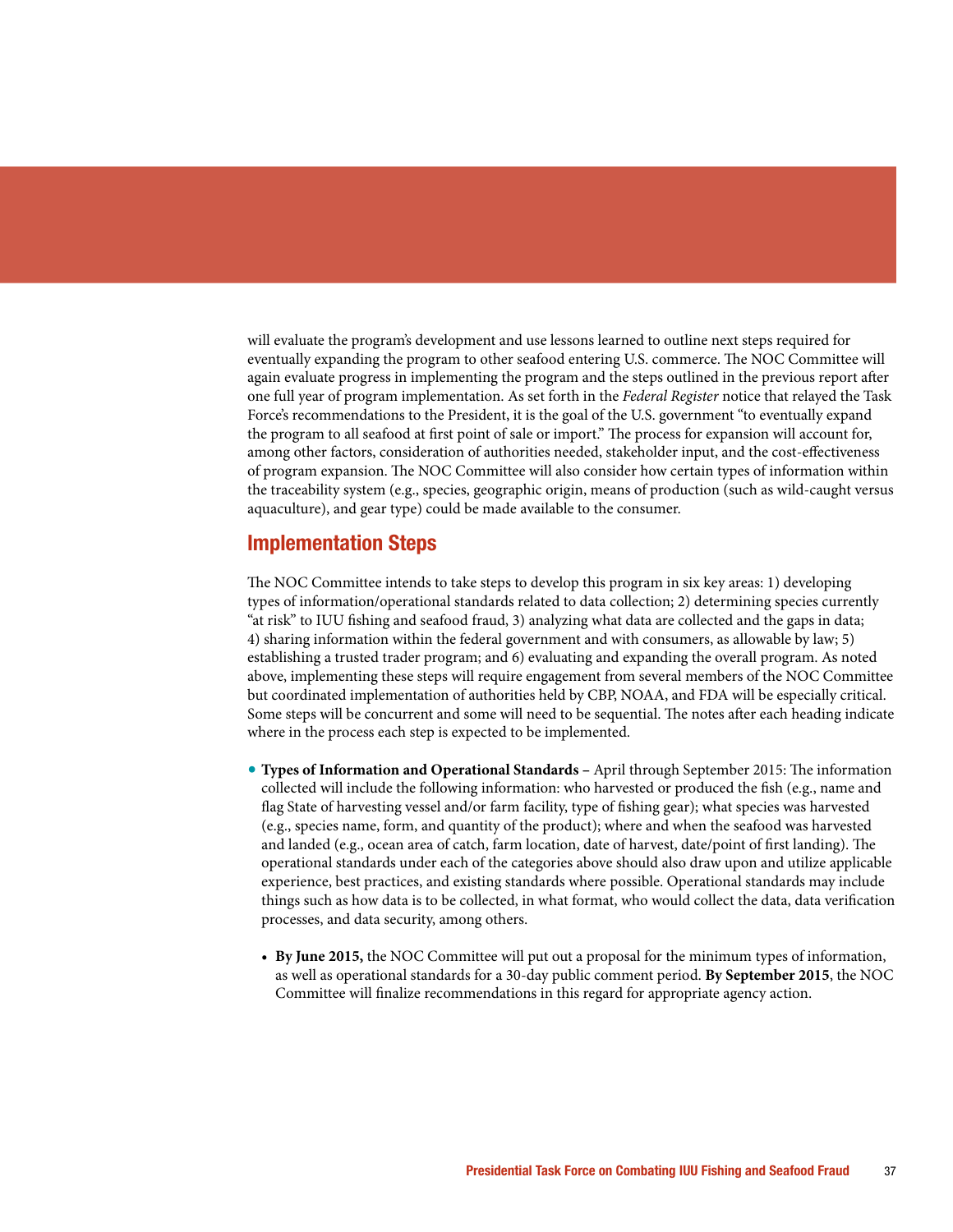- **\* Identifying Current At Risk Species Threatened by IUU Fishing and Seafood Fraud April** through October 2015: The Secretaries of Commerce, Health and Human Services, State, and any other relevant agencies will identify certain species of fish or seafood that are presently of particular concern because they are currently subject to significant seafood fraud or because they are at significant risk of being caught by IUU fishing.
	- The NOC Committee will start a two-month effort to engage the public to gather input on what principles we should use to determine what species are "at risk."
	- **By July 2015, within two months after the end of the aforementioned public engagement, the NOC** Committee will release proposed principles for evaluating whether species are "at risk," as well as a proposed list of species for a 30-day public comment period.
	- **By October 2015,** two months after the end of the public comment session, the NOC Committee will finalize recommendations both with respect to the principles as well as the list of species that are "at risk" for appropriate agency action.
- **Data Collection Determining Gaps October 2015 through January 2016: The Secretaries of** Homeland Security, HHS, and Commerce, and other federal agencies, states, and other partners, as appropriate, will work together to determine data collection needs for these "at-risk" species.
	- There will be a number of species for which we already collect the necessary data. For those species that need additional data collected, within 3 months of the "at-risk" list of species being finalized, the federal government will develop a strategy to collect this data including working with Regional Fishery Management Councils for domestically managed species and working through RFMOs for those species managed by those organizations.
- **Additional Point of Entry Data Collection October 2015 through September 2016: Based on the** results of the gap analysis, the Department of Commerce (NOAA), in consultation with Departments of Homeland Security (CBP), Health and Human Services (FDA), and Treasury, as lead for the International Trade Data System (ITDS)/Single Window, shall, if there is need for additional data to be collected, initiate a rulemaking to collect additional information electronically as a requisite of entry into U.S. commerce for at-risk species. This rulemaking would propose types of information outlined above to accompany shipments of seafood at their point of entry into U.S. commerce.
	- $\bullet$  The final rule will be issued by August 2016 in order for it to be effective by September 2016.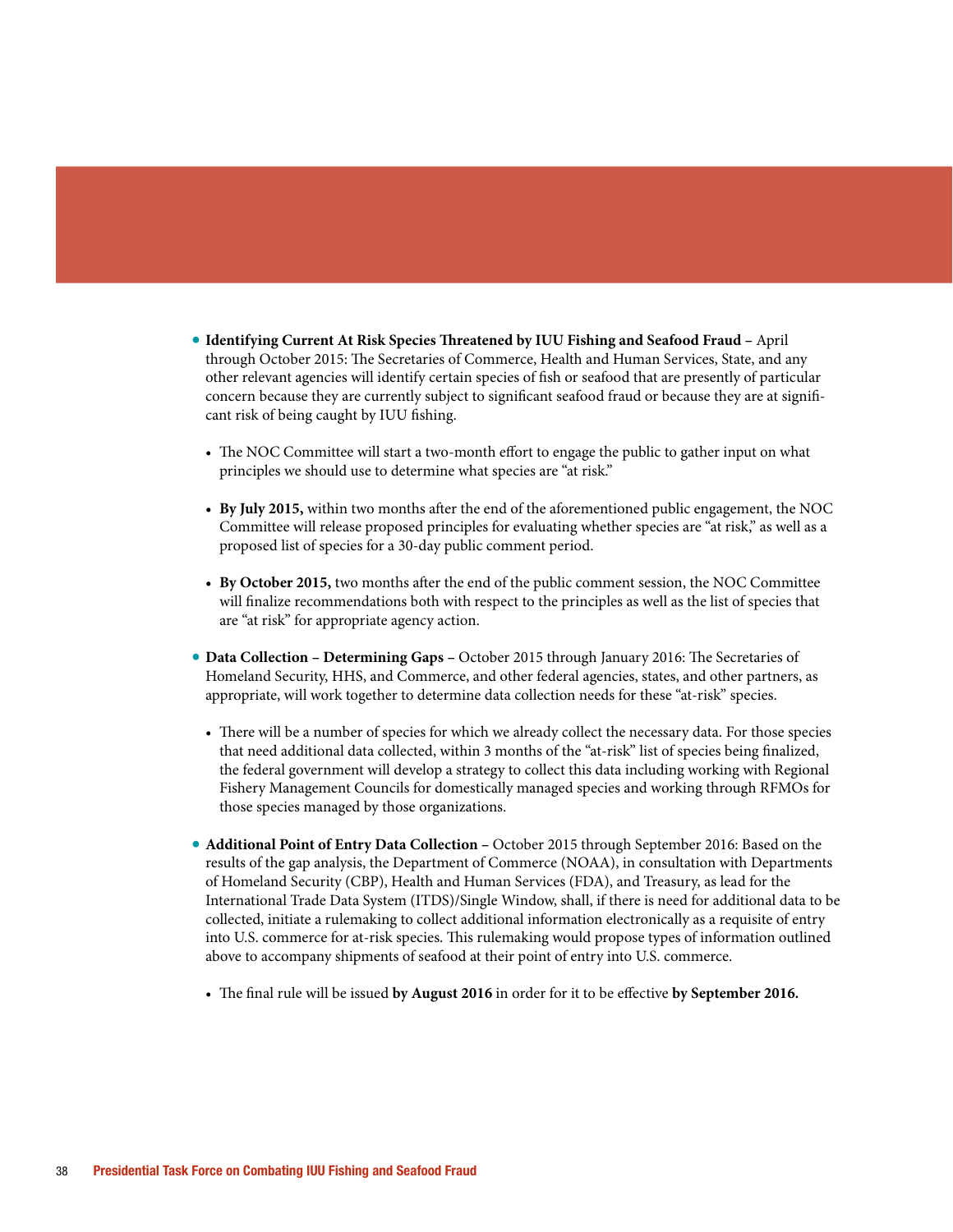- **Information Sharing October 2015 through November 2016: Information collected will be** shared among federal regulatory and law enforcement agencies for analysis and other relevant actions to prevent IUU or fraudulently marketed seafood from entering U.S. commerce pursuant to the strategy developed by the Secretaries of Agriculture, Commerce, Health and Human Services, Homeland Security, and the Interior, and the Attorney General (see Recommendation 8 for additional information).
	- **By July 2016,** work with our non-federal partners who have data collection systems to ensure MOUs and other similar documents are in place to ensure data can be shared with federal law enforcement agencies.
- **Trusted Trader Program April 2015 through September 2016: The Secretary of Commerce will col**laborate with the Secretary of Homeland Security and other agencies as relevant to assist in developing a voluntary Commerce Trusted Trader Program for importers of these identified species. The Program will provide benefits such as reduced targeting and inspections and enhanced streamlined entry into U.S. commerce for certified importers.
	- **By March 2016,** DHS and Commerce will propose a voluntary trusted trader program for a twomonth public comment period. The program will be finalized by September 2016.
- **Evaluation and Further Implementation Implementation of this risk-based traceability program** for collection of information at the point of entry into U.S. commerce will be evaluated regularly to identify whether it is meeting the intended objectives and how it can be expanded to provide more information to prevent seafood fraud and combat IUU fishing.
	- **By December 2016,** the NOC Committee will issue a report that includes an evaluation of the program as implemented to date as well as recommendations of how and under what timeframe it would be expanded. If the program cannot be expanded to all fish at this time, the report will explain why not and lay out a timeline to steps that advance this objective. The report will further update the list of at-risk species developed and lay out additional authorities needed for more robust implementation, and recommend how shareable information within the traceability program (e.g., species, geographic origin, means of harvest or production, and gear type) could be made available to the consumer.
	- By September 2017, an update and evaluation of the program and next steps as outlined on page 37 will be issued.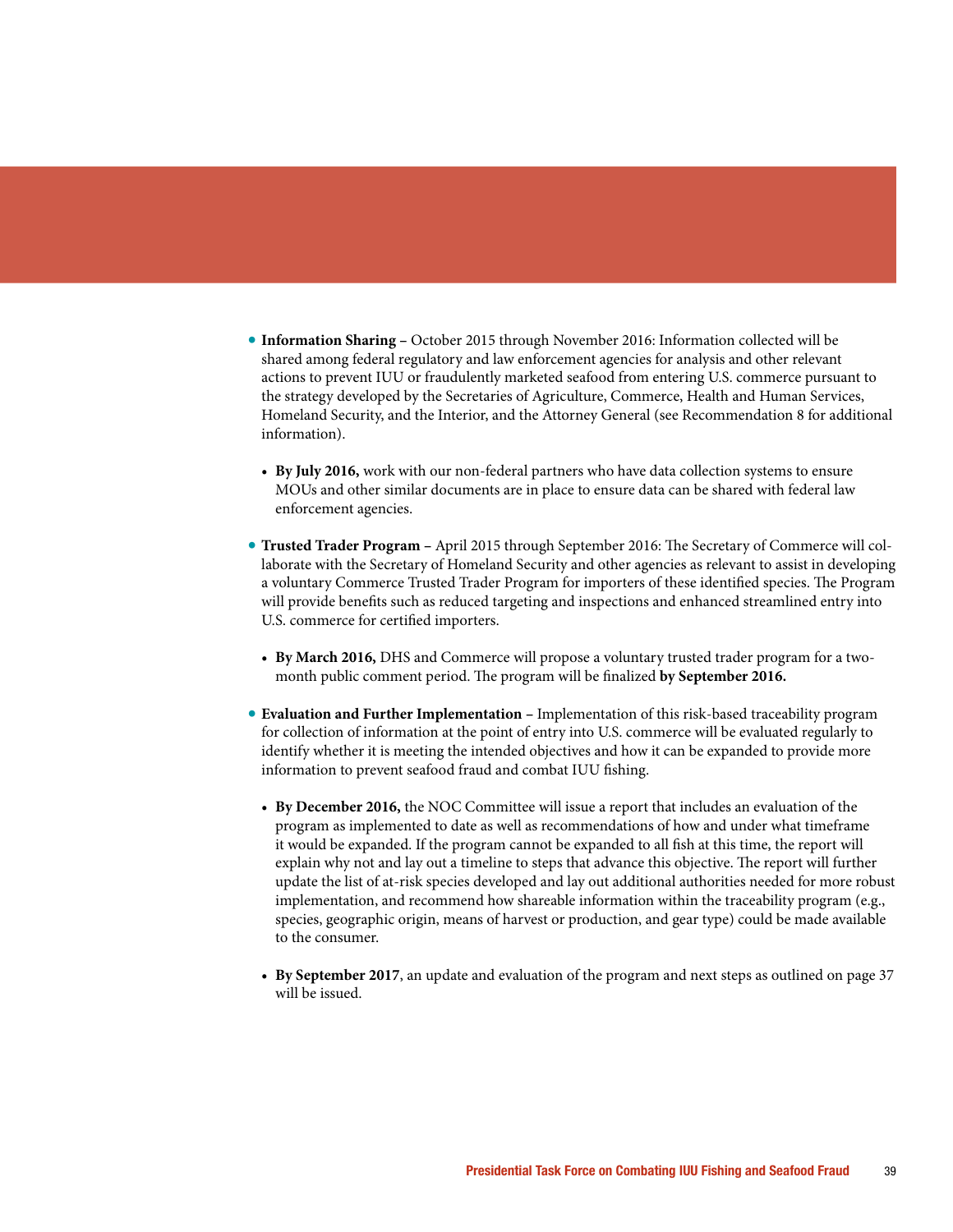### **Conclusion**

*Where a timeframe is not specifically noted under a recommendation, the relevant agencies will report to the National Ocean Council's standing IUU Fishing/Seafood Fraud Committee on the progress of implementing that recommendation one year from receiving guidance from the President. In addition, recognizing that a valuable and extensive body of information on fisheries and seafood products would be created by the recommendations above, the IUU Fishing/Seafood Fraud Committee will report annually to the President on seafood trends, key issues related to IUU fishing and seafood fraud, and progress on development and implementation of a comprehensive and risk-based traceability program.*